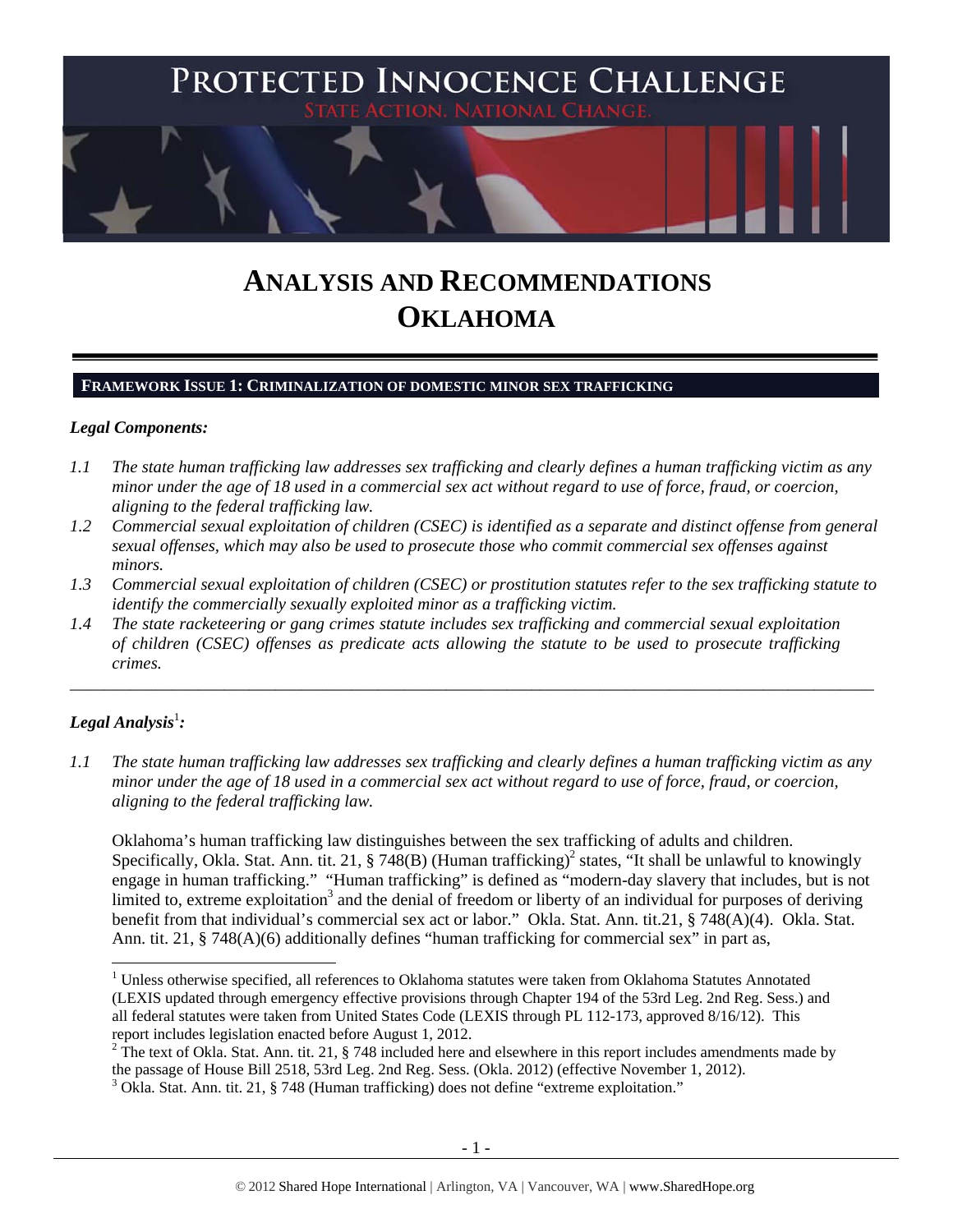b. recruiting, enticing, harboring, maintaining, transporting, providing, purchasing, or obtaining, by any means, a minor<sup>4</sup> for purposes of engaging the minor in a commercial sex act, or c. benefiting, financially or by receiving anything of value, from participating in a venture that has engaged in an act of trafficking for commercial sex.

Okla. Stat. Ann. tit. 21, § 748(A)(2) defines "commercial sex" as "any form of commercial sexual activity such as sexually explicit performances, prostitution, participation in the production of pornography, performance in a strip club, or exotic dancing or display."

A conviction under this statute is punishable as a felony by imprisonment for at least 5 years, a fine not to exceed \$10,000, or both. Okla. Stat. Ann. tit. 21, § 748(C). If the victim is under the age of 18, however, a conviction is punishable by imprisonment for at least 10 years, a fine not to exceed \$20,000, or both. Okla. Stat. Ann. tit.21, § 748(C).

*1.2 Commercial sexual exploitation of children (CSEC) is identified as a separate and distinct offense from general sexual offenses, which may also be used to prosecute those who commit commercial sex offenses against minors.* 

Oklahoma has several statutes that specifically criminalize CSEC, including the following:

- 1. Okla. Stat. Ann. tit. 21, § 1029 (Engaging in prostitution, etc.—soliciting or procuring—residing or being in place for prohibited purpose—aiding, abetting or participating—child prostitution) states,
	- A. It shall further be unlawful:

1. To engage in prostitution,<sup>5</sup> lewdness, $6$  or assignation;

2. To solicit, induce, entice, or procure another to commit an act of lewdness, assignation, or prostitution, with himself or herself;

3. To reside in, enter, or remain in any house, place, building, or other structure, or to enter or remain in any vehicle, trailer, or other conveyance with the intent of committing an act of prostitution, lewdness, or assignation; or

4. To aid, abet, or participate in the doing of any of the acts prohibited in paragraph 1, 2 or 3 of this subsection.

B. Any prohibited act described in paragraph 1, 2, 3 or 4 of subsection A of this section committed with a person under sixteen (16) years of age shall be deemed child prostitution, as

a. any lascivious, lustful or licentious conduct,

<sup>&</sup>lt;sup>4</sup> Okla. Stat. Ann. tit. 21, § 748(A)(8) states that "'[m]inor' means an individual under eighteen (18) years of age.<br><sup>5</sup> Okla. Stat. Ann. tit. 21, § 1030(1) (Definitional defines "prestitution" as  $5$  Okla. Stat. Ann. tit. 21, § 1030(1) (Definitions) defines "prostitution" as,

a. the giving or receiving of the body for sexual intercourse, fellatio, cunnilingus, masturbation, anal intercourse or lewdness with any person not his or her spouse, in exchange for money or any other thing of value, or

b. the making of any appointment or engagement for sexual intercourse, fellatio, cunnilingus, masturbation, anal intercourse or lewdness with any person not his or her spouse, in exchange for money or any other

thing of value.<br>
<sup>6</sup> Okla. Stat. Ann. tit. 21, § 1030(6) defines "lewdness" as,

b. the giving or receiving of the body for indiscriminate sexual intercourse, fellatio, cunnilingus, masturbation, anal intercourse, or lascivious, lustful or licentious conduct with any person not his or her spouse, or c. any act in furtherance of such conduct or any appointment or engagement for prostitution.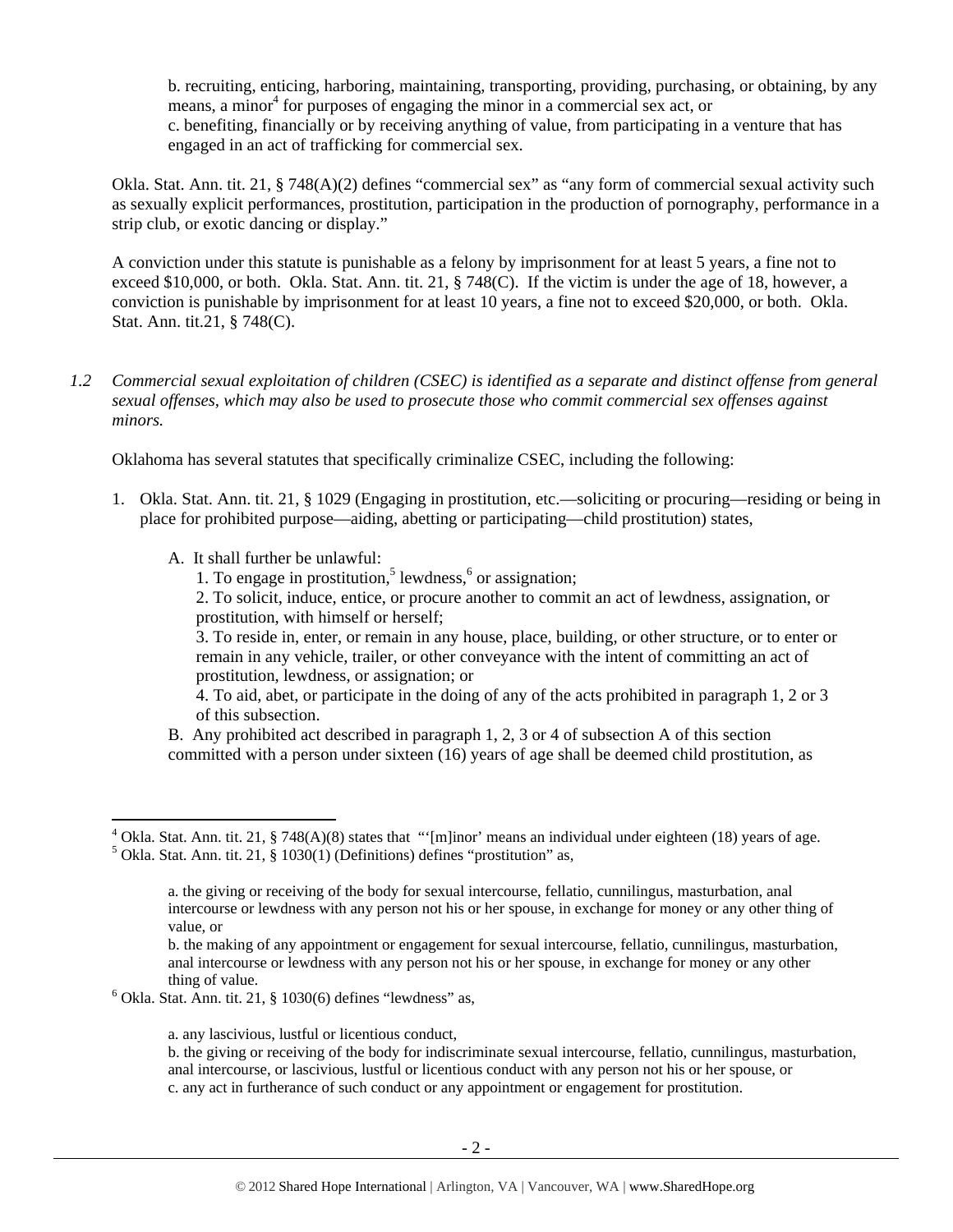defined in Section 1030 [Definitions] of this title,<sup>7</sup> and shall be punishable as provided in Section 1031 of this title.

Pursuant to Okla. Stat. Ann. tit.21, § 1031(C) (Punishment for violations), if the victim is under the age of 16, a conviction under Okla. Stat. Ann. tit. 21, § 1029(B) is punishable as a felony by imprisonment up to 10 years and a fine not to exceed \$5,000 for a first conviction, \$10,000 for a second conviction, or \$15,000 for third and subsequent convictions. In contrast, if the victim is 16 years of age or older, a conviction is punishable as a misdemeanor by imprisonment in a county jail for 30 days to 1 year, a fine not to exceed \$2,500 for a first conviction, \$5,000 for a second conviction, or \$7,500 for third and subsequent convictions, or by both fine and imprisonment. Okla. Stat. Ann. tit.21, § 1031(A). In addition, the court may also order that the offender serve 40–80 hours of community service.<sup>8</sup> Okla. Stat. Ann. tit.21,  $$1031(A).$ 

2. Okla. Stat. Ann. tit. 21, §1087(A) (Child under 18 years of age—Procuring for prostitution, lewdness or other indecent act—Punishment) makes it a crime to

1. Offer, or offer to secure, a child under eighteen (18) years of age for the purpose of prostitution, or for any other lewd or indecent act, or procure or offer to procure a child for, or a place for a child as an inmate in, a house of prostitution or other place where prostitution is practiced; 2. Receive or to offer or agree to receive any child under eighteen (18) years of age into any house, place, building, other structure, vehicle, trailer, or other conveyance for the purpose of prostitution, lewdness, or assignation, or to permit any person to remain there for such purpose; or 3. Direct, take, or transport, or to offer or agree to take or transport, or aid or assist in transporting, any child under eighteen (18) years of age to any house, place, building, other structure, vehicle, trailer, or other conveyance, or to any other person with knowledge or having reasonable cause to believe that the purpose of such directing, taking, or transporting is prostitution, lewdness, or assignation.

A conviction under Okla. Stat. Ann. tit. 21, § 1087(A) is punishable as a felony by imprisonment for 1–10 years and a possible fine not to exceed \$10,000. Okla. Stat. Ann. tit.21,  $\S\$   $1087(B)(1)$ , 64(B).<sup>9</sup> Additionally, Okla. Stat. Ann. tit. 21, § 1087(B)(2) states, "Any owner, proprietor, keeper, manager, conductor, or other person who knowingly permits any violation of this section in any house, building, room, or other premises or any conveyances under his control or of which he has possession shall, upon conviction for the first offense, be guilty of a misdemeanor" punishable by imprisonment in a county jail for 6 months to 1 year and a fine of \$500–\$5,000, with subsequent convictions punishable as felonies by imprisonment for  $1-10$  years, a fine of \$5,000–\$25,000, or both. Okla. Stat. Ann. tit.21, § 1087(B)(2).

3. Okla. Stat. Ann. tit. 21, § 1088(A) (Child under 18 years of age—Inducing, keeping, detaining or restraining for prostitution—Punishment) provides,

A. No person shall:

1. By promise, threats, violence, or by any device or scheme, including but not limited to the use of any controlled dangerous substance prohibited pursuant to the provisions of the Uniform Controlled

<sup>&</sup>lt;sup>7</sup> Okla. Stat. Ann. tit. 21, § 1030(2) defines "child prostitution" as "prostitution or lewdness as defined in this section with a person under sixteen (16) years of age, in exchange for money or any other thing of value."

 $8$  Pursuant to Okla. Stat. Ann. tit. 21, § 1031(D), enhanced penalties apply if the offense occurred within 1,000 feet of a school or church. In such instances, a conviction under Okla. Stat. Ann. tit. 21, § 1028, § 1029, or § 1030 is punishable as a felony by imprisonment up to 5 years and carries the same schedule of fines and community service associated with a conviction under Okla. Stat. Ann. tit. 21, § 1029(A). The court also may order such an offender to 40–80 hours of community service.

<sup>&</sup>lt;sup>9</sup> Pursuant to Okla. Stat. Ann. tit. 21, § 64(B), "Upon a conviction for any felony punishable by imprisonment in any jail or prison, in relation to which no fine is prescribed by law, the court or a jury may impose a fine on the offender not exceeding Ten Thousand Dollars (\$ 10,000.00) in addition to the imprisonment prescribed."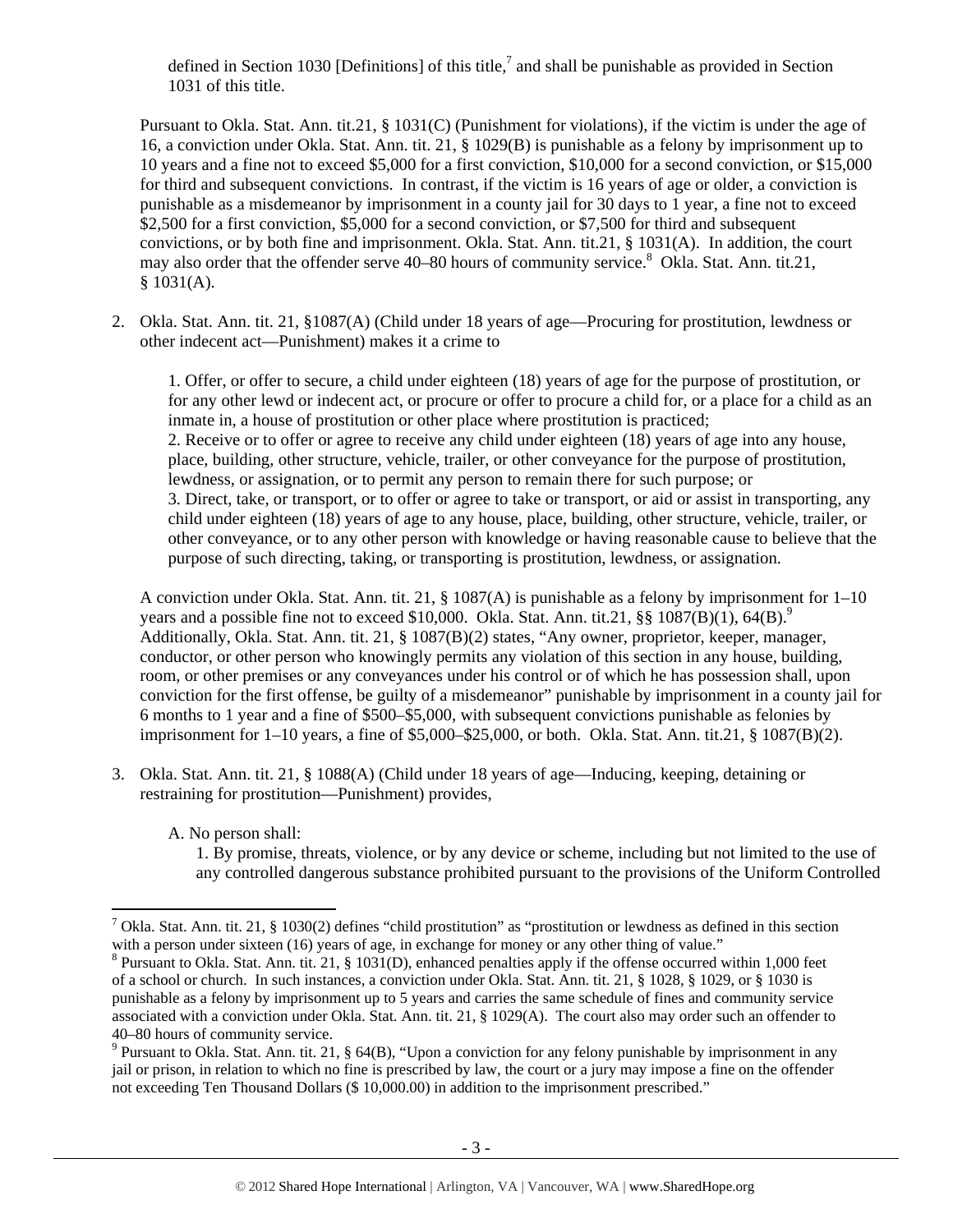Dangerous Substances Act, cause, induce, persuade, or encourage a child under eighteen (18) years of age to engage or continue to engage in prostitution or to become or remain an inmate of a house of prostitution or other place where prostitution is practiced;

2. Keep, hold, detain, restrain, or compel against his will, any child under eighteen (18) years of age to engage in the practice of prostitution or in a house of prostitution or other place where prostitution is practiced or allowed; or

3. Directly or indirectly keep, hold, detain, restrain, or compel or attempt to keep, hold, detain, restrain, or compel a child under eighteen (18) years of age to engage in the practice of prostitution or in a house of prostitution or any place where prostitution is practiced or allowed for the purpose of compelling such child to directly or indirectly pay, liquidate, or cancel any debt, dues, or obligations incurred, or said to have been incurred by such child.

A conviction under Okla. Stat. Ann. tit. 21, § 1088(A) is punishable as a felony by imprisonment for 1–25 years and a fine of \$5,000–\$25,000. Okla. Stat. Ann. tit.21, § 1088(B)(1). Additionally, Okla. Stat. Ann. tit. 21, § 1088(B)(2) states,

Any owner, proprietor, keeper, manager, conductor, or other person who knowingly permits a violation of this section in any house, building, room, tent, lot or premises under his control or of which he has possession, upon conviction for the first offense, shall be guilty of a misdemeanor punishable by imprisonment in the county jail for a period of not less than six (6) months nor more than one (1) year, and by a fine of not more than Five Thousand Dollars (\$ 5,000.00).

Subsequent convictions are punishable as felonies by imprisonment for  $1-10$  years and a fine of \$5,000– \$25,000. Okla. Stat. Ann. tit.21, § 1088(B)(2).

4. Okla. Stat. Ann. tit. 21, § 1021.2(A) (Minors—Procuring for participation in pornography) states, "Any person who shall procure or cause the participation of any minor under the age of eighteen (18) years in any child pornography<sup>10</sup> or who knowingly possesses, procures, or manufactures, or causes to be sold or distributed any child pornography shall be guilty, upon conviction, of a felony . . . ." A conviction under this statute is punishable as a felony by imprisonment up to 20 years, a fine not to exceed \$25,000, or both. Okla. Stat. Ann. tit. 21, § 1021.2(A). Additionally, "Persons convicted under this section shall not be eligible for a deferred sentence." Okla. Stat. Ann. tit. 21, § 1021.2(A).

The text of Okla. Stat. Ann. tit. 21, § 1024.1(A) included here and elsewhere in this report includes amendments made by the passage of Senate Bill 1016, 53rd Leg. 2nd Reg. Sess. (Okla. 2012) (effective November 1, 2012).

 <sup>10</sup> Pursuant to Okla. Stat. Ann. tit. 21, § 1024.1(A) (Definitions), "child pornography," as it is used in Okla. Stat. Ann. tit. 21, §§ 1021, 1021.1, through 1021.4, Sections 1022 through 1024, and 1040.8 through 1040.24, is defined as

any visual depiction or individual image stored or contained in any format on any medium including, but not limited to, film, motion picture, videotape, photograph, negative, undeveloped film, slide, photographic product, reproduction of a photographic product, play or performance wherein a minor under the age of eighteen (18) years is engaged in any act with a person, other than his or her spouse, of sexual intercourse which is normal or perverted, in any act of anal sodomy, in any act of sexual activity with an animal, in any act of sadomasochistic abuse including, but not limited to, flagellation or torture, or the condition of being fettered, bound or otherwise physically restrained in the context of sexual conduct, in any act of fellatio or cunnilingus, in any act of excretion in the context of sexual conduct, in any lewd exhibition of the uncovered genitals in the context of masturbation or other sexual conduct, or where the lewd exhibition of the uncovered genitals, buttocks or, if such minor is a female, the breast, has the purpose of sexual stimulation of the viewer, or wherein a person under the age of eighteen (18) years observes such acts or exhibitions. Each visual depiction or individual image shall constitute a separate item and multiple copies of the same identical material shall each be counted as a separate item.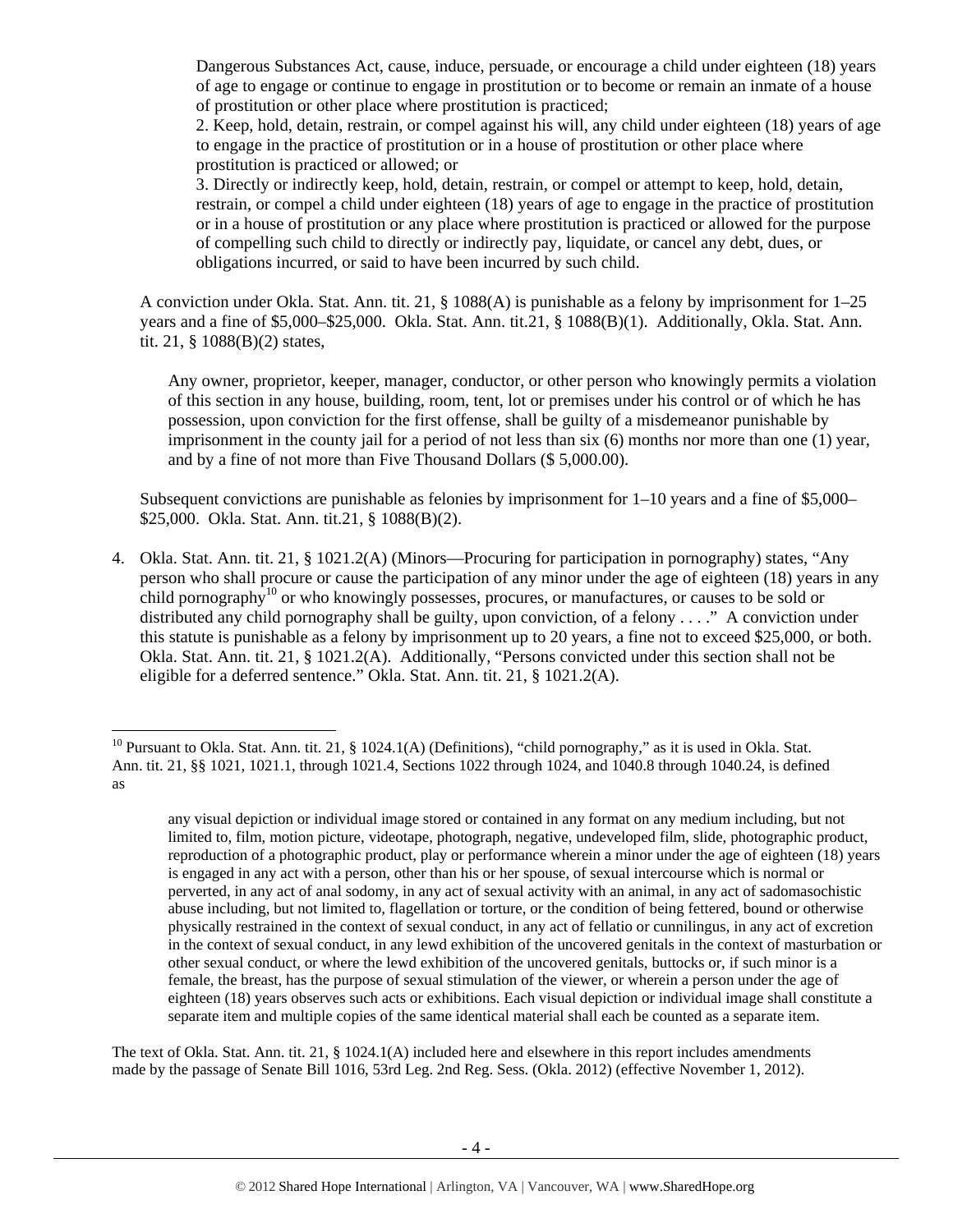- 5. Okla. Stat. Ann. tit. 21, § 1021.3(A) (Guardians—Parents—Custodians—Consent to participation of minors in child pornography) makes it a crime if "[a]ny parent, guardian or individual having custody of a minor under the age of eighteen (18) years . . . knowingly permits or consents to the participation of a minor in any child pornography . . . ." A conviction under Okla. Stat. Ann. tit. 21, § 1021.3(A) is punishable as a felony by imprisonment up to 20 years, a fine not to exceed \$25,000, or both, with no eligibility for a deferred sentence. Okla. Stat. Ann. tit. 21, § 1021.3(A).
- 6. Okla. Stat. Ann. tit. 21, § 843.5(H)–(J) (Child abuse—Child neglect—Child sexual abuse—Child sexual exploitation—Enabling—Penalties) states,

H. Any parent or other person who shall willfully or maliciously engage in child sexual exploitation shall, upon conviction, be punished by imprisonment in the custody of the Department of Corrections not exceeding life imprisonment, or by imprisonment in a county jail not exceeding one (1) year, or by a fine of not less than Five Hundred Dollars (\$500.00) nor more than Five Thousand Dollars (\$5,000.00), or both such fine and imprisonment except as provided in subsection I of this section for a child victim under twelve (12) years of age. Except for persons sentenced to life or life without parole, any person sentenced to imprisonment for two (2) years or more for a violation of this subsection shall be required to serve a term of post-imprisonment supervision pursuant to subparagraph f of paragraph 1 of subsection A of Section 991a of Title 22 of the Oklahoma Statutes under conditions determined by the Department of Corrections. The jury shall be advised that the mandatory post-imprisonment supervision shall be in addition to the actual imprisonment. As used in this subsection, "child sexual exploitation" means the willful or malicious sexual exploitation, as defined by subparagraph c of paragraph 2 of Section 1-1-105 of Title 10A of the Oklahoma Statutes, of a child under eighteen (18) years of age by another.

I. Any parent or other person who shall willfully or maliciously engage in sexual exploitation of a child under twelve (12) years of age shall, upon conviction, be punished by imprisonment in the custody of the Department of Corrections for not less than twenty-five (25) years nor more than life imprisonment, and by a fine of not less than Five Hundred Dollars (\$500.00) nor more than Five Thousand Dollars (\$5,000.00).

J. Any parent or other person who shall willfully or maliciously engage in enabling child sexual exploitation shall, upon conviction, be punished by imprisonment in the custody of the Department of Corrections not exceeding life imprisonment, or by imprisonment in a county jail not exceeding one (1) year, or by a fine of not less than Five Hundred Dollars (\$500.00) nor more than Five Thousand Dollars (\$5,000.00), or both such fine and imprisonment. As used in this subsection, "enabling child sexual exploitation" means the causing, procuring or permitting of a willful or malicious act of child sexual exploitation, as defined by subparagraph c of paragraph 2 of Section 1-1-105 of Title 10A of the Oklahoma Statutes, of a child under eighteen (18) years of age by another. As used in this subsection, "permit" means to authorize or allow for the care of a child by an individual when the person authorizing or allowing such care knows or reasonably should know that the child will be placed at risk of sexual exploitation as proscribed by this subsection.

8. Okla. Stat. Ann. tit. 21, § 1040.13a(A), (B)(Facilitating, encouraging, offering or soliciting sexual conduct or engaging in sexual communication with a minor or person believed to be a minor) states,

A. It is unlawful for any person to facilitate, encourage, offer or solicit sexual conduct with a minor, or other individual the person believes to be a minor, by use of any technology,  $\frac{11}{11}$  or to engage in any

 $11$  Okla. Stat. Ann. tit. 21, § 1040.13a(A) states,

For purposes of this subsection, "by use of any technology" means the use of any telephone or cell phone, computer disk (CD), digital video disk (DVD), recording or sound device, CD-ROM, VHS, computer, computer network or system, Internet or World Wide Web address including any blog site or personal web address, e-mail address, Internet Protocol address (IP), text messaging or paging device, any video, audio,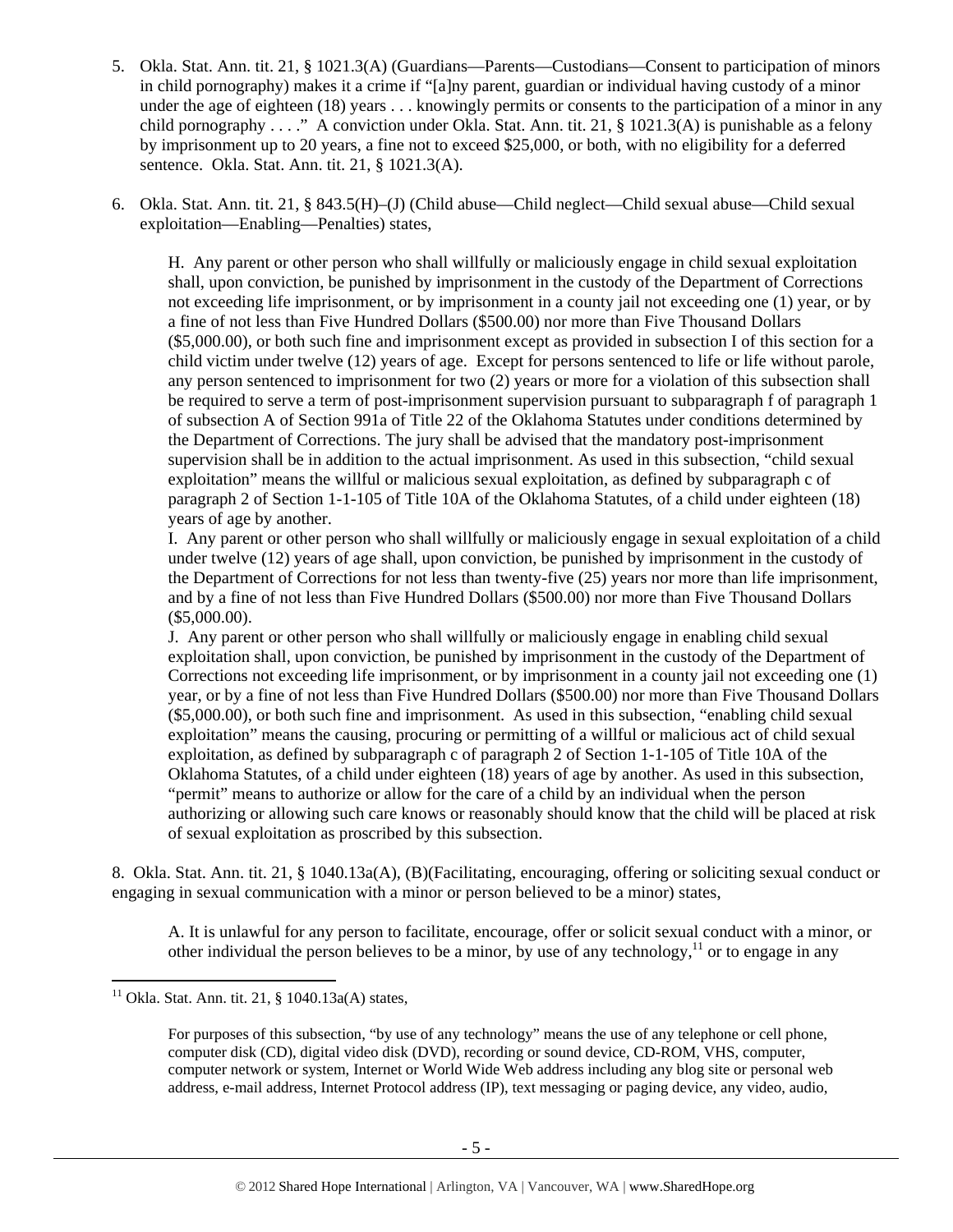communication for sexual or prurient interest with any minor, or other individual the person believes to be a minor, by use of any technology. . . .

B. A person is guilty of violating the provisions of this section if the person knowingly transmits any prohibited communication by use of any technology defined herein, or knowingly prints, publishes or reproduces by use of any technology described herein any prohibited communication, or knowingly buys, sells, receives, exchanges, or disseminates any prohibited communication or any information, notice, statement, website, or advertisement for communication with a minor or access to any name, telephone number, cell phone number, e-mail address, Internet address, text message address, place of residence, physical characteristics or other descriptive or identifying information of a minor, or other individual the person believes to be a minor.

A conviction under this statute is punishable as a felony by imprisonment up to 10 years, a fine not to exceed \$10,000, or both. Okla. Stat. Ann. tit.21, § 1040.13a(D).

Several other sexual offenses, while not expressly commercial in nature, may also be applicable in cases involving the commercial sexual exploitation of a child. Some of those statutes are as follows:

- 1. Okla. Stat. Ann. tit. 21, § 1021(A), (B) (Indecent exposure—Indecent exhibitions—Obscene material or child pornography—Solicitation of minors) states,
	- A. Every person who willfully and knowingly either:

1. Lewdly exposes his or her person or genitals in any public place, or in any place where there are present other persons to be offended or annoyed thereby . . . ;

2. Procures, counsels, or assists any person to expose such person, or to make any other exhibition of such person to public view or to the view of any number of persons, for the purpose of sexual stimulation of the viewer;

3. Writes, composes, stereotypes, prints, photographs, designs, copies, draws, engraves, paints, molds, cuts, or otherwise prepares, publishes, sells, distributes, keeps for sale, knowingly downloads on a computer, or exhibits any obscene material or child pornography; or

4. Makes, prepares, cuts, sells, gives, loans, distributes, keeps for sale, or exhibits any disc record, metal, plastic, or wax, wire or tape recording, or any type of obscene material or child pornography, shall be guilty, upon conviction, of a felony . . . .

B. Every person who:

1. Willfully solicits or aids a minor child to perform; or

2. Shows, exhibits, loans, or distributes to a minor child any obscene material or child pornography for the purpose of inducing said minor to participate in, any act specified in paragraphs 1, 2, 3 or 4 of subsection A of this section shall be guilty of a felony. . . .

A conviction under Okla. Stat. Ann. tit. 21, § 1021(A) is punishable as a felony by imprisonment for 30 days to 10 years, a fine of \$500–\$20,000, or both. Okla. Stat. Ann. tit.21, § 1021(A)(4). A conviction under Okla. Stat. Ann. tit. 21, § 1021(B) is punishable as a felony by imprisonment for 10–30 years and a possible fine not to exceed \$10,000. Okla. Stat. Ann. tit.21, §§ 1021(B)(2), 64(B). If the victim is under the age of 12, however, a conviction under Okla. Stat. Ann. tit. 21, § 1021(B) is punishable as a felony by imprisonment for at least 25 years and a possible fine not to exceed \$10,000. Okla. Stat. Ann. tit.21, §§ 1021(B)(2), 64(B). In addition, a person convicted under this statute is not eligible for a deferred sentence. Okla. Stat. Ann. tit.21, § 1021(C).

photographic or camera device of any computer, computer network or system, cell phone, any other electrical, electronic, computer or mechanical device, or any other device capable of any transmission of any written or text message, audio or sound message, photographic, video, movie, digital or computergenerated image, or any other communication of any kind by use of an electronic device.

<u> Alexandro de la contrada de la contrada de la contrada de la contrada de la contrada de la contrada de la co</u>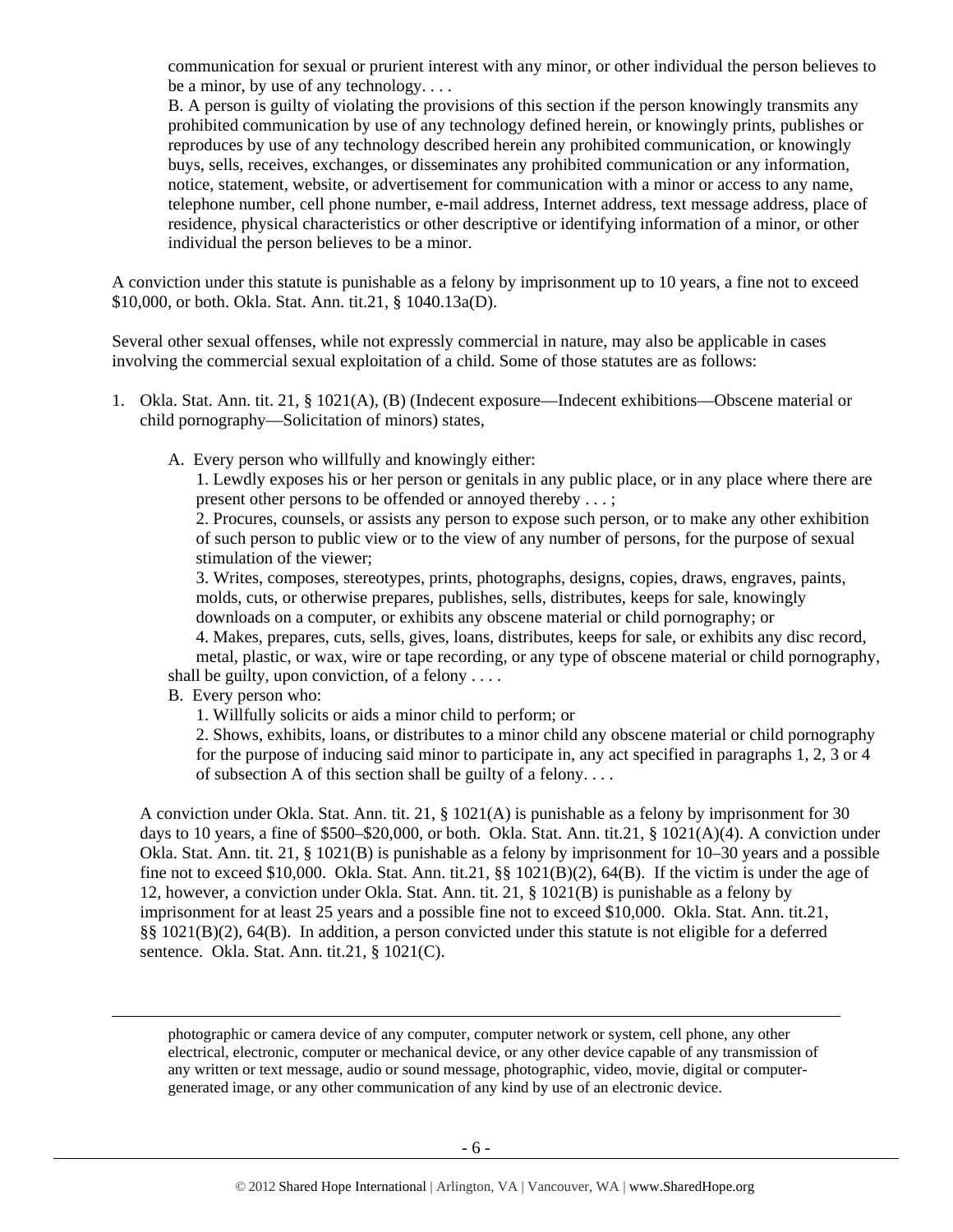2. Pursuant to Okla. Stat. Ann. tit. 21, § 1123(A) (Lewd or indecent proposals or acts as to child under 16) (Second version),  $^{12}$ 

A. It is a felony for any person to knowingly and intentionally:

1. Make any oral, written or electronically or computer-generated lewd or indecent proposal to any child under sixteen (16) years of age, or other individual the person believes to be a child under sixteen (16) years of age, for the child to have unlawful sexual relations or sexual intercourse with any person; or

2. Look upon, touch, maul, or feel the body or private parts of any child under sixteen (16) years of age in any lewd or lascivious manner by any acts against public decency and morality, as defined by law; or

3. Ask, invite, entice, or persuade any child under sixteen (16) years of age, or other individual the person believes to be a child under sixteen (16) years of age, to go alone with any person to a secluded, remote, or secret place, with the unlawful and willful intent and purpose then and there to commit any crime against public decency and morality, as defined by law, with the child; or 4. In any manner lewdly or lasciviously look upon, touch, maul, or feel the body or private parts of any child under sixteen (16) years of age in any indecent manner or in any manner relating to sexual matters or sexual interest; or

5. In a lewd and lascivious manner and for the purpose of sexual gratification:

a. urinate or defecate upon a child under sixteen (16) years of age,

b. ejaculate upon or in the presence of a child,

c. cause, expose, force or require a child to look upon the body or private parts of another person,

d. force or require any child under sixteen (16) years of age or other individual the person believes to be a child under sixteen(16) years of age, to view any obscene materials, child pornography or materials deemed harmful to minors as such terms are defined by Sections 1024.1 and 1040.75 of this title,

e. cause, expose, force or require a child to look upon sexual acts performed in the presence of the child, or

f. force or require a child to touch or feel the body or private parts of said child or another person.

. . . .

A first conviction<sup>13</sup> under this statute is punishable as a felony by imprisonment for  $3-20$  years and a possible fine not to exceed \$10,000. Okla. Stat. Ann. tit. 21, §§ 1123(A), 64(B). If the victim is under the age of 12, however, a first conviction is punishable as a felony by imprisonment for at least 25 years and a possible fine not to exceed \$10,000. Okla. Stat. Ann. tit. 21, §§ 1123(A), 64(B). Second convictions are punishable by the same penalties, but the offender "shall not be eligible for probation, suspended or deferred sentence." Okla. Stat. Ann. tit. 21, § 1123(A). In addition to not being eligible for probation, suspension or a deferred sentence, third and subsequent convictions are punishable as a felony by imprisonment for life or life without the possibility of parole and a possible fine not to exceed \$10,000. Okla. Stat. Ann. tit. 21, §§ 1123(A), 64(B). Additionally, a conviction under this statute by a person who

<sup>&</sup>lt;sup>12</sup> Two different versions of Okla. Stat. Ann. tit. 21, § 1123 are currently in effect. The first version was amended by 2002 Okla. Sess. Laws 455, § 6, and the second version was amended by 2010 Okla. Sess. Laws 226, § 5. Although the differences between these two current versions are not extensive, they are substantive. For example, the first version punishes a conviction by imprisonment for 1–20 years, while the second version punishes a conviction by imprisonment for 3–20 years. Therefore, because the second version includes higher penalties and other additional language, it is the only version discussed in this report. This report also recommends that the first version (2002 Okla. Sess. Laws 455, § 6) be repealed, and any additional recommendations solely be applied to the second version (2010 Okla. Sess. Laws 226, § 5).

<sup>&</sup>lt;sup>13</sup> Pursuant to Okla. Stat. Ann. tit. 21, § 1123(A), "The provisions of this subsection shall not apply unless the accused is at least three (3) years older than the victim, except when accomplished by the use of force or fear."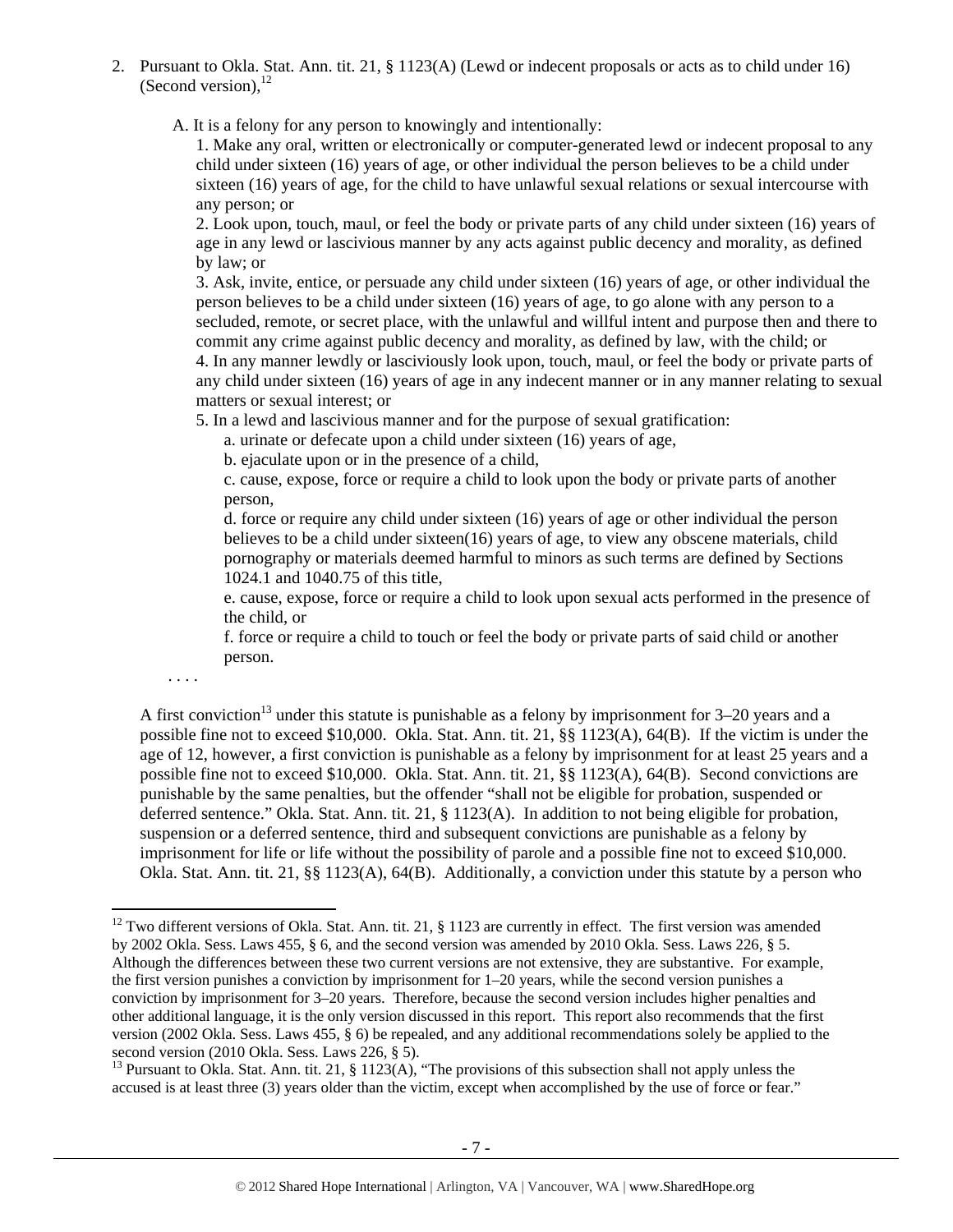has two prior convictions for any violation or attempted violation of Okla. Stat. Ann. tit. 21, § 1114(A) (Rape in the first degree), § 888 (Forcible sodomy), or § 843.5 (Child sexual abuse) is punishable as a felony by imprisonment for life or life without the possibility of parole and a possible fine not to exceed \$10,000. Okla. Stat. Ann. tit. 21, §§ 1123(A), 64(B).

3. Okla. Stat. Ann. tit. 21, § 1111(A)(1) (Rape defined) states,

A. Rape is an act of sexual intercourse involving vaginal or anal penetration accomplished with a male or female who is not the spouse of the perpetrator and who may be of the same or the opposite sex as the perpetrator under any of the following circumstances:

1. Where the victim is under sixteen (16) years of age.

A conviction under this statute is rape in the first degree if, among other things, the victim is under the age of 14 and the offender is either 18 years of age or older or force or threat of force was used in the commission of the crime. Okla. Stat. Ann. tit. 21,  $\S$  1111(A)(1), 1114(A)(1), (A)(5). Rape, in the absence of the factors listed in Okla. Stat. Ann. tit. 21, § 1114(A) is rape in the second degree. Okla. Stat. Ann. tit. 21, § 1114(B).

Pursuant to Okla. Stat. Ann. tit. 21,  $\S$  1115 (Punishment for rape in first degree) (Second version),  $^{14}$ a first conviction for rape in the first degree is punishable as a felony by death or imprisonment for 5 years to life without the possibility of parole and a possible fine not to exceed \$10,000. Okla. Stat. Ann. tit. 21, §§1115, 64(B). Second convictions are punishable by the same penalties, but the offender "shall not be eligible for any form of probation." Okla. Stat. Ann. tit. 21, § 1115. Additionally, a conviction under this statute by a person who has two prior convictions for any violation or attempted violation of Okla. Stat. Ann. tit. 21, § 1114(A) (Rape in first degree), §888 (Forcible sodomy), § 1123 (Lewd or indecent proposals or acts as to child under 16), or § 843.5 (Child sexual abuse) is punishable as a felony and "shall be punished by imprisonment in the custody of the Department of Corrections for life or life without parole" and face a possible fine not to exceed \$10,000. Okla. Stat. Ann. tit. 21, §§ 1115, 64(B). In contrast, pursuant to Okla. Stat. Ann. tit. 21, § 1116 (Rape in second degree a felony) rape in the second degree is punishable as a felony by imprisonment for 1–15 years and a possible fine not to exceed \$10,000. Okla. Stat. Ann. tit. 21, §§ 1116, 64(B).

4. Okla. Stat. Ann. tit. 21, § 1111.1 (Rape by instrumentation) provides,

Rape by instrumentation is an act within or without the bonds of matrimony in which any inanimate object or any part of the human body, not amounting to sexual intercourse is used in the carnal knowledge of another person without his or her consent and penetration of the anus or vagina occurs to that person. Provided, further, that at least one of the circumstances specified in Section 1111 [Rape defined] of this title has been met . . . .

If the victim is under the age of 14 or the offense results in bodily harm, a conviction under this statute is rape in the first degree. Okla. Stat. Ann. tit. 21, § 1114(A)(1), (6). If the victim is 14 years of age or older, however, and the offense does not result in bodily harm, a conviction is rape in the second degree. Okla. Stat. Ann. tit. 21, § 1114(B). Pursuant to Okla. Stat. Ann. tit. 21, § 1115 (Punishment for rape in first degree) (Second version),<sup>15</sup> a first conviction for rape in the first degree is punishable as a felony by death

 $14$  Two different versions of Okla. Stat. Ann. tit. 21, § 1115 are currently in effect. The first version was amended by 2002 Okla. Sess. Laws 455, § 5, and the second version was amended by 2009 Okla. Sess. Laws 234, § 241. Although the differences between these two current versions are not substantive, the second version does include additional penalties for subsequent convictions, and, therefore, is the only version referenced throughout this report. This report also recommends that the first version (2002 Okla. Sess. Laws 455, § 5) be repealed, and any additional recommendations solely be applied to the second version (2009 Okla. Sess. Laws 234, § 241).

<sup>15</sup> *See supra* note 14.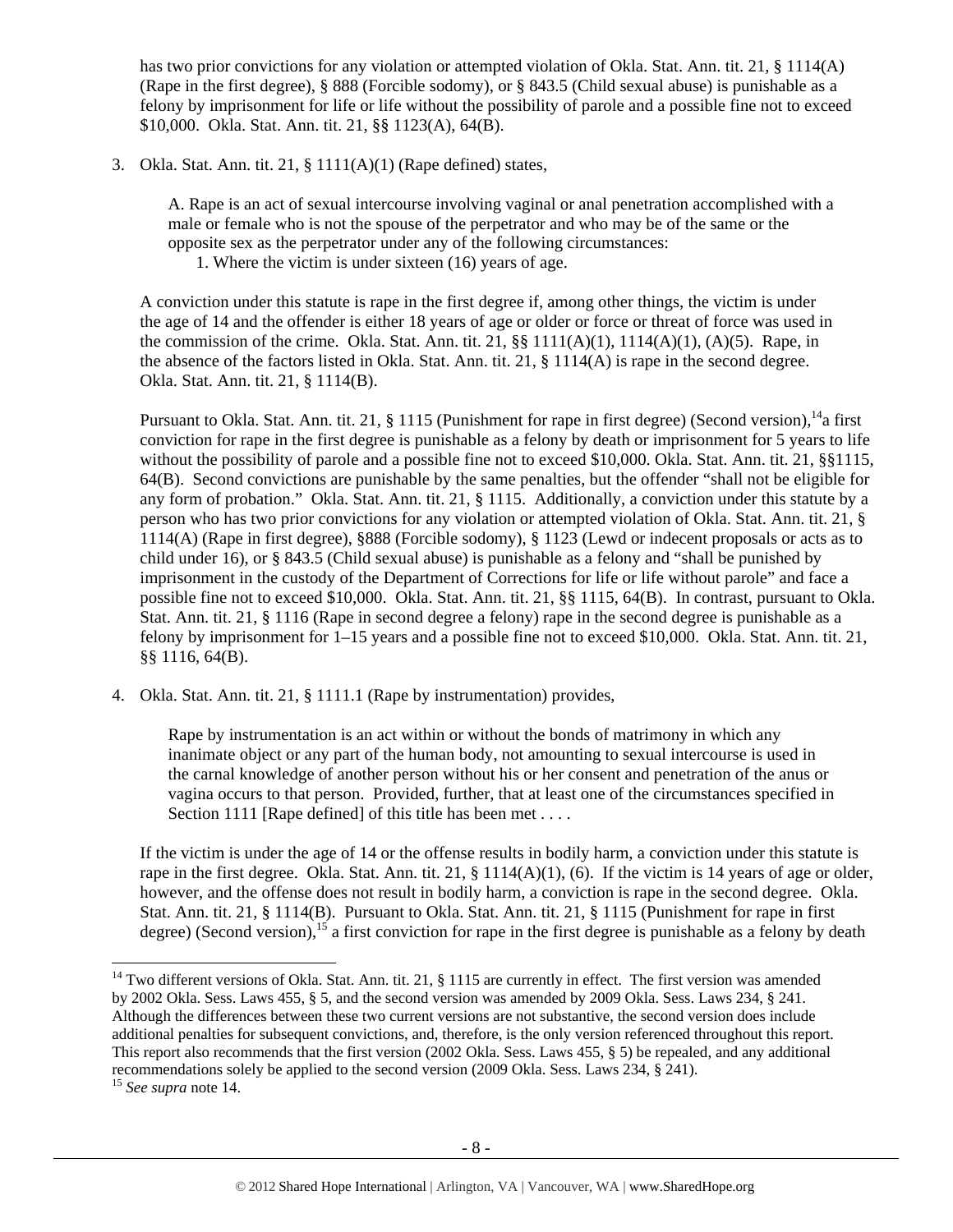or imprisonment for 5 years to life without the possibility of parole and a possible fine not to exceed \$10,000. Okla. Stat. Ann. tit.21, §§ 1115, 64(B). Second convictions are punishable by the same penalties, but the offender "shall not be eligible for any form of probation." Okla. Stat. Ann. tit. 21, § 1115. Additionally, a conviction under this statute by a person who has two prior convictions for any violation or attempted violation of Okla. Stat. Ann. tit. 21, § 1114(A) (Rape in first degree), § 888 (Forcible sodomy), § 1123 (Lewd or indecent proposals or acts as to child under 16), or § 843.5 (Child sexual abuse) is punishable as a felony and "shall be punished by imprisonment in the custody of the Department of Corrections for life or life without parole" and face a possible fine not to exceed \$10,000. Okla. Stat. Ann. tit. 21, §§ 1115, 64(B). In contrast, pursuant to Okla. Stat. Ann. tit. 21, § 1116 (Rape in second degree a felony), rape in the second degree is punishable as a felony by imprisonment for 1–15 years and a possible fine not to exceed \$10,000. Okla. Stat. Ann. tit. 21, §§ 1116, 64(B).

5. Okla. Stat. Ann. tit. 21, § 843.5(E)–(G) (Child abuse—Child neglect—Child sexual abuse—Child sexual exploitation—Enabling—Penalties) states,

E. Any parent or other person who shall willfully or maliciously engage in child sexual abuse shall, upon conviction, be punished by imprisonment in the custody of the Department of Corrections not exceeding life imprisonment, or by imprisonment in a county jail not exceeding one (1) year, or by a fine of not less than Five Hundred Dollars (\$500.00) nor more than Five Thousand Dollars (\$5,000.00), or both such fine and imprisonment, except as provided in Section 51.1a of [Title 21 of the Oklahoma Statutes] or as otherwise provided in subsection F of this section for a child victim under twelve (12) years of age. . . . As used in this section, "child sexual abuse" means the willful or malicious sexual abuse, as defined by subparagraph b of paragraph 2 of Section 1-1-105 [Definitions]<sup>16</sup> of Title 10A [Children and juvenile code] of the Oklahoma Statutes, of a child under eighteen (18) years of age by another.

F. Any parent or other person who shall willfully or maliciously engage in sexual abuse to a child under twelve (12) years of age shall, upon conviction, be punished by imprisonment in the custody of the Department of Corrections for not less than twenty-five (25) years nor more than life imprisonment, and by a fine of not less than Five Hundred Dollars (\$500.00) nor more than Five Thousand Dollars (\$5,000.00).

G. Any parent or other person who shall willfully or maliciously engage in enabling child sexual abuse shall, upon conviction, be punished by imprisonment in the custody of the Department of Corrections not exceeding life imprisonment, or by imprisonment in a county jail not exceeding one (1) year, or by a fine of not less than Five Hundred Dollars (\$500.00) nor more than Five Thousand Dollars (\$5,000.00), or both such fine and imprisonment.  $\ldots$ <sup>17</sup>

*1.3 Commercial sexual exploitation of children (CSEC) or prostitution statutes refer to the sex trafficking statute to identify the commercially sexually exploited minor as a trafficking victim.* 

 <sup>16</sup> Pursuant to Okla. Stat. Ann. tit.  $10A$ ,  $\S$  1-1-105(2)(b) (Definitions),

b. "Sexual abuse" includes but is not limited to rape, incest, and lewd or indecent acts or proposals made to a child, as defined by law, by a person responsible for the health, safety, or welfare of the child.

<sup>&</sup>lt;sup>17</sup> Okla. Stat. Ann. tit. 21, § 843.5(G) goes on to state,

As used in this subsection, "enabling child sexual abuse" means the causing, procuring or permitting of a willful or malicious act of child sexual abuse, as defined by subparagraph b of paragraph 2 of Section 1-1- 105 [Definitions] of Title 10A [Children and juvenile code] of the Oklahoma Statutes, of a child under the age of eighteen (18) by another. As used in this subsection, "permit" means to authorize or allow for the care of a child by an individual when the person authorizing or allowing such care knows or reasonably should know that the child will be placed at risk of sexual abuse as proscribed by this subsection.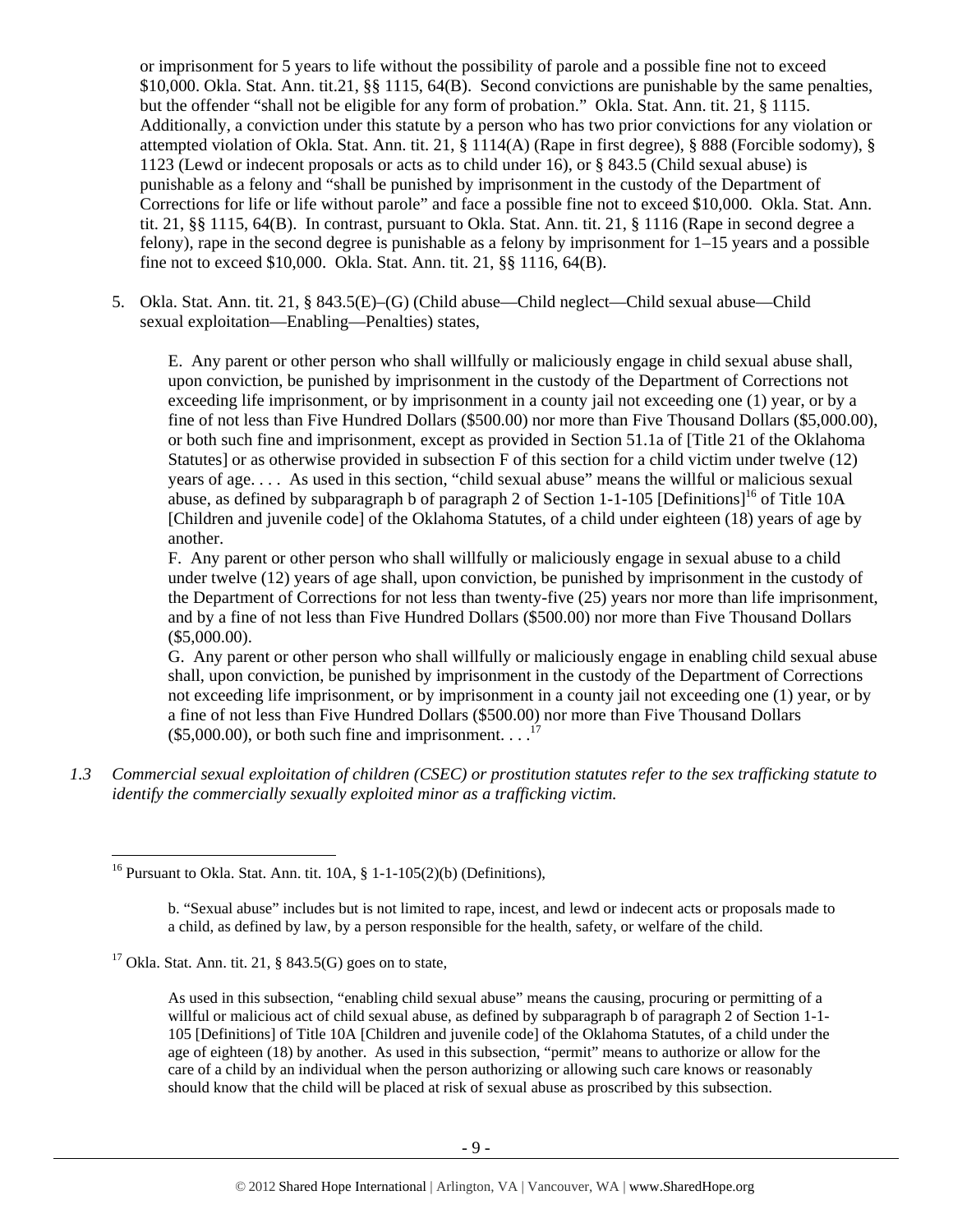Oklahoma's CSEC statutes do not refer to Okla. Stat. Ann. tit. 21, § 748(B) (Human trafficking) and the prostitution law, Okla. Stat. Ann. tit. 21, § 1029(A)(1) (Engaging in prostitution, etc.), does not refer to Okla. Stat. Ann. tit. 21, § 748(B) when a minor is involved to identify the minor defendant as a victim of human trafficking.

- 1.3.1 Recommendation: Amend Okla. Stat. Ann. tit. 21, §1087(A) (Child under 18 years of age—Procuring for prostitution, lewdness or other indecent act—Punishment), tit. 21, § 1088(A) (Child under 18 years of age—Inducing, keeping, detaining or restraining for prostitution—Punishment), tit. 21, § 1021.2(A) (Minors—Procuring for participation in pornography), tit. 21, § 1021.3(A) (Guardians—Parents—Custodians—Consent to participation of minors in child pornography), tit. 21, § 843.5(H)–(J) (Child abuse—Child neglect—Child sexual abuse—Child sexual exploitation—Enabling—Penalties), tit. 21, § 1040.13a(A), (B)(Facilitating, encouraging, offering or soliciting sexual conduct or engaging in sexual communication with a minor or person believed to be a minor), and tit. 21,  $\S$  1029(A)(1) (Engaging in prostitution, etc.) when the person engaged in prostitution is a minor, to refer to Okla. Stat. Ann. tit. 21, § 748(B) (Human trafficking) to clarify the status of CSEC victims as human trafficking victims.
- *1.4 The state racketeering or gang crimes statute includes sex trafficking and commercial sexual exploitation of children (CSEC) offenses as predicate acts allowing the statute to be used to prosecute trafficking crimes.*

Oklahoma's laws related to racketeering<sup>18</sup> are codified at Okla. Stat. Ann. tit. 22, § 1403(A)–(D) (Participation in pattern of racketeering activity or collection of unlawful debt prohibited) which states,

A. No person employed by or associated with any enterprise<sup>19</sup> shall conduct or participate in, directly or indirectly, the affairs of the enterprise through a pattern of racketeering activity<sup>20</sup> or the collection of an unlawful debt.

 $18$  For additional information on racketeering statutes, see http://www.sharedhope.org/wp-

content/uploads/2012/11/SHI-WhitePaperFederalStateRacketeeringGangCrimeLaws.pdf.

5. "Pattern of racketeering activity" means two or more occasions of conduct:

- a. that include each of the following:
	- (1) constitute racketeering activity,
	- (2) are related to the affairs of the enterprise,
	- (3) are not isolated, and

b. where each of the following is present:

(1) at least one of the occasions of conduct occurred after November 1, 1988,

<sup>&</sup>lt;sup>19</sup> Okla. Stat. Ann. tit. 22, § 1402(2) (Definitions) defines "enterprise" to include,

<sup>[</sup>A]ny individual, sole proprietorship, partnership, corporation, trust, governmental entity, or other legal entity, or any union, association, unincorporated association or group of persons, associated in fact although not a legal entity, involved in any lawful or unlawful project or undertaking or any foreign organization that the United States Secretary of State has designated a foreign terrorist organization pursuant to Title 8 U.S.C.A., Section 1189.<br><sup>20</sup> Pursuant to Okla. Stat. Ann. tit. 22, § 1402(5),

<sup>(4)</sup> are not so closely related to each other and connected in point of time and place that they constitute a single event, and

<sup>(2)</sup> the last of the occasions of conduct occurred within three (3) years, excluding any period of imprisonment served by any person engaging in the conduct, of a prior occasion of conduct, and (3) for the purposes of Section 1403 of this title each of the occasions of conduct constituted a felony pursuant to the laws of this state.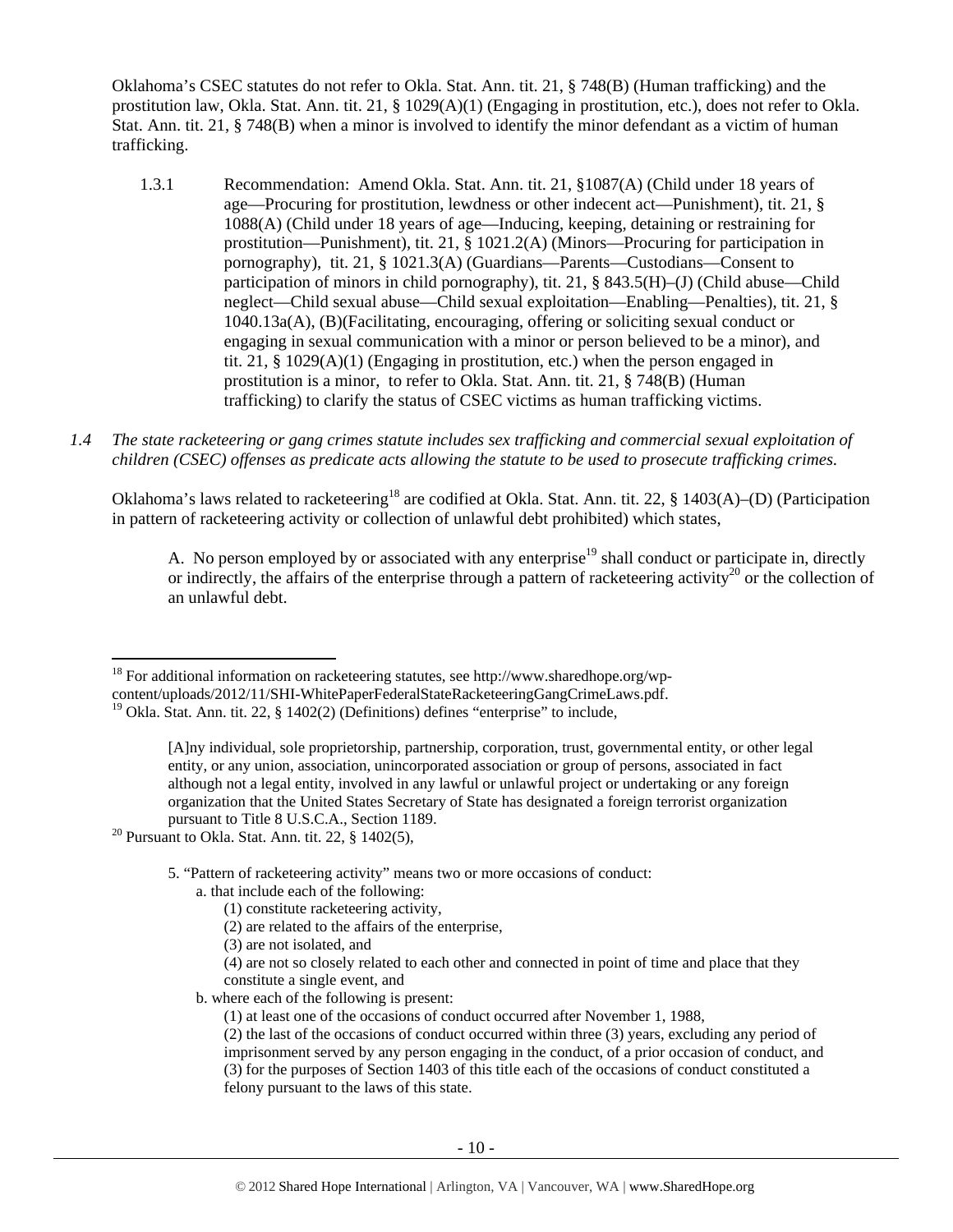B. No person, through a pattern of racketeering activity or through the collection of an unlawful debt, shall acquire or maintain, directly or indirectly, any interest in or control of any enterprise or real property.

C. No person who has received any proceeds derived, directly or indirectly, from a pattern of racketeering activity, or through the collection of any unlawful debt, in which the person participated as a principal, shall use or invest, directly or indirectly, any part of the proceeds or any proceeds derived from the investment or use of any of those proceeds in the acquisition of any right, title, or interest in real property or in the establishment or operation of any enterprise. . . .

D. No person shall attempt to violate or conspire with others to violate the provisions of subsection A, B or C of this section.

Okla. Stat. Ann. tit. 22, § 1402(10) (Definitions) defines "racketeering activity" as "engaging in, attempting to engage in, conspiring to engage in, or soliciting, coercing, or intimidating another person to engage in any conduct which is chargeable or indictable as constituting a felony violation of," among other offenses, Okla. Stat. Ann. tit. 21, § 748 (Human trafficking), § 866 (Elements of offense), § 867 (Trafficking in children a felony), § 1021 (Indecent exposure—Indecent exhibitions—Obscene material or child pornography— Solicitation of minors), § 1021.2 (Minors—Procuring for participation in pornography), § 1087 (Child under 18 years of age—Procuring for prostitution, lewdness or other indecent act—Punishment), § 1088 (Child under 18 years of age—Inducing, keeping, detaining or restraining for prostitution—Punishment), § 1123 (Lewd or indecent proposals or acts as to child under 16).

Pursuant to Okla. Stat. Ann. tit. 22, § 1404(A), (B) (Penalties for violating § 1403), a conviction under this statute is punishable by imprisonment for at least 10 years, which "shall not be eligible for a deferred sentence, probation, suspension, work furlough, or release from confinement on any other basis until the person has served one-half (1/2) of the sentence," and, if the offender "derived pecuniary value, or . . . caused personal injury, or property damage or other loss," a possible "fine that does not exceed three times the gross value gained or three times the gross loss caused, whichever is greater, plus court costs and the costs of investigation and prosecution reasonably incurred, less the value of any property ordered forfeited pursuant to the provisions of subsection A of Section 1405 of this title. . . ."

Lastly, offenders convicted of violating the racketeering statute are subject to asset forfeiture. Okla. Stat. Ann. tit. 22, § 1405(A) (Criminal forfeiture procedures) states that a person convicted of racketeering under Okla. Stat. Ann. tit. 22, § 1403 must "forfeit to the state . . . any real or personal property used in the course of, intended for use in the course of, derived from, or realized through" the course of the illegal conduct. Also, traffickers who violate Okla. Stat. Ann. tit. 22, § 1403 may be ordered to pay a civil penalty not to exceed \$100,000. Okla. Stat. Ann. tit. 22, § 1409(A), (B).

1.4.1 Recommendation: Amend Okla. Stat. Ann. tit. 22, § 1402(10) (Definitions) to include the following CSEC offenses within the definition of "racketeering activity": Okla. Stat. Ann. tit. 21, § 1029 (Engaging in prostitution, etc.—soliciting or procuring—residing or being in place for prohibited purpose—aiding, abetting or participating—child prostitution), tit. 21, § 1021.3(A) (Guardians—Parents—Custodians—Consent to participation of minors in child pornography), tit. 21, § 843.5(H)–(J) (Child abuse—Child neglect—Child sexual abuse—Child sexual exploitation—Enabling—Penalties), tit. 21, § 1040.13a(A), (B) (Facilitating, encouraging, offering or soliciting sexual conduct or engaging in sexual communication with a minor or person believed to be a minor).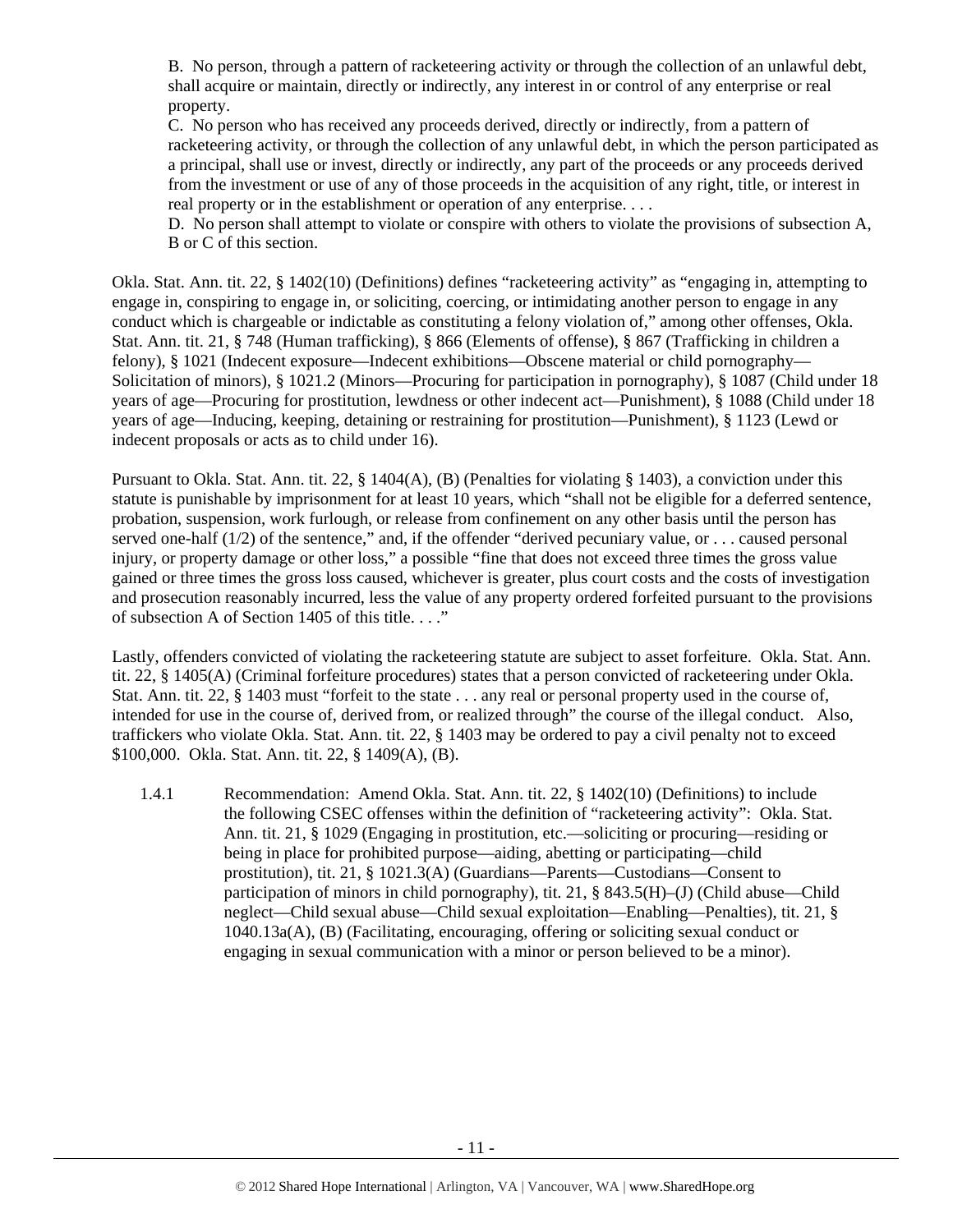#### **FRAMEWORK ISSUE 2: CRIMINAL PROVISIONS FOR DEMAND**

#### *Legal Components:*

- *2.1 The state sex trafficking law can be applied to the buyers of commercial sex acts with a victim of domestic minor sex trafficking.*
- *2.2 Buyers of commercial sex acts with a minor can be prosecuted under commercial sexual exploitation of children (CSEC) laws.*
- *2.3 Solicitation laws differentiate buying sex acts with an adult and buying sex acts with a minor under 18.*
- *2.4 Penalties for buyers of commercial sex acts with minors are as high as federal penalties.*
- *2.5 Using the Internet to lure, entice, or purchase, or attempt to lure, entice, or purchase commercial sex acts with a minor is a separate crime or results in an enhanced penalty for buyers.*
- *2.6 No age mistake defense is permitted for a buyer of commercial sex acts with any minor under 18.*
- *2.7 Base penalties for buying sex acts with a minor under 18 are sufficiently high and not reduced for older minors.*
- *2.8 Financial penalties for buyers of commercial sex acts with minors are sufficiently high to make it difficult for buyers to hide the crime.*
- *2.9 Buying and possessing child pornography carries penalties as high as similar federal offenses.*
- *2.10 Convicted buyers of commercial sex acts with minors and child pornography are required to register as sex offenders.*

\_\_\_\_\_\_\_\_\_\_\_\_\_\_\_\_\_\_\_\_\_\_\_\_\_\_\_\_\_\_\_\_\_\_\_\_\_\_\_\_\_\_\_\_\_\_\_\_\_\_\_\_\_\_\_\_\_\_\_\_\_\_\_\_\_\_\_\_\_\_\_\_\_\_\_\_\_\_\_\_\_\_\_\_\_\_\_\_\_\_\_\_\_\_

## *Legal Analysis:*

*2.1 The state sex trafficking law can be applied to the buyers of commercial sex acts with a victim of domestic minor sex trafficking.* 

Okla. Stat. Ann. tit. 21, § 748(B) (Human trafficking) may be applied to buyers of commercial sex with minors. Okla. Stat. Ann. tit. 21, § 748(B) states, "It shall be unlawful to knowingly engage in human trafficking." Okla. Stat. Ann. tit. 21, § 748(A)(6)(b)<sup>21</sup> defines "human trafficking for commercial sex," in part, as "... purchasing. . . by any means, a minor for purposes of engaging the minor in a commercial sex act." This language could extend to a buyer who purchases a victim of domestic minor sex trafficking in order to engage in commercial sex with the victim. Okla. Stat. Ann. tit. 21, § 748(A)(2) defines "commercial sex" as "any form of commercial sexual activity such as sexually explicit performances, prostitution, participation in the production of pornography, performance in a strip club, or exotic dancing or display."

*2.2 Buyers of commercial sex acts with a minor can be prosecuted under commercial sexual exploitation of children (CSEC) laws.* 

Oklahoma's CSEC law expressly prohibits buying sex with minors under the age of 16. Okla. Stat. Ann. tit. 21, § 1029(A)(2) (Engaging in prostitution, etc.) makes it illegal for a person "[t]o solicit, induce, entice, or procure another to commit an act of  $\dots$  prostitution.  $\dots$  If the victim is under 16 years of age, a violation of Okla. Stat. Ann. tit. 21, § 1029(A)(2) is deemed "child prostitution"<sup>22</sup> and punishable in accordance with Okla. Stat. Ann. tit. 21, § 1031 (Punishment for violations). Okla. Stat. Ann. tit. 21, § 1029(B). Pursuant to Okla. Stat. Ann. tit. 21, § 1031(C), a conviction under Okla. Stat. Ann. tit. 21, § 1029(B) is punishable as a felony by imprisonment up to 10 years and a fine not to exceed \$5,000 for a first conviction, \$10,000 for a second conviction, or \$15,000 for third and subsequent convictions. In contrast, if the victim is 16 years of age or older, a conviction is punishable as a misdemeanor by imprisonment in a county jail for 30 days to 1 year, a fine not to exceed \$2,500 for a first conviction, \$5,000 for a second conviction, or \$7,500 for third and subsequent

<sup>21</sup> *See supra* note 2. 22 *See supra* note 7.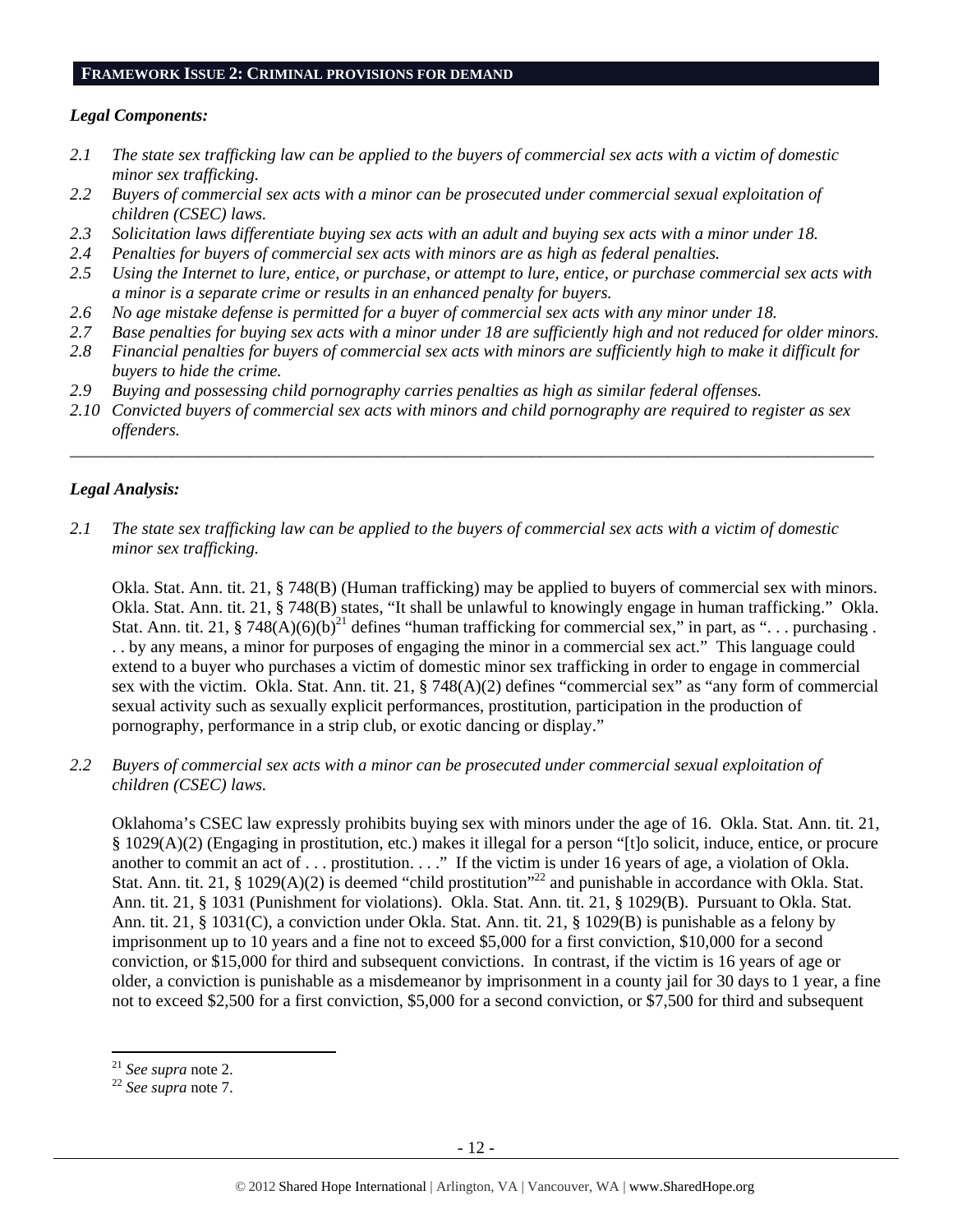convictions, or by both fine and imprisonment. Okla. Stat. Ann. tit. 21, § 1031(A). In addition, the court may also order that the offender serve  $40-80$  hours of community service.<sup>23</sup> Okla. Stat. Ann. tit. 21, § 1031(A).

Several sexual offenses could be used to prosecute certain buyers of commercial sex acts with a minor but do not specifically criminalize the commercial sexual exploitation of a child, and do not refer to the human trafficking statute to bring these criminal offenses within the ambit of human trafficking under Okla. Stat. Ann. tit. 21, § 748 (Human trafficking).

2.2.1 Recommendation: Amend Okla. Stat. Ann. tit. 21, § 1029(B) (Engaging in prostitution, etc.) and § 1030(2) (Definitions) to apply to all minors under 18 years of age.

#### *2.3 Solicitation laws differentiate buying sex acts with an adult and buying sex acts with a minor under 18.*

Oklahoma's solicitation law differentiates between buying sex with an adult and buying sex with a minor under the age of 16. Okla. Stat. Ann. tit. 21, § 1029(A)(2) (Engaging in prostitution, etc.) makes it illegal for a person to "solicit . . . another to commit an act of . . . prostitution. . . ." If the victim is a minor under 16 years of age, a violation of Okla. Stat. Ann. tit. 21, § 1029(A)(2) is deemed "child prostitution"<sup>24</sup> and is punishable in accordance with Okla. Stat. Ann. tit.21, § 1031 (Punishment for violations).

2.3.1 Recommendation: Amend Okla. Stat. Ann. tit. 21, § 1029(B) (Engaging in prostitution, etc.) and § 1030(2) (Definitions) to apply to all minors under 18 years of age.

#### *2.4 Penalties for buyers of commercial sex acts with minors are as high as federal penalties.*

If the victim is under the age of 18, a buyer convicted under Okla. Stat. Ann. tit. 21, § 748(B) (Human trafficking) is guilty of a felony punishable by imprisonment for at least 10 years, a fine not to exceed \$20,000, or both. Okla. Stat. Ann. tit. 21, § 748(C). A buyer convicted under Okla. Stat. Ann. tit. 21, § 1029(B) (Engaging in prostitution, etc.) for purchasing sex with a minor under 16 years of age is guilty of a felony punishable by imprisonment up to 10 years and a fine not to exceed \$5,000 for a first conviction, \$10,000 for a second conviction, or \$15,000 for third and subsequent convictions. Okla. Stat. Ann. tit. 21, § 1031(C). If the victim is 16 years of age or older, however, a conviction is punishable as a misdemeanor by imprisonment in a county jail for 30 days to 1 year, a fine not to exceed \$2,500 for a first conviction, \$5,000 for a second conviction, or \$7,500 for third and subsequent convictions, or by both fine and imprisonment. Okla. Stat. Ann. tit. 21, § 1031(A). In addition, the court may also order that the offender serve 40–80 hours of community service.<sup>25</sup> Okla. Stat. Ann. tit. 21, § 1031(A).

In comparison, if the victim is under the age of 14, a conviction under the TVPA for child sex trafficking is punishable by 15 years to life imprisonment and a fine not to exceed \$250,000. 18 U.S.C. §§ 1591(b)(1),  $3559(a)(1)$ ,  $3571(b)(3)$ . If the victim is between the ages of  $14-17$ , a conviction is punishable by 10 years to life imprisonment and a fine not to exceed \$250,000. 18 U.S.C. §§ 1591(b)(2), 3559(a)(1), 3571(b)(3). A conviction is punishable by mandatory life imprisonment, however, if the buyer has a prior conviction for a federal sex offense<sup>26</sup> against a minor. 18 U.S.C. § 3559(e)(1). To the extent buyers can be prosecuted under

an offense under section 1591 [18 USCS § 1591] (relating to sex trafficking of children), 2241 [18 USCS § 2241] (relating to aggravated sexual abuse), 2242 [18 USCS  $\S$  2242] (relating to sexual abuse), 2244(a)(1) [18 USCS  $\S$  2244(a)(1)] (relating to abusive sexual contact), 2245 [18 USCS  $\S$  2245] (relating to sexual abuse resulting in death), 2251 [18 USCS § 2251] (relating to sexual exploitation of children), 2251A [18 USCS § 2251A] (relating to selling or buying of children), 2422(b) [18 USCS § 2422(b)] (relating to

<sup>&</sup>lt;sup>23</sup> *See supra* note 8.<br><sup>24</sup> *See supra* note 7.<br><sup>25</sup> *See supra* note 8.<br><sup>26</sup> Pursuant to 18 U.S.C. § 3559(e)(2), "federal sex offense" is defined as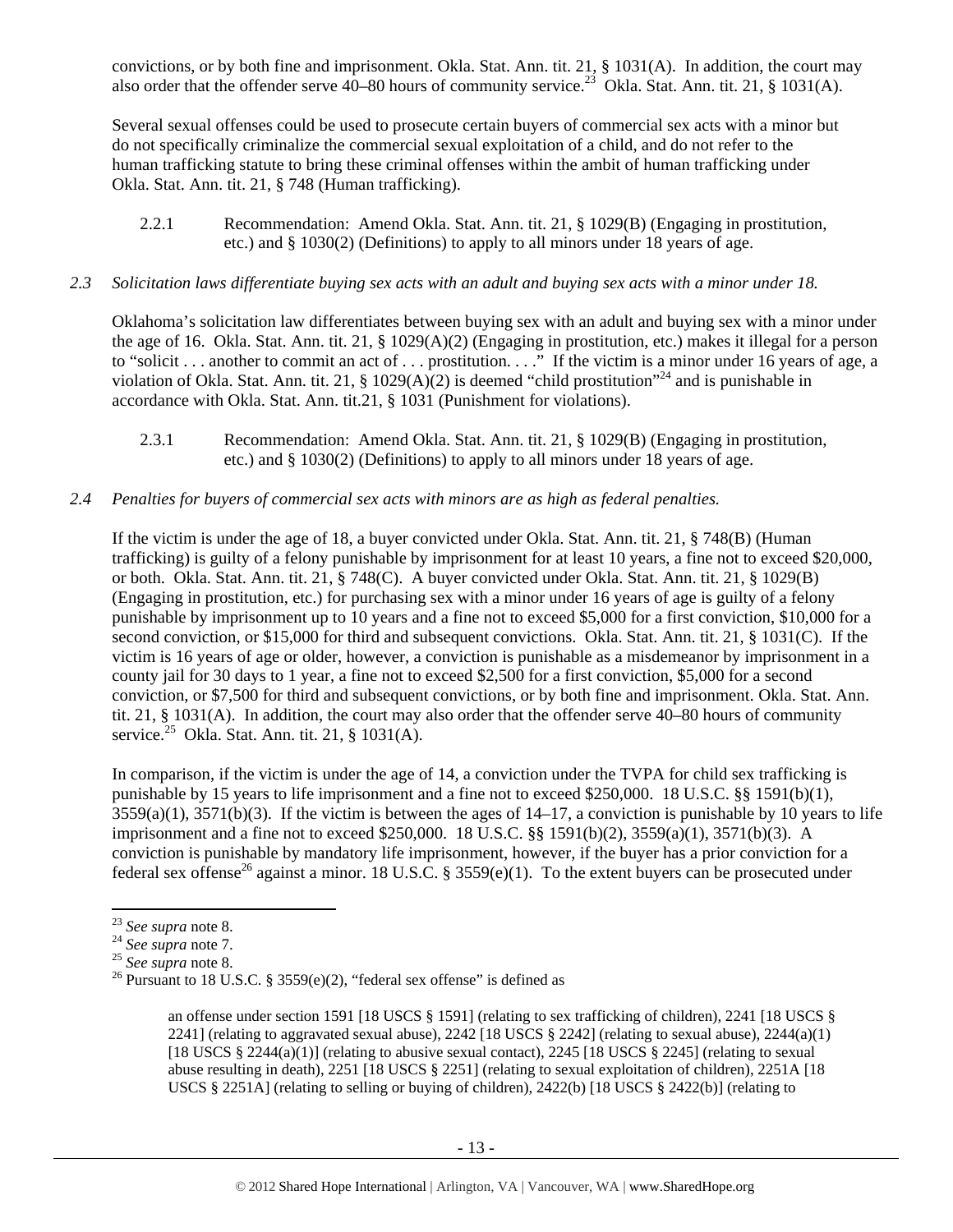other federal CSEC laws,<sup>27</sup> a conviction is punishable by penalties ranging from a fine not to exceed \$250,000 to life imprisonment and a fine not to exceed  $$250,000$ .<sup>2</sup>

2.4.1 Recommendation: Amend Okla. Stat. Ann. tit. 21, § 748(C) (Human trafficking) to raise the penalty when the victim is a minor to more closely align with federal penalties.

#### *2.5 Using the Internet to lure, entice, or purchase, or attempt to lure, entice, or purchase commercial sex acts with a minor is a separate crime or results in an enhanced penalty for buyers.*

While not expressly commercial, Okla. Stat. Ann. tit. 21, § 1040.13a(A), (B) (Facilitating, encouraging, offering or soliciting sexual conduct or engaging in sexual communication with a minor or person believed to be a minor) makes it illegal for a person to use the Internet to "facilitate, encourage, offer or solicit sexual conduct with a minor." Specifically, Okla. Stat. Ann. tit. 21, § 1040.13a states,

A. It is unlawful for any person to facilitate, encourage, offer or solicit sexual conduct with a minor, or other individual the person believes to be a minor, by use of any technology,<sup>29</sup> or to engage in any communication for sexual or prurient interest with any minor, or other individual the person believes to be a minor, by use of any technology.. . .

B. A person is guilty of violating the provisions of this section if the person knowingly transmits any prohibited communication by use of any technology defined herein, or knowingly prints, publishes or reproduces by use of any technology described herein any prohibited communication, or knowingly buys, sells, receives, exchanges, or disseminates any prohibited communication or any information, notice, statement, website, or advertisement for communication with a minor or access to any name, telephone number, cell phone number, e-mail address, Internet address, text message address, place of residence, physical characteristics or other descriptive or identifying information of a minor, or other individual the person believes to be a minor.

A conviction under this statute is punishable as a felony by imprisonment up to 10 years, a fine not to exceed \$10,000, or both. Okla. Stat. Ann. tit.21, § 1040.13a(D).

Additionally, Okla. Stat. Ann. tit. 21, § 1123(A)(1) (Lewd or indecent proposals or acts as to child under 16) (Second version) $30$  prohibits a person from making "any oral, written or electronically or computer-generated lewd or indecent proposal to any child under sixteen (16) years of age . . . for the child to have unlawful sexual relations or sexual intercourse with any person." A first conviction  $31$  under this statute is punishable as a felony by imprisonment for 3–20 years and a possible fine not to exceed \$10,000. Okla. Stat. Ann. tit. 21, §§ 1123(A), 64(B). If the victim is under the age of 12, however, a first conviction is punishable as a felony by imprisonment for at least 25 years and a possible fine not to exceed \$10,000. Okla. Stat. Ann. tit. 21, §§ 1123(A), 64(B). Second convictions are punishable by the same penalties, but the offender "shall not be

<u> Andrewski politika (za obrazu pod predsjednika u predsjednika u predsjednika u predsjednika (za obrazu pod p</u> coercion and enticement of a minor into prostitution), or  $2423(a)$  [18 USCS §  $2423(a)$ ] (relating to transportation of minors).<br><sup>27</sup> 18 U.S.C. §§ 2251A(b) (Selling or buying of children), 2251(a) (Sexual exploitation of children), 2423(a)

(Transportation of a minor with intent for minor to engage in criminal sexual activity), 2422(a) (Coercion and enticement), 2252(a)(2), (a)(4) (Certain activities relating to material involving the sexual exploitation of minors). <sup>28</sup> 18 U.S.C. §§ 2251A(b) (conviction punishable by imprisonment for 30 years to life and a fine), 225 (conviction punishable by imprisonment for 15–30 years and a fine), 2423(a) (conviction punishable by imprisonment for 10 years to life and a fine), 2422(a) (conviction punishable by a fine, imprisonment up to 20 years, or both),  $2252(a)(2)$ , (4) (stating that a conviction under subsection (a)(2) is punishable by imprisonment for 5–20 years and a fine, while a conviction under subsection (a)(4) is punishable by imprisonment up to 10 years, a fine, or both); *see also* 18 U.S.C. §§ 3559(a)(1) (classifying all of the above listed offenses as felonies), 3571(b)(3) (providing a fine up to \$250,000 for any felony conviction).

<sup>29</sup> *See supra* note 11 for the definition of "by any use of any technology."<br><sup>30</sup> *See supra* note 12. <sup>31</sup> *See supra* note 13.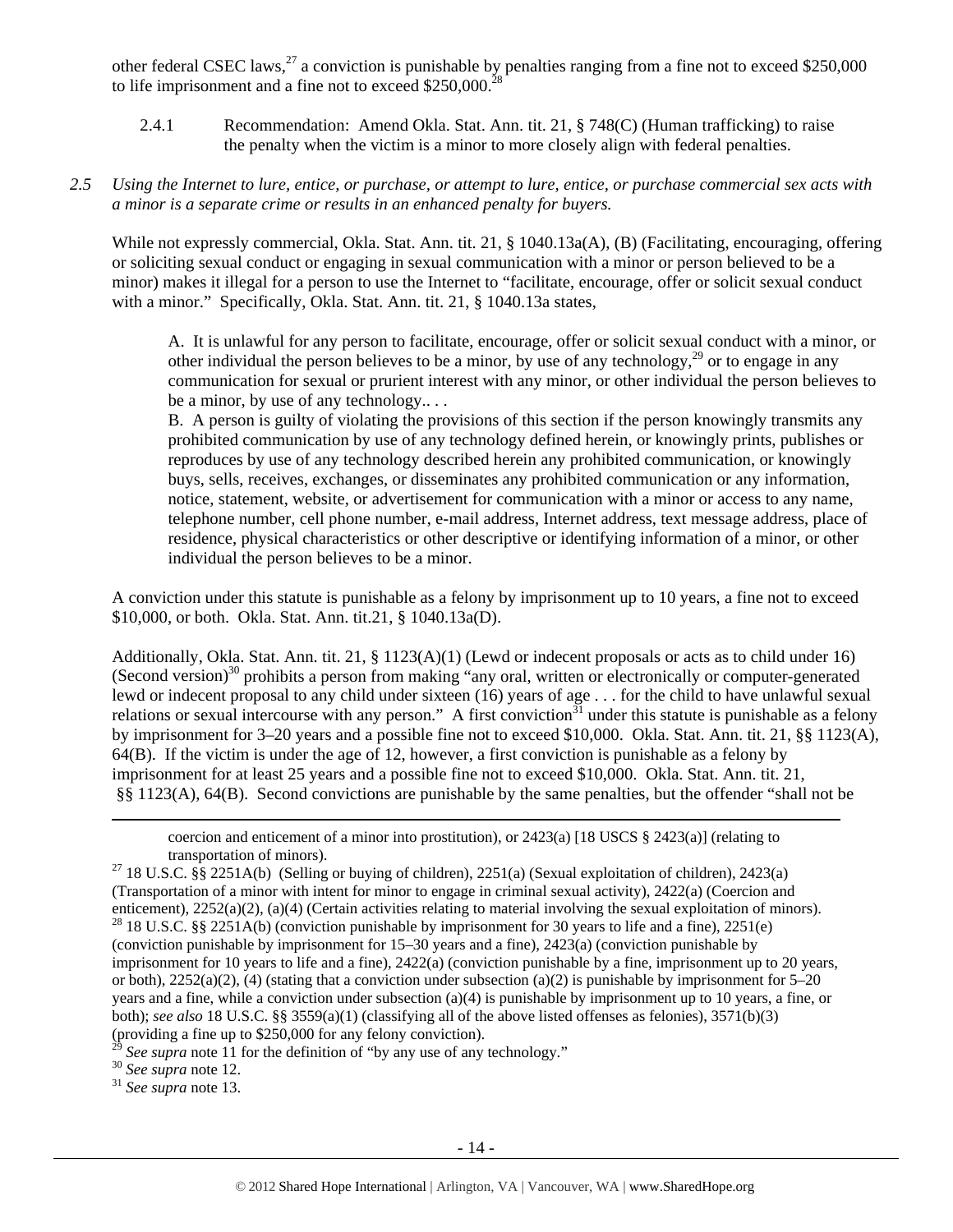eligible for probation, suspended or deferred sentence." Okla. Stat. Ann. tit. 21, § 1123(A). In addition to not being eligible for probation, suspension or a deferred sentence, third and subsequent convictions are punishable as a felony by imprisonment for life or life without the possibility of parole and a possible fine not to exceed \$10,000. Okla. Stat. Ann. tit. 21, §§ 1123(A), 64(B). Additionally, a conviction under this statute by a person who has two prior convictions for any violation or attempted violation of Okla. Stat. Ann. tit. 21, § 1114(A) (Rape in the first degree), tit. 21, § 888 (Forcible sodomy), or tit. 21, § 843.5 (Child sexual abuse) is punishable as a felony by imprisonment for life or life without the possibility of parole and a possible fine not to exceed \$10,000. Okla. Stat. Ann. tit. 21, §§ 1123(A), 64(B).

- 2.5.1 Recommendation: Amend Okla. Stat. Ann. tit. 21, § 1123 (Lewd or indecent proposals or acts as to child under 16) to include all minors under 18.
- *2.6 No age mistake defense is permitted for a buyer of commercial sex acts with any minor under 18.*

Neither Okla. Stat. Ann. tit. 21, § 748 (Human trafficking) nor Oklahoma's CSEC laws expressly prohibit an offender from asserting a mistake of age defense.

- 2.6.1 Recommendation: Amend Okla. Stat. Ann. tit. 21, § 748 (Human trafficking) and Oklahoma's CSEC laws to prohibit a defendant from asserting a defense based on age mistake.
- *2.7 Base penalties for buying sex acts with a minor under 18 are sufficiently high and not reduced for older minors.*

Okla. Stat. Ann. tit. 21,  $\S$  748 (Human trafficking)<sup>32</sup> applies the same penalties in all cases where the victim is a minor under the age of 18. Specifically, if the victim is a minor under the age of 18, a conviction under Okla. Stat. Ann. tit. 21, § 748(B) is punishable by imprisonment for a minimum of 10 years. Okla. Stat. Ann. tit. 21, § 748(C).

In contrast, Okla. Stat. Ann. tit. 21, § 1029(B) (Engaging in prostitution, etc.) imposes heightened penalties only when the victim is under the age of 16, in which case the offense is recognized as child prostitution.<sup>33</sup>

- 2.7.1 Recommendation: Amend Okla. Stat. Ann. tit. 21, § 1030(2) to make the definition of "child prostitution" include all minors under the age of 18.
- *2.8 Financial penalties for buyers of commercial sex acts with minors are sufficiently high to make it difficult for buyers to hide the crime.*

Buyers convicted under Okla. Stat. Ann. tit. 21, § 748(B) (Human trafficking) or Oklahoma's CSEC laws are subject to fines ranging from \$2,500–\$25,000. Pursuant to Okla. Stat. Ann. tit. 21, § 748(C), if the victim is a minor under the age of 18, a conviction under Okla. Stat. Ann. tit. 21, § 748(B) is punishable by a possible fine not to exceed \$20,000. Pursuant to Okla. Stat. Ann. tit. 21, § 1031(C) (Punishment for violations), if the victim is under the age of 16, a conviction under Okla. Stat. Ann. tit. 21, § 1029(B) (Engaging in prostitution, etc.) is punishable by a fine not to exceed \$5,000 for a first conviction, \$10,000 for a second conviction, or \$15,000 for third and subsequent convictions. In contrast, if the victim is 16 years of age or older, a conviction under Okla. Stat. Ann. tit. 21, § 1029(A) is punishable by a possible fine not to exceed \$2,500 for a first conviction, \$5,000 for a second conviction, or \$7,500 for third and subsequent convictions. Okla. Stat. Ann. tit. 21, § 1031(A).

Additionally, buyers are subject to mandatory restitution orders. Specifically, Okla. Stat. Ann. tit. 21, § 748(C) (Human trafficking) provides, "The court shall also order the defendant to pay restitution<sup>34</sup> to the victim<sup>35</sup> as

<sup>&</sup>lt;sup>32</sup> *See supra* note 2.<br><sup>33</sup> Pursuant to Okla. Stat. Ann. tit. 21, § 1030(2): "'Child prostitution' means prostitution or lewdness . . . with a person under sixteen (16) years of age, in exchange for money or any other thing of value."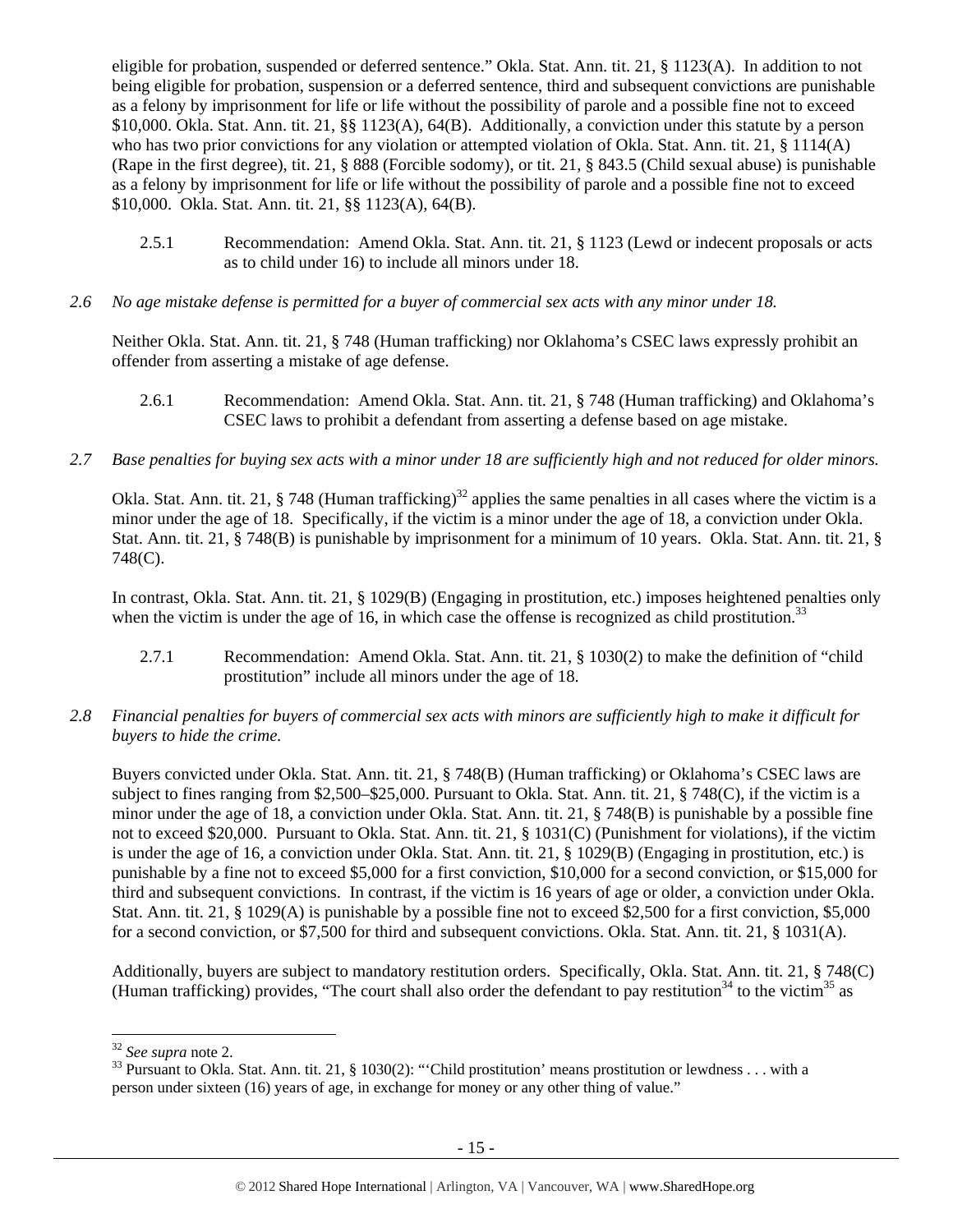provided in Section 991f [Restitution] of Title 22 [Criminal procedure] of the Oklahoma Statutes." Buyers convicted of other crimes that cause injury to the victim are also required to make restitution under Okla. Stat. Ann. tit. 22, § 991f(C)(1) (Restitution), which provides,

Upon conviction for any crime wherein property has been stolen, converted or otherwise unlawfully obtained, or its value substantially decreased as a direct result of the crime, or wherein the crime victim suffered injury, loss of income, or out-of-pocket loss, the individuals criminally responsible shall be sentenced to make restitution. Restitution may be ordered in addition to the punishments prescribed by law.

Okla. Stat. Ann. tit. 21, § 68 (Conviction does not work forfeiture) prohibits asset forfeiture<sup>36</sup> unless it "is expressly imposed by law." Okla. Stat. Ann. tit. 21, § 1738(A)(1) (Seizure and forfeiture proceedings— Vehicles, airplanes, vessels, etc. used in attempt or commission of certain crimes) expressly authorizes equipment and vehicle forfeiture for violations of Okla. Stat. Ann. tit. 21, § 748 (Human trafficking), tit. 21, § 1029 (Engaging in prostitution, etc.), or tit. 21, § 1030 (Definitions), but limiting language in Okla. Stat. Ann. tit. 21, § 1738(A)(1) makes the forfeiture provisions for the CSEC offenses inapplicable to buyers. Okla. Stat. Ann. tit. 21, § 1738(A)(1) specifically provides,

Any commissioned peace officer of this state is authorized to seize any equipment, vehicle, airplane, vessel or any other conveyance that is used in the commission of . . . any human trafficking offense in violation of Section 748 [Human trafficking] of this title, or used by any defendant when such vehicle or other conveyance is used in any manner by a prostitute, pimp or panderer to facilitate or participate in the commission of any prostitution offense in violation of Sections . . . 1029 [Engaging in prostitution, etc.] or 1030 [Definitions] of this title; provided, however, that the vehicle or conveyance of a customer or anyone merely procuring the services of a prostitute shall not be included.

Buyers may, however, face asset forfeiture under Okla. Stat. Ann. tit. 21, § 1738(B), (9)–(12) which states,

In addition to the property described in subsection A of this section, the following property is also subject to forfeiture pursuant to this section: . . .

9. All property used in the commission of, or in any manner to facilitate, a violation of Section 1040.12a [Aggravated possession of child pornography] of this title;

10. All conveyances, including aircraft, vehicles or vessels, monies, coins and currency, or other instrumentality used or intended to be used, in any manner or part, to commit a violation of paragraph 1 of subsection A of Section 1021 [Indecent exposure—Indecent exhibitions—Obscene material or child pornography—Solicitation of minors] of this title, where the victim of the crime is a minor child, subsection B of Section 1021 of this title, Section 1021.2 [Minors—Procuring for

[A]ctual financial detriment suffered by the victim consisting of medical expenses actually incurred, damage to or loss of real and personal property and any other out-of-pocket expenses, including loss of earnings, reasonably incurred as the direct result of the criminal act of the defendant. No other elements of

<sup>36</sup> For additional information on asset forfeiture laws and procedure, see http://www.sharedhope.org/wpcontent/uploads/2012/11/SHIStateAssetForfeitureLawsChart.pdf.

 $34$  Okla. Stat. Ann. tit. 22, § 991f(A)(1) (Restitution) defines "restitution" as "the sum to be paid by the defendant to the victim of the criminal act to compensate that victim for up to three times the amount of the economic loss suffered as a direct result of the criminal act of the defendant." Okla. Stat. Ann. tit. 22, § 991f(A)(3) defines "economic loss" as,

damage shall be included as an economic loss for purposes of this section.<br><sup>35</sup> Okla. Stat. Ann. tit. 22, § 991f(A)(2) defines a "victim" as "any person, partnership, corporation or legal entity<br>that suffers an economic l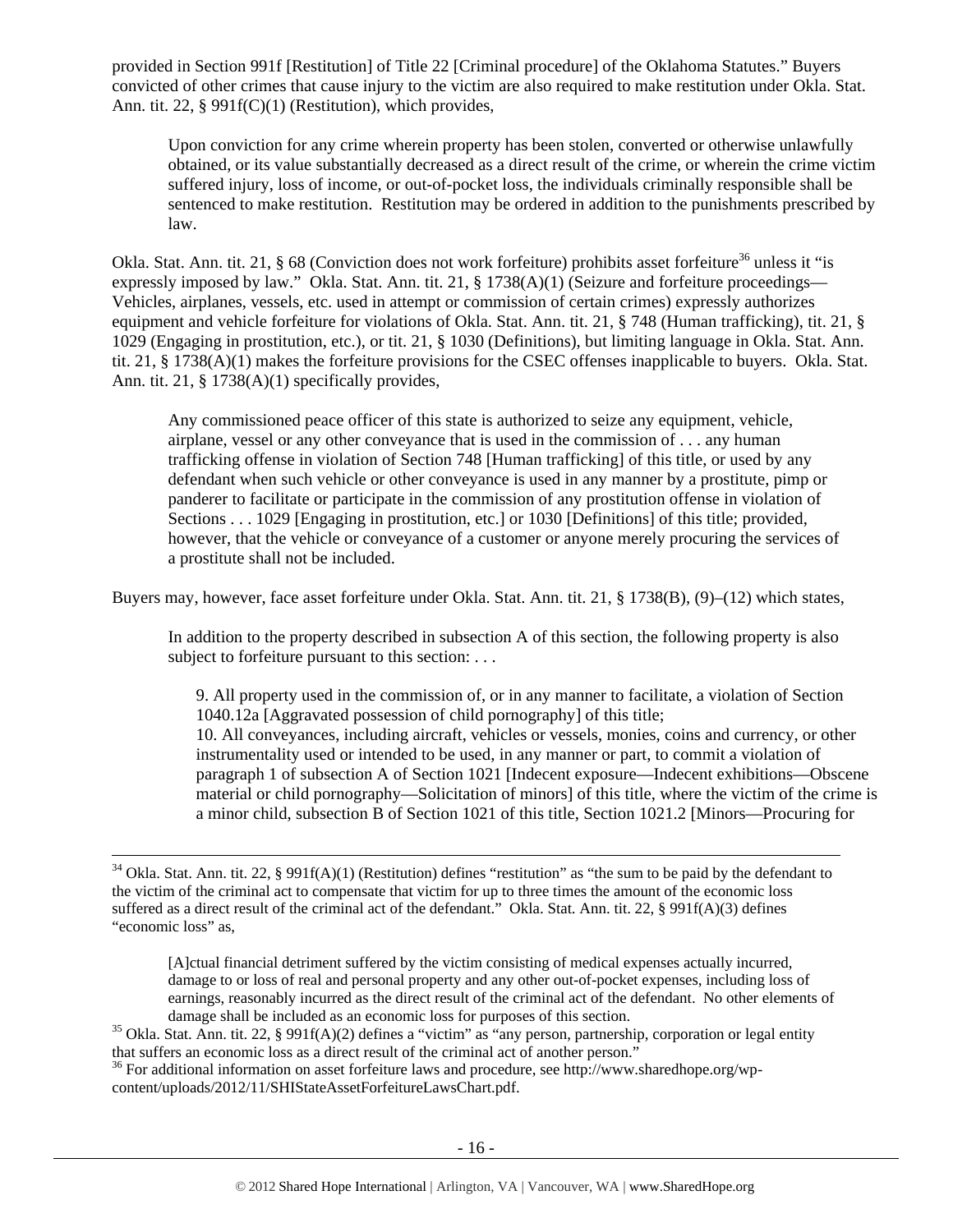participation in pornography] of this title, paragraph 1 of subsection A of Section 1111 [Rape defined] of this title, or paragraphs 2 and 3 of subsection A of Section 1123 [Lewd or indecent proposals or acts as to child under 16] of this title;

11. All conveyances, including aircraft, vehicles or vessels, monies, coins and currency, or other instrumentality used in any manner or part, to commit any violation of the provisions set forth in Section 748 [Human trafficking] of this title:

12. Any and all property used in any manner or part to facilitate, participate or further the commission of a human trafficking offense in violation of Section 748 of this title, and all property, including monies, real estate, or any other tangible assets or property of or derived from or used by a prostitute, pimp or panderer in any manner or part to facilitate, participate or further the commission of any prostitution offense in violation of Sections 1028 [Setting up or operating place of prostitution], 1029 [Engaging in prostitution, etc.] or 1030 [Definitions] of this title; provided, however, any monies, real estate or any other tangible asset or property of a customer or anyone merely procuring the services of a prostitute shall not be included.

Forfeiture actions under this section are discretionary and civil in nature. "Forfeiture actions under this section may be brought by the district attorney in the proper county of venue as petitioner." Okla. Stat. Ann. tit. 21, §1738(C). Procedure governing forfeiture proceedings and the disposition of property forfeited are detailed in Okla. Stat. Ann. tit. 21, §1738.

Additional contraband may be seized, incident to a criminal arrest, pursuant to Okla. Stat. Ann. tit. 21, § 1024.3 (Seizure of evidentiary copy of obscene material or all copies of explicit child pornography), which authorizes the seizure of "all copies of explicit child pornography found in the possession or under the control of" a person arrested for a violation of Okla. Stat. Ann. tit. 21, § 1024.2 (Purchase, procurement or possession of child pornography).

#### *2.9 Buying and possessing child pornography carries penalties as high as similar federal offenses.*

Okla. Stat. Ann. tit. 21, § 1024.2 (Purchase, procurement or possession of child pornography) makes it illegal for a person to buy or possess child pornography. Okla. Stat. Ann. tit. 21, § 1024.2 states, "It shall be unlawful for any person to buy, procure, or possess child pornography<sup>37</sup> in violation of Sections 1024.1 [Definitions] through 1024.4 [Destruction of obscene material or child pornography upon conviction] . . . ." A conviction under this statute is punishable as a felony by imprisonment up to 5 years, a fine not to exceed \$5,000, or both. Okla. Stat. Ann. tit. 21, § 1024.2. Additionally, Okla. Stat. Ann. tit. 21, § 1021.2 (Minors—Procuring for participation in pornography) makes it a crime if a person "knowingly" possess child pornography. A conviction under this statute is punishable as a felony by imprisonment up to 20 years without the possibility of a deferred sentence, a fine not to exceed \$25,000, or both. Okla. Stat. Ann. tit. 21, § 1021.2(A). Lastly, "[a]ny person who, with knowledge of its contents, possesses one hundred (100) or more separate materials depicting child pornography shall be, upon conviction, guilty of aggravated possession of child pornography." A conviction under this statute is punishable by imprisonment up to life and a fine not to exceed \$10,000. Okla. Stat. Ann. tit. 21, §1040.12a(A).

In comparison, a federal conviction for possession of child pornography<sup>38</sup> is generally punishable by imprisonment for 5–20 years and a fine not to exceed \$250,000.<sup>39</sup> Subsequent convictions, however, are punishable by imprisonment up to 40 years and a fine not to exceed  $$250,000.<sup>40</sup>$ 

 $37$  See supra note 10 for the definition of "child pornography."

<sup>&</sup>lt;sup>38</sup> 18 U.S.C. §§ 2252(a)(2), (a)(4) (Certain activities relating to material involving the sexual exploitation of minors),  $2252A(a)(2)$ –(3) (Certain activities relating to material constituting or containing child pornography), 1466A(a), (b) (Obscene visual representations of the sexual abuse of children).

<sup>39 18</sup> U.S.C. §§ 2252(b) (stating that a conviction under subsection (a)(2) is punishable by imprisonment for 5–20 years and a fine, while a conviction under subsection (a)(4) is punishable by imprisonment up to 10 years, a fine, or both), 2252A(b)(1) (a conviction is punishable by imprisonment for 5–20 years and a fine), 1466A(a), (b) (stating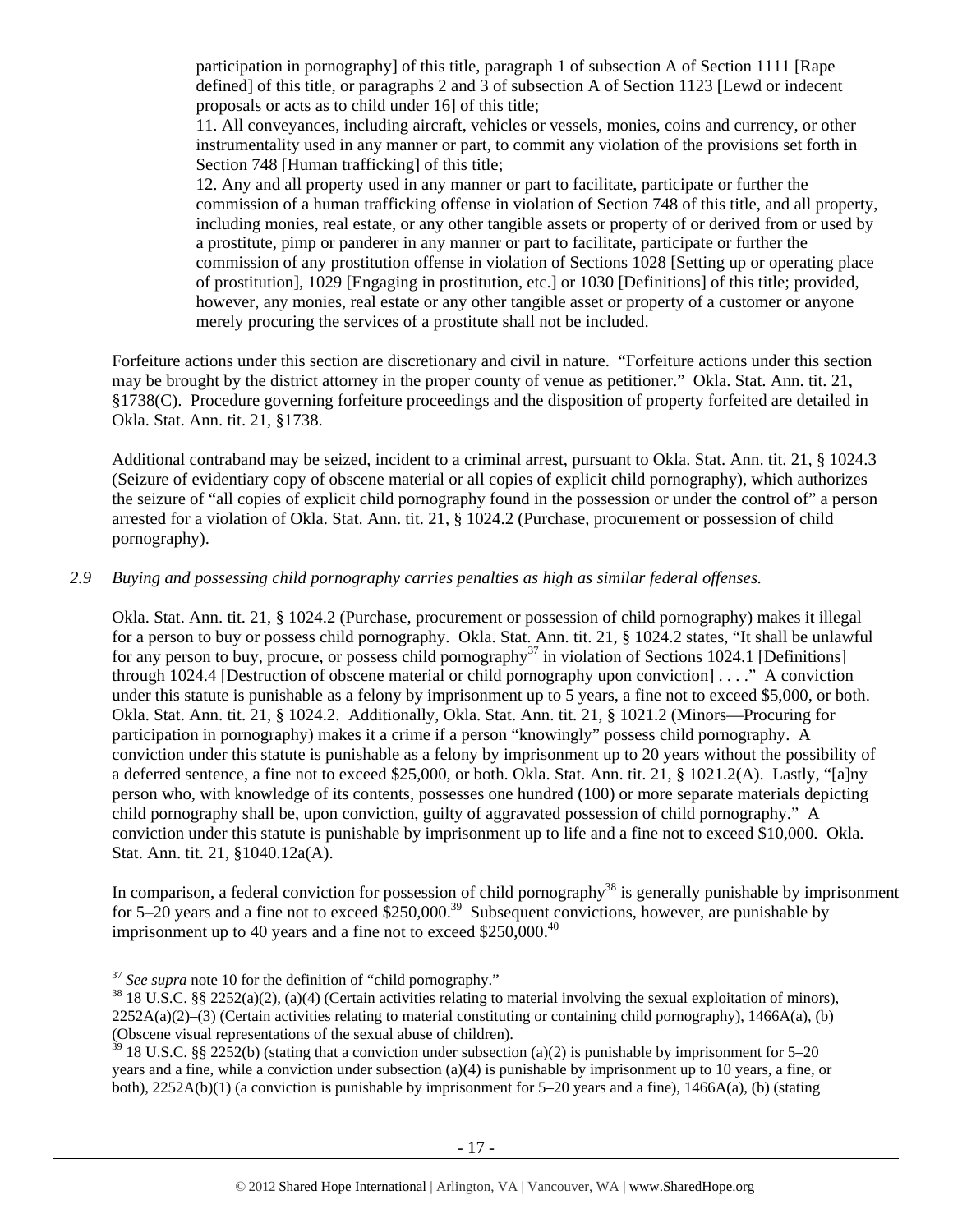2.9.1 Recommendation: Increase the penalties for a violation of Okla. Stat. Ann. tit. 21, § 1024.2 (Purchase, procurement or possession of child pornography) to correspond with those provided under federal law.

#### *2.10 Convicted buyers of commercial sex acts with minors and child pornography are required to register as sex offenders.*

Pursuant to Oklahoma's Sex Offenders Registration Act,<sup>41</sup> Okla. Stat. Ann. tit. 57, § 582(A) (Persons and crimes to which act applies) states that a person "residing, working or attending school within the State of Oklahoma" with any of the following convictions after November 1, 1989 must register as a sex offender: Okla. Stat. Ann. tit. 21, §1021.2 (Minors—Procuring for participation in pornography), tit. 21, § 1024.2 (Purchase, procurement or possession of child pornography), tit. 21, §1040.12a (Aggravated possession of child pornography—Penalties—Definitions), tit. 21, §1040.13a (Facilitating, encouraging, offering or soliciting sexual conduct or engaging in sexual communication with a minor or person believed to be a minor), tit. 21, §1111.1 (Rape by instrumentation), tit. 21, §1114 (Rape in the first degree—Second degree), or tit. 21, §1123 (Lewd or indecent proposals or acts as to child under 16).

Pursuant to this statute, buyers convicted under Okla. Stat. Ann. tit. 21, §748 (Human trafficking) or tit. 21, § 1029 (Engaging in prostitution, etc.) are not required to register as sex offenders.

2.10.1 Recommendation: Amend Okla. Stat. Ann. tit. 57, § 582(A) (Persons and crimes to which act applies) to require sex offender registration for convictions under Okla. Stat. Ann. tit. 21, § 748(B) (Human trafficking) and tit. 21, § 1029 (Engaging in prostitution, etc.) when the victim is a minor under 18.

<u> Andrewski politika (za obrazu pod predsjednika u predsjednika u predsjednika u predsjednika (za obrazu pod p</u>

that a conviction under subsection (a) is "subject to the penalties provided in section  $2252A(b)(1)$ ," imprisonment for 5–20 years and a fine, while a conviction under subsection (b) is "subject to the penalties provided in section 2252A(b)(2)," imprisonment up to 10 years, a fine, or both); *see also* 18 U.S.C. §§ 3559(a)(1) (classifying all of the above listed offenses as felonies), 3571(b)(3) (providing a fine up to \$250,000 for any felony conviction). 40 18 U.S.C. §§ 2252(b) (stating if a person has a prior conviction under subsection (a)(2), or a list of other statutes, a conviction is punishable by a fine and imprisonment for 15–40 years, but if a person has a prior conviction under subsection (a)(4), or a list of other statutes, a conviction is punishable by a fine and imprisonment for  $10-20$  years),  $2252A(b)(1)$  (stating if a person has a prior conviction under subsection (a)(2), (a)(3), or a list of other statutes, a conviction is punishable by a fine and imprisonment for  $15-40$  years),  $1466A(a)$ , (b) (stating that the penalty scheme for section 2252A(b) applies); *see also* 18 U.S.C. §§ 3559(a)(1) (classifying all of the above listed offenses as felonies),  $3571(b)(3)$  (providing a fine up to \$250,000 for any felony conviction). 41 Okla. Stat. Ann. tit. 57, §§ 581–590.2.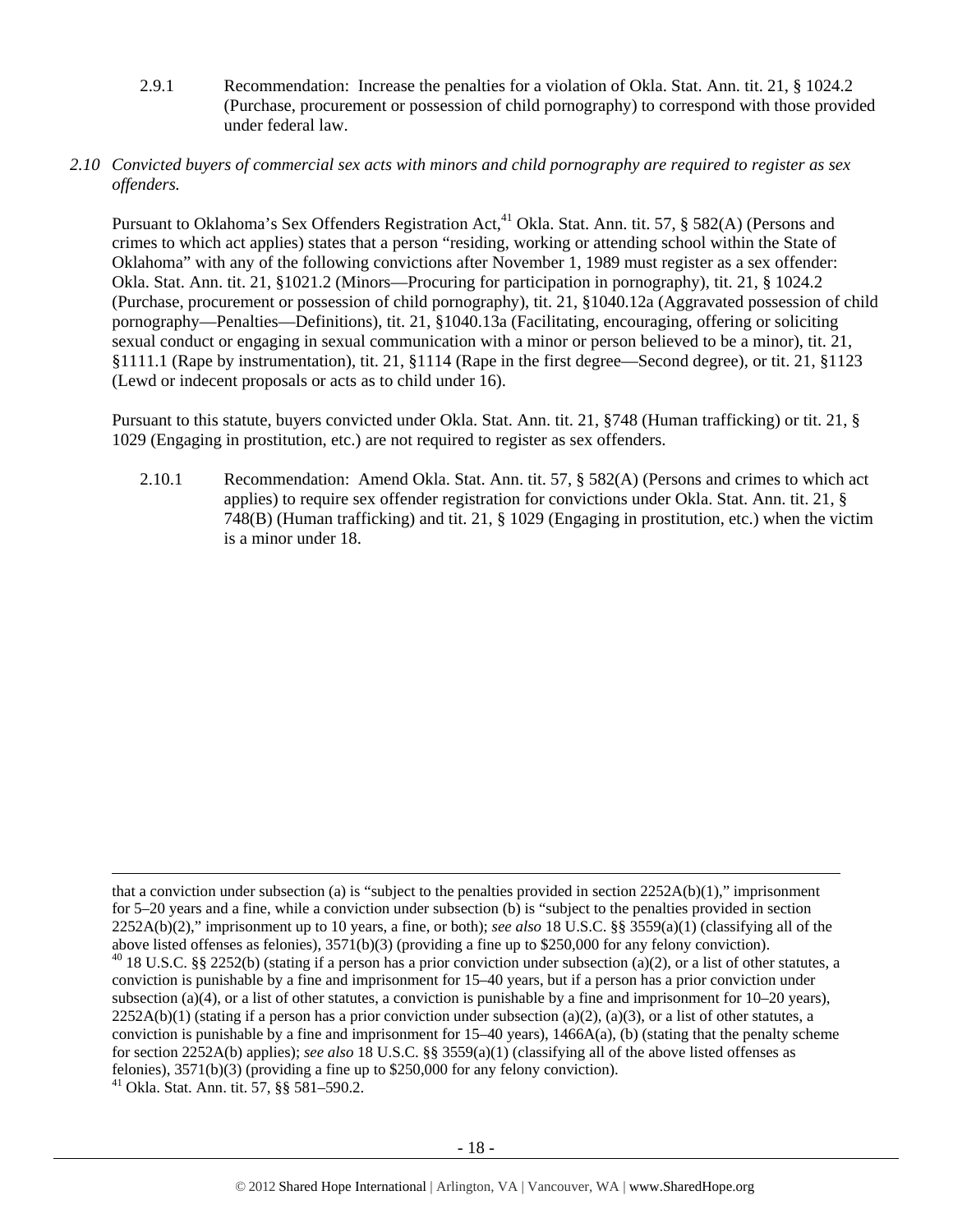## **FRAMEWORK ISSUE 3: CRIMINAL PROVISIONS FOR TRAFFICKERS**

#### *Legal Components:*

- *3.1 Penalties for trafficking a child for sexual exploitation are as high as federal penalties.*
- *3.2 Creating and distributing child pornography carries penalties as high as similar federal offenses.*
- *3.3 Using the Internet to lure, entice, recruit or sell commercial sex acts with a minor is a separate crime or results in an enhanced penalty for traffickers.*
- *3.4 Financial penalties for traffickers, including asset forfeiture, are sufficiently high.*
- *3.5 Convicted traffickers are required to register as sex offenders.*
- *3.6 Laws relating to termination of parental rights for certain offenses include sex trafficking or commercial sexual exploitation of children (CSEC) offenses in order to remove the children of traffickers from their control and potential exploitation.*

*\_\_\_\_\_\_\_\_\_\_\_\_\_\_\_\_\_\_\_\_\_\_\_\_\_\_\_\_\_\_\_\_\_\_\_\_\_\_\_\_\_\_\_\_\_\_\_\_\_\_\_\_\_\_\_\_\_\_\_\_\_\_\_\_\_\_\_\_\_\_\_\_\_\_\_\_\_\_\_\_\_\_\_\_\_\_\_\_\_\_\_\_\_\_* 

#### *Legal Analysis:*

*3.1 Penalties for trafficking a child for sexual exploitation are as high as federal penalties.* 

If the victim is under the age of 18, a trafficker's conviction under Okla. Stat. Ann. tit. 21, § 748(B) (Human trafficking)<sup>42</sup> is punishable by imprisonment for at least 10 years, a fine not to exceed \$20,000, or both. Okla. Stat. Ann. tit. 21, § 748(C).

Traffickers may be convicted under Okla. Stat. Ann. tit. 21,  $\S$  1029(B) (Engaging in prostitution, etc.)<sup>43</sup>for aiding or abetting a person to "solicit, induce, entice, or procure" a minor under the age of 16 to commit an act of prostitution. Okla. Stat. Ann. tit. 21, § 1029(A)(2), (4), (B). Pursuant to Okla. Stat. Ann. tit. 21, § 1031(C) (Punishment for violations), if the victim is under the age of 16, a conviction under Okla. Stat. Ann. tit. 21, § 1029(B) is punishable as a felony by imprisonment up to 10 years and a fine not to exceed \$5,000 for a first conviction, \$10,000 for a second conviction, or \$15,000 for third and subsequent convictions. In contrast, if the victim is 16 years of age or older, a conviction is punishable as a misdemeanor by imprisonment in a county jail for 30 days to 1 year, a fine not to exceed \$2,500 for a first conviction, \$5,000 for a second conviction, or \$7,500 for third and subsequent convictions, or by both fine and imprisonment. Okla. Stat. Ann. tit. 21, § 1031(A). In addition, the court may also order that the offender serve 40–80 hours of community service.<sup>44</sup> Okla. Stat. Ann. tit. 21, § 1031(A).

A trafficker convicted under Okla. Stat. Ann. tit. 21, § 1087(A)(1), (A)(2) (Child under 18 years of age— Procuring for prostitution, lewdness or other indecent act—Punishment), $45$  a felony, may be punished by imprisonment for 1–10 years and a possible fine not to exceed \$10,000. Okla. Stat. Ann. tit. 21, §§ 1087(B)(1), 64(B). While a trafficker convicted under Okla. Stat. Ann. tit. 21, § 1088(A)(2), (A)(3) (Child under 18 years of age—Inducing, keeping, detaining or restraining for prostitution—Punishment), also a felony,46 may be punished by imprisonment for 1–25 years and a fine of \$5,000–\$25,000. Okla. Stat. Ann. tit. 21, § 1088(B)(1). Additionally, a trafficker may be convicted of Okla. Stat. Ann. tit. 21, § 1040.13a(B) (Facilitating, encouraging, offering or soliciting sexual conduct or engaging in sexual communication with a minor or person believed to be a minor), which is punishable as a felony by imprisonment up to 10 years, a fine not to exceed \$10,000, or both. Okla. Stat. Ann. tit. 21, § 1040.13a(D).

<sup>&</sup>lt;sup>42</sup> See supra Section 1.1 for the specific provisions of Okla. Stat. Ann. tit. 21, § 748(B).<br><sup>43</sup> See supra Section 1.2 for the specific provisions of Okla. Stat. Ann. tit. 21, § 1029.<br><sup>44</sup> See supra note 8.<br><sup>46</sup> See sup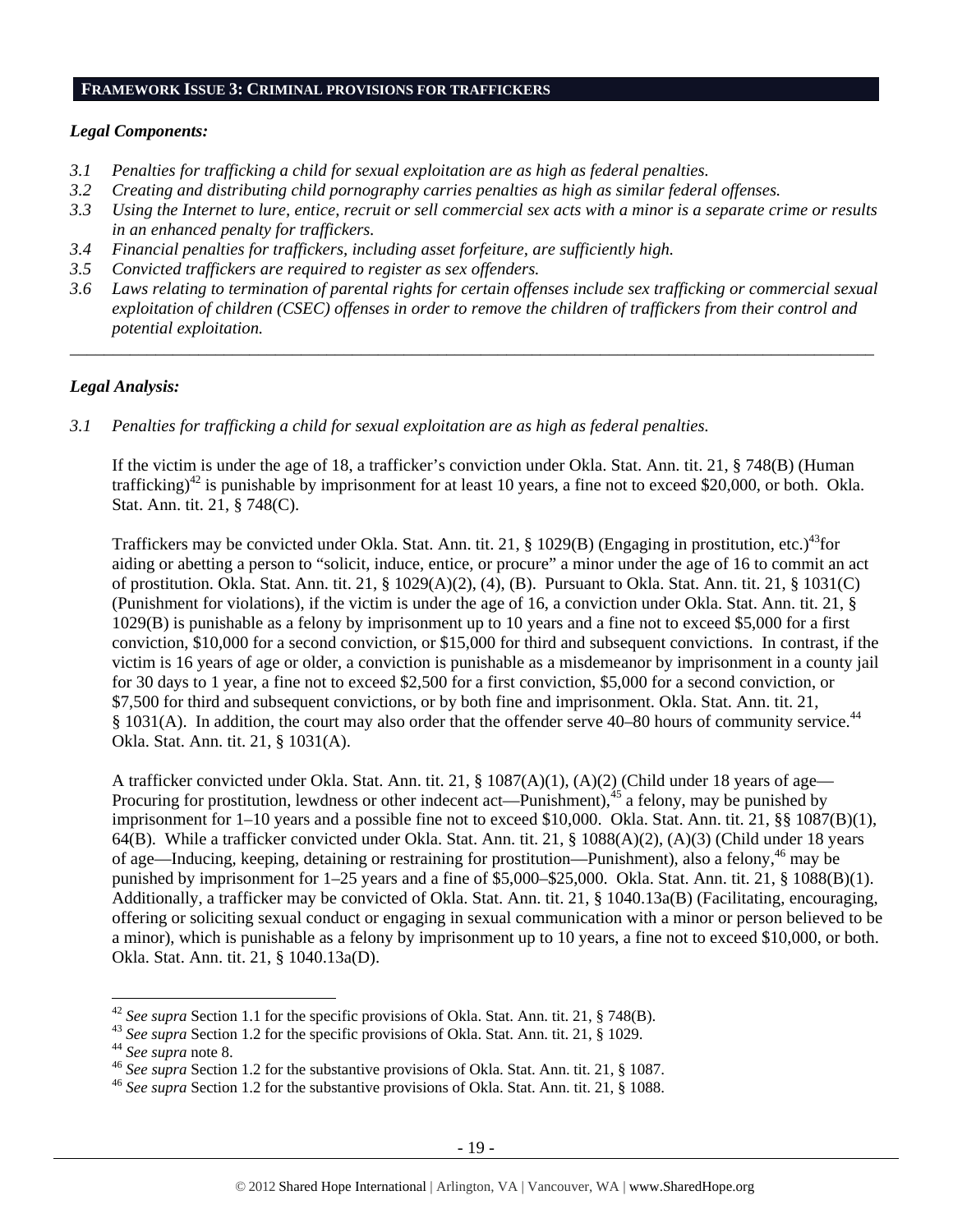Although not specifically oriented towards sexual exploitation, a trafficker may be prosecuted under Okla. Stat. Ann. tit. 21, §  $866(A)(1)(a)$  (Elements of offense)<sup>47</sup> for the "acceptance, solicitation, offer, payment or transfer of any compensation, in money, property or other thing of value, at any time, by any person in connection with the acquisition or transfer of the legal or physical custody or adoption of a minor child . . . ." A first conviction under this statute is punishable as a felony by imprisonment for 1–3 years and a possible fine not to exceed \$10,000. Okla. Stat. Ann. tit. 21, §§ 867(A), 64(B). A subsequent conviction, however, is punishable as a felony by imprisonment for at least 3 years, with no suspension of judgment or sentence permitted, and a possible fine not to exceed \$10,000. Okla. Stat. Ann. tit. 21, §§ 867(B), 64(B).

Additionally, "[a]ny parent or other person who shall willfully or maliciously engage in sexual exploitation of a child under twelve (12) years of age shall, upon conviction, be punished by imprisonment" for at least 25 years and by a fine of \$500–\$5,000. Okla. Stat. Ann. tit. 21, § 843.5(I). Furthermore, "[a]ny parent or other person who shall willfully of maliciously engage in enabling child sexual exploitation shall, upon conviction, be punished by imprisonment" for life in the Department of corrections or up to one year in a county jail, a possible fine of \$500–\$5,000, or both. Okla. Stat. Ann. tit. 21,  $\S$  843.5(J).<sup>48</sup>

In comparison, if the victim is under the age of 14, a conviction under the Trafficking Victims Protection Act  $(TVPA)<sup>49</sup>$  for child sex trafficking is punishable by 15 years to life imprisonment and a fine not to exceed \$250,000.18 U.S.C. §§ 1591(b)(1), 3559(a)(1), 3571(b)(3). If the victim is between the ages of 14–17, a conviction is punishable by 10 years to life imprisonment and a fine not to exceed \$250,000. 18 U.S.C. §§ 1591(b)(2), 3559(a)(1), 3571(b)(3). A conviction is punishable by mandatory life imprisonment, however, if the trafficker has a prior conviction for a federal sex offense<sup>50</sup> against a minor.

## *3.2 Creating and distributing child pornography carries penalties as high as similar federal offenses.*

Oklahoma prohibits both the creation and distribution of child pornography. Okla. Stat. Ann. tit. 21, § 1021(A)(4) (Indecent exposure—Indecent exhibitions—Obscene material or child pornography—Solicitation of minors) makes it a crime if a person "[m]akes, prepares, [or] . . . distributes . . . child pornography."51A conviction under Okla. Stat. Ann. tit. 21, § 1021(A) is punishable as a felony by imprisonment for 30 days to 10 years, a fine of \$500–\$20,000, or both. Okla. Stat. Ann. tit. 21, § 1021(A). Additionally, Okla. Stat. Ann. tit. 21, § 1021.2(A) (Minors—Procuring for participation in pornography)<sup>52</sup>makes it a crime if a person "procure[s] or cause[s] the participation of any minor under the age of eighteen (18) years in any child pornography or  $\dots$ knowingly . . . manufactures, or causes to be sold or distributed any child pornography . . . ." A conviction under this statute is punishable as a felony by imprisonment up to 20 years without the possibility of a deferred sentence, a fine not to exceed \$25,000, or both. Okla. Stat. Ann. tit. 21, § 1021.2(A).

Similarly, Okla. Stat. Ann. tit. 21, § 1040.8(A) (Publication, distribution or participation in preparation of obscene material or child pornography—Unsolicited mailings) provides,

No person shall knowingly photograph, act in, pose for, model for, print, sell, offer for sale, give away, exhibit, publish, offer to publish, or otherwise distribute, display, or exhibit any book, magazine, story, pamphlet, paper, writing, card, advertisement, circular, print, picture, photograph, motion picture film, electronic video game or recording, image, cast, slide, figure, instrument, statue, drawing, presentation,

 <sup>47</sup> *See supra* Section 1.2 for the substantive provisions of Okla. Stat. Ann. tit. 21, § 866. 48 *See supra* Section 1.2 for the substantive provision of Okla. Stat. Ann. tit. 21, § 843.5.

<sup>&</sup>lt;sup>49</sup> Trafficking Victims Protection Act (TVPA) of 2000, Pub. L. No. 106-386, 114 Stat. 1464, 1466 (codified in scattered sections of 18 and 22 U.S.C.).<br><sup>50</sup> See supra note 26.

<sup>50</sup> *See supra* note 26. 51 *See supra* note 10. 52 *See supra* Section 1.2 for the substantive provisions of Okla. Stat. Ann. tit. 21, § 1021.2(A).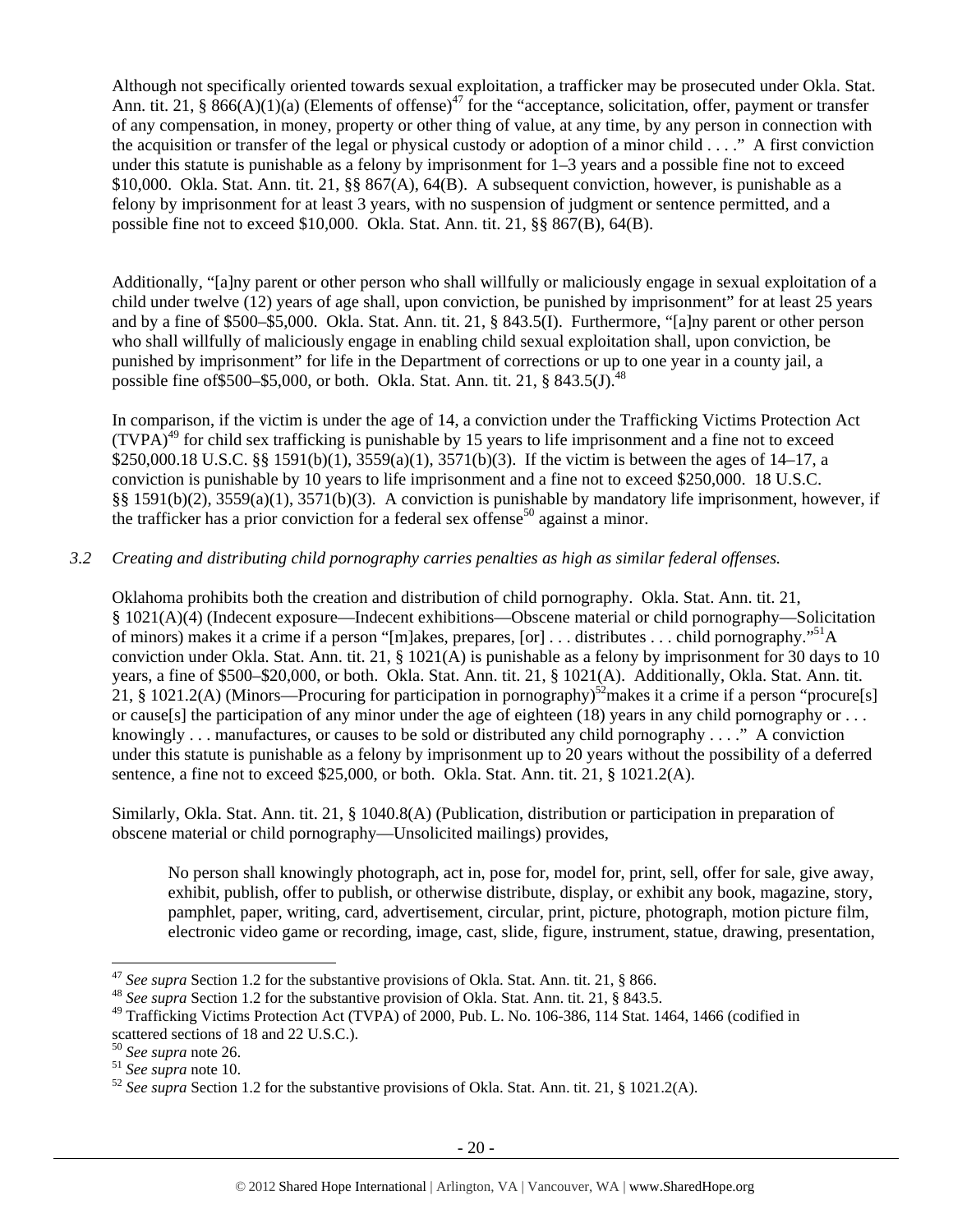or other article which is obscene material or child pornography, as defined in Section 1024.1 of this title. . . .

A conviction under this statute that involves child pornography<sup>53</sup> is punishable as a felony by imprisonment up to 20 years, a fine not to exceed \$10,000, or both. Okla. Stat. Ann. tit. 21, § 1040.8(C).

A person who is a parent, guardian, or has custody of a child under the age of 18, may also be prosecuted under Okla. Stat. Ann. tit. 21, § 1021.3(A) (Guardians—Parents—Custodians—Consent to participation of minors in child pornography) if the person "knowingly permits or consents to the participation of a minor in any child pornography. . . ." A conviction under this statute is punishable as a felony by imprisonment up to 20 years, a fine not to exceed \$25,000, or both, and is not eligible for a deferred sentence. Okla. Stat. Ann. tit. 21,  $$1021.3(A).$ 

In comparison, if the victim is under the age of 14, a conviction under the TVPA for child sex trafficking is punishable by 15 years to life imprisonment and a fine not to exceed \$250,000. 18 U.S.C. §§ 1591(b)(1),  $3559(a)(1)$ ,  $3571(b)(3)$ . If the victim is between the ages of  $14-17$ , a conviction is punishable by 10 years to life imprisonment and a fine not to exceed \$250,000. 18 U.S.C. §§ 1591(b)(2), 3559(a)(1), 3571(b)(3). A conviction is punishable by mandatory life imprisonment, however, if the trafficker has a prior conviction for a federal sex offense<sup>54</sup> against a minor. Additionally, a federal conviction for distribution of child pornography<sup>55</sup> is generally punishable by imprisonment for  $5-20$  years and a fine not to exceed \$250,000.<sup>56</sup> Subsequent convictions, however, are punishable by imprisonment up to 40 years and a fine not to exceed \$250,000.<sup>57</sup>

*3.3 Using the Internet to lure, entice, recruit or sell commercial sex acts with a minor is a separate crime or results in an enhanced penalty for traffickers.* 

Although not expressly commercial, Okla. Stat. Ann. tit. 21, § 1040.13a(A),(B) (Facilitating, encouraging, offering or soliciting sexual conduct or engaging in sexual communication with a minor or person believed to be a minor) makes it illegal for a person to use the Internet to "facilitate, encourage, offer or solicit sexual conduct with a minor." Specifically, Okla. Stat. Ann. tit. 21, § 1040.13a(A),(B) states,

A. It is unlawful for any person to facilitate, encourage, offer or solicit sexual conduct with a minor, or other individual the person believes to be a minor, by use of any technology, or to engage in any communication for sexual or prurient interest with any minor, or other individual the person believes to be a minor, by use of any technology<sup>58</sup>...

<sup>58</sup> *See supra* note 11.

<sup>&</sup>lt;sup>53</sup> *See supra* note 10.<br><sup>54</sup> *See supra* note 26.<br><sup>55</sup> 18 U.S.C. §§ 2252(a)(1), (a)(2), (a)(3) (Certain activities relating to material involving the sexual exploitation of minors),  $2252A(a)(2)$ , (a)(3) (Certain activities relating to material constituting or containing child pornography), 1466A(a) (Obscene visual representations of the sexual abuse of children).<br><sup>56</sup> 18 U.S.C. §§ 2252(b) (stating that a conviction under subsection (a)(1), (a)(2), or (a)(3) is punishable by

imprisonment for 5–20 years and a fine), 2252A(b)(1) (a conviction is punishable by imprisonment for 5–20 years and a fine), 1466A(a), (b) (stating that a conviction under subsection (a) is "subject to the penalties provided in section 2252A(b)(1)," imprisonment for 5–20 years and a fine, while a conviction under subsection (b) is "subject to the penalties provided in section 2252A(b)(2)," imprisonment up to 10 years, a fine, or both); *see also* 18 U.S.C. §§  $3559(a)(1)$  (classifying all of the above listed offenses as felonies),  $3571(b)(3)$  (providing a fine up to \$250,000 for any felony conviction).

 $57$  18 U.S.C. §§ 2252(b) (stating if a person has a prior conviction under subsection (a)(1), (a)(2), or (a)(3) or a list of other statutes, a conviction is punishable by a fine and imprisonment for 15–40 years), 2252A(b)(1) (stating if a person has a prior conviction under subsection (a)(2), (a)(3), or a list of other statutes, a conviction is punishable by a fine and imprisonment for  $15-40$  years),  $1466A(a)$ , (b) (stating that the penalty scheme for section  $2252A(b)$ applies); *see also* 18 U.S.C. §§ 3559(a)(1) (classifying all of the above listed offenses as felonies), 3571(b)(3) (providing a fine up to \$250,000 for any felony conviction).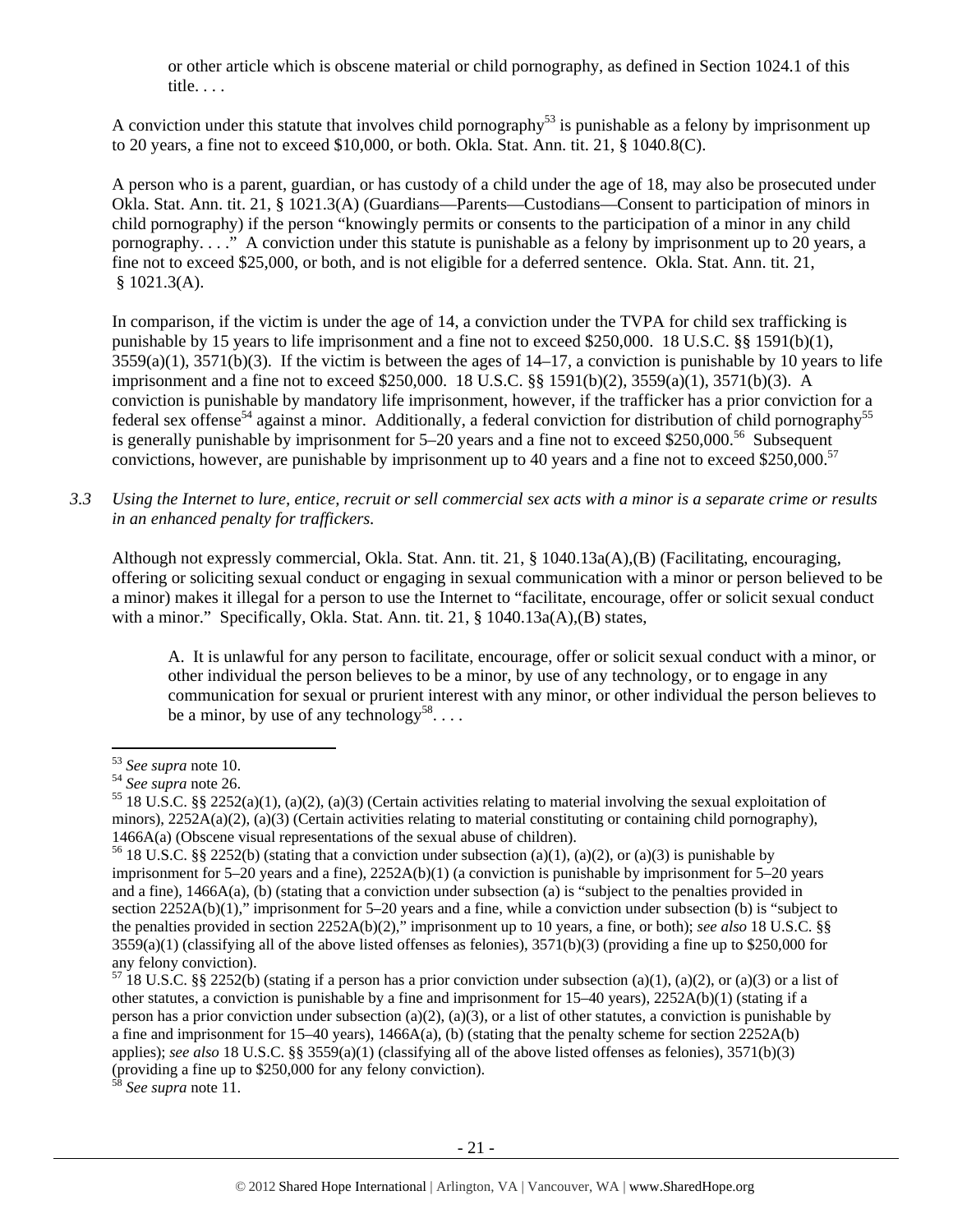B. A person is guilty of violating the provisions of this section if the person knowingly transmits any prohibited communication by use of any technology defined herein, or knowingly prints, publishes or reproduces by use of any technology described herein any prohibited communication, or knowingly buys, sells, receives, exchanges, or disseminates any prohibited communication or any information, notice, statement, website, or advertisement for communication with a minor or access to any name, telephone number, cell phone number, e-mail address, Internet address, text message address, place of residence, physical characteristics or other descriptive or identifying information of a minor, or other individual the person believes to be a minor.

A conviction under this statute is punishable as a felony by imprisonment up to 10 years, a fine not to exceed \$10,000, or both. Okla. Stat. Ann. tit. 21, § 1040.13a(D).

Additionally, Okla. Stat. Ann. tit. 21, § 1123(A)(1) (Lewd or indecent proposals or acts as to child under  $16$ )<sup>59</sup> prohibits a person from making "any oral, written or electronically or computer-generated lewd or indecent proposal to any child under sixteen (16) years of age." A first conviction<sup>60</sup> under this statute is punishable as a felony by imprisonment for 3–20 years and a possible fine not to exceed \$10,000. Okla. Stat. Ann. tit. 21, §§ 1123(A), 64(B). If the victim is under the age of 12, however, a first conviction is punishable as a felony by imprisonment for at least 25 years and a possible fine not to exceed \$10,000. Okla. Stat. Ann. tit. 21, §§ 1123(A), 64(B). Second convictions are punishable by the same penalties, but the offender "shall not be eligible for probation, suspended or deferred sentence." Okla. Stat. Ann. tit. 21, § 1123(A). In addition to not being eligible for probation, suspension or a deferred sentence, third and subsequent convictions are punishable as a felony by imprisonment for life or life without the possibility of parole and a possible fine not to exceed \$10,000. Okla. Stat. Ann. tit. 21, §§ 1123(A), 64(B). Additionally, a conviction under this statute by a person who has two prior convictions for any violation or attempted violation of Okla. Stat. Ann. tit. 21, § 1114(A) (Rape in the first degree), tit. 21, § 888 (Forcible sodomy), or tit. 21, § 843.5 (Child sexual abuse) is punishable as a felony by imprisonment for life or life without the possibility of parole and a possible fine not to exceed \$10,000. Okla. Stat. Ann. tit. 21, §§ 1123(A), 64(B).

3.3.1 Recommendation: Amend Okla. Stat. Ann. tit. 21, § 1123 (Lewd or indecent proposals or acts as to child under 16) to expressly include commercial sexual activity and raise the age to protect all minors under 18.

## *3.4 Financial penalties for traffickers, including asset forfeiture, are sufficiently high.*

Traffickers convicted under Okla. Stat. Ann. tit. 21, § 748(B) (Human trafficking) or Oklahoma's CSEC laws are subject to fines ranging from \$2,500–\$25,000. A trafficker convicted under Okla. Stat. Ann. tit. 21, § 748(B) (Human trafficking), if the victim is under the age of 18, is subject to a possible fine not to exceed \$20,000. Okla. Stat. Ann. tit.21, § 748(C). Pursuant to Okla. Stat. Ann. tit. 21, § 1031(C) (Punishment for violations), if the victim is under the age of 16, a conviction under Okla. Stat. Ann. tit. 21, § 1029(B) (Engaging in prostitution, etc.) is punishable by a fine not to exceed \$5,000 for a first conviction, \$10,000 for a second conviction, or \$15,000 for third and subsequent convictions. In contrast, if the victim is 16 years of age or older, a conviction under Okla. Stat. Ann. tit. 21, § 1029(A) is punishable by a possible fine not to exceed \$2,500 for a first conviction, \$5,000 for a second conviction, or \$7,500 for third and subsequent convictions. Okla. Stat. Ann. tit.21, § 1031(A).

Although traffickers convicted under Okla. Stat. Ann. tit. 21, § 1087(A) (Child under 18 years of age— Procuring for prostitution, lewdness or other indecent act—Punishment) are not expressly required to pay a fine, they are subject to a possible fine not to exceed \$10,000 pursuant to Okla. Stat. Ann. tit. 21, § 64(B).<sup>61</sup> Additionally, traffickers convicted under Okla. Stat. Ann. tit. 21, § 1088(A) (Child under 18 years of

 <sup>59</sup> *See supra* note 12. 60 *See supra* note 13. 61 *See supra* note 9.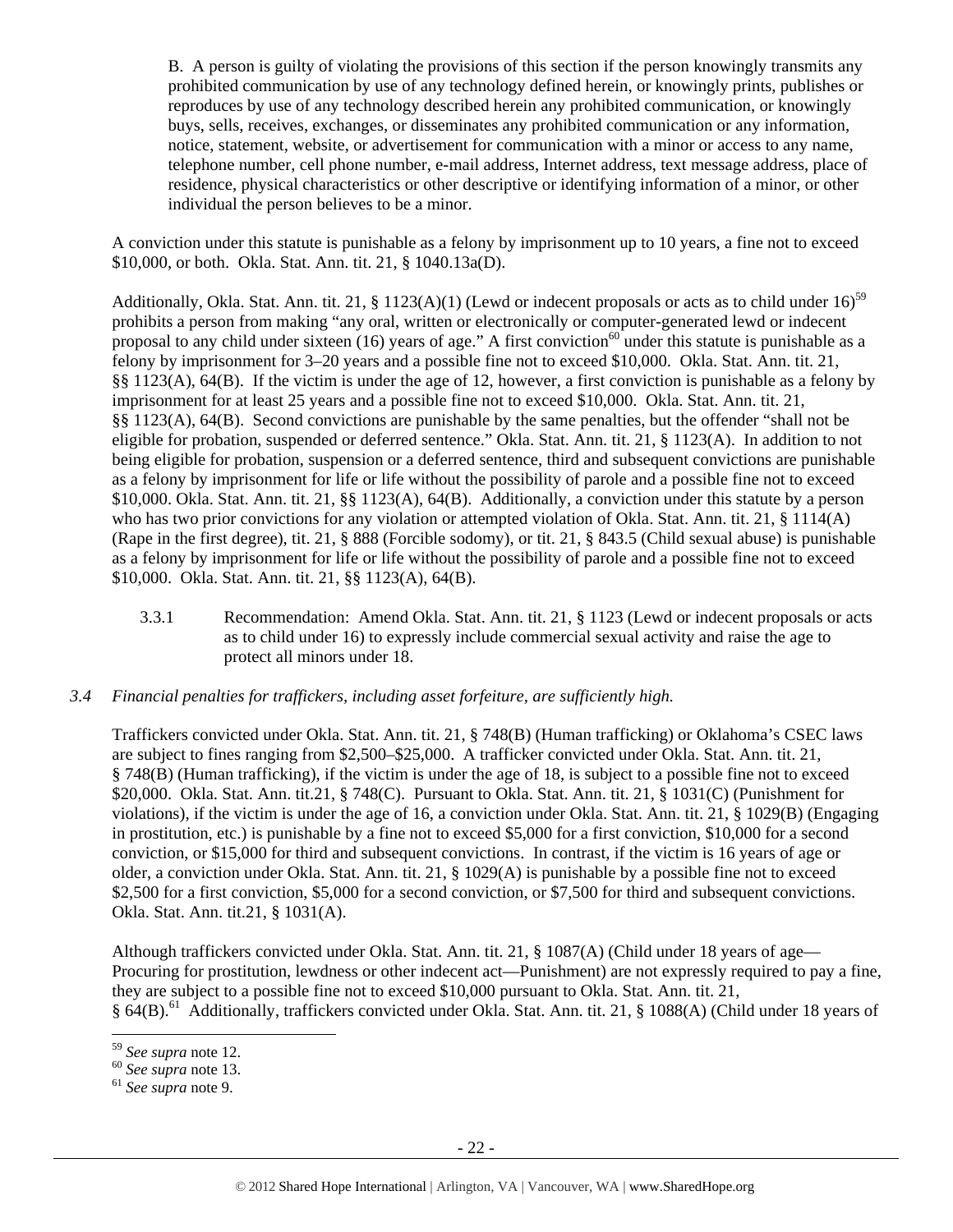age—Inducing, keeping, detaining or restraining for prostitution—Punishment) are subject to a fine of \$5,000– \$25,000. Okla. Stat. Ann. tit. 21, § 1088(B)(1).

Additionally, the court shall require a convicted trafficker to make restitution. Specifically, Okla. Stat. Ann. tit. 21, § 748(C) (Human trafficking) provides, "The court shall also order the defendant to pay restitution<sup>62</sup> to the victim<sup>63</sup> as provided in Section 991f [Restitution] of Title 22 [Criminal procedure] of the Oklahoma Statutes." Additionally, traffickers who are convicted of other crimes that cause injury to the victim are also required to make restitution under Okla. Stat. Ann. tit. 22, § 991f(C)(1) (Restitution).

Although Okla. Stat. Ann. tit. 21, § 68 (Conviction does not work forfeiture) prohibits asset forfeiture unless it "is expressly imposed by law," Okla. Stat. Ann. tit. 21, § 1738(A)(1) (Seizure and forfeiture proceedings— Vehicles, airplanes, vessels, etc. used in attempt or commission of certain crimes) authorizes equipment and vehicle forfeiture for violations of Okla. Stat. Ann. tit.21, § 748 (Human trafficking) or §1029 (Engaging in prostitution, etc.). Additionally, Okla. Stat. Ann. tit. 21, § 1738(B)(10)–(12) states,

B. In addition to the property described in subsection A of this section, the following property is also subject to forfeiture pursuant to this section:...

10. All conveyances, including aircraft, vehicles or vessels, monies, coins and currency, or other instrumentality used or intended to be used, in any manner or part, to commit a violation of paragraph 1 of subsection A of Section 1021 [Indecent exposure—Indecent exhibitions—Obscene material or child pornography—Solicitation of minors] of this title, where the victim of the crime is a minor child, . . . Section 1021.2 [Minors—Procuring for participation in pornography] of this title, . . . ;

11. All conveyances, including aircraft, vehicles or vessels, monies, coins and currency, or other instrumentality used in any manner or part, to commit any violation of the provisions set forth in Section 748 [Human trafficking] of this title; and

12. Any and all property used in any manner or part to facilitate, participate or further the commission of a human trafficking offense in violation of Section 748 of this title, and all property, including monies, real estate, or any other tangible assets or property of or derived from or used by a prostitute, pimp or panderer in any manner or part to facilitate, participate or further the commission of any prostitution offense in violation of Sections 1028 [Setting up or operating place of prostitution], 1029 [Engaging in prostitution, etc.] or 1030 [Definitions] of this title; provided, however, any monies, real estate or any other tangible asset or property of a customer or anyone merely procuring the services of a prostitute shall not be included.

Forfeiture actions under this section are discretionary and civil in nature. "Forfeiture actions under this section may be brought by the district attorney in the proper county of venue as petitioner." Okla. Stat. Ann. tit. 21, §1738(C). Procedure governing forfeiture proceedings and the disposition of property forfeited are detailed in Okla. Stat. Ann. tit. 21, §1738.

Lastly, Okla. Stat. Ann. tit. 21, § 1040.54(A) (Seizure and forfeiture of equipment used in certain offenses relating to obscene material or child pornography) authorizes asset forfeiture for "any equipment which is used, or intended for use in the preparing, photographing, printing, selling, exhibiting, publishing, distributing, displaying, advertising, filming, copying, recording, or mailing of . . . child pornography, as defined in subsection A of Section 1024.1 [Definitions] of this title."

#### *3.5 Convicted traffickers are required to register as sex offenders.*

<sup>62</sup> *See supra* note 34. 63 *See supra* note 35.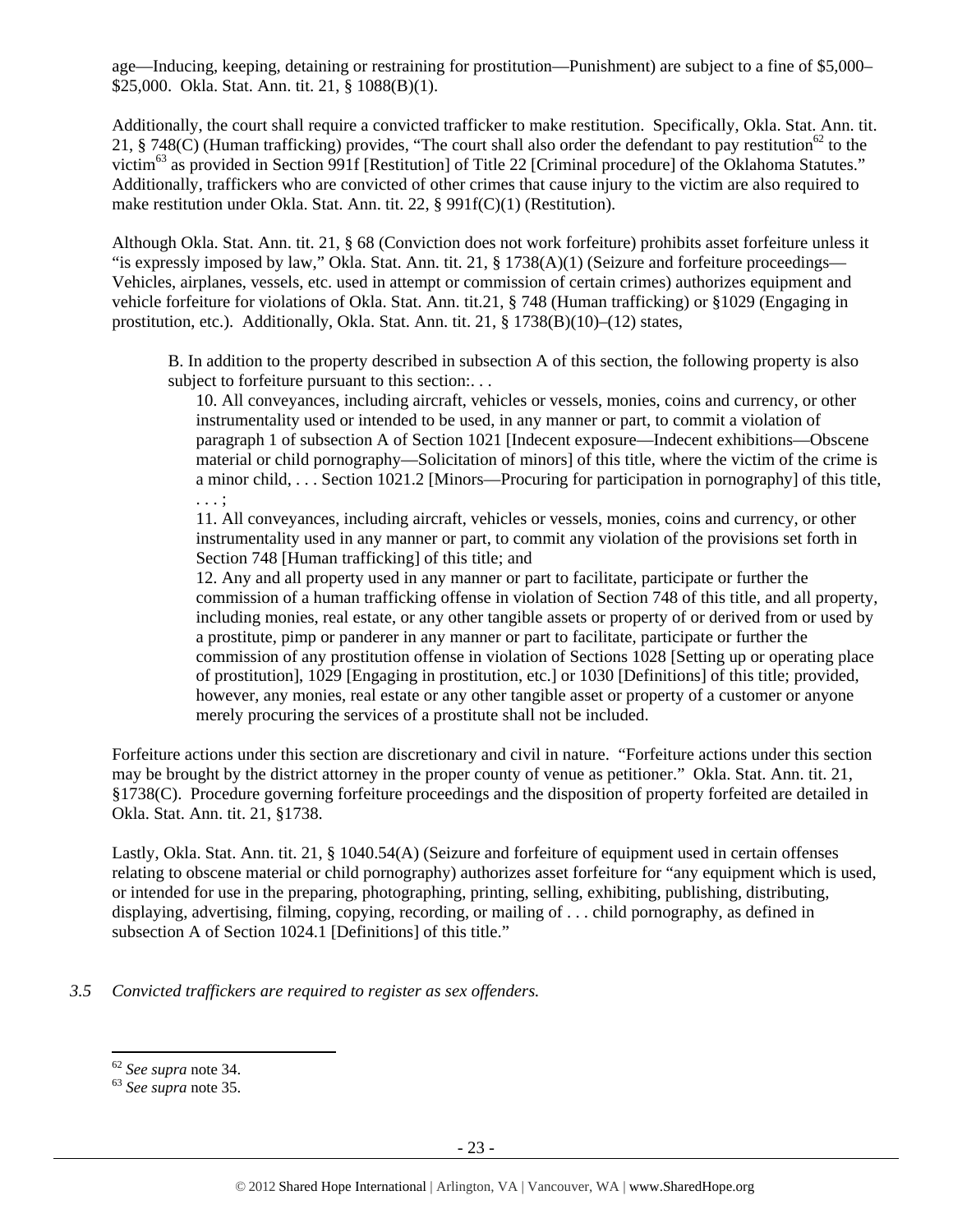Pursuant to Oklahoma's Sex Offenders Registration Act,<sup>64</sup> Okla. Stat. Ann. tit. 57, § 582(A) (Persons and crimes to which act applies) states that a person "residing, working or attending school within the State of Oklahoma" with any of the following convictions or a conviction of an attempt to commit the following crimes must register as a sex offender: Okla. Stat. Ann. tit. 21, §1021.2(A)(Minors—Procuring for participation in pornography), tit. 21, § 1021.3(A) (Guardians—Parents—Custodians—Consent to participation of minors in child pornography), tit. 21, § 1024.2 (Purchase, procurement or possession of child pornography), §1040.12a(A) (Aggravated possession of child pornography—Penalties—Definitions), tit. 21, §1040.13a (Facilitating, encouraging, offering or soliciting sexual conduct or engaging in sexual communication with a minor or person believed to be a minor), tit. 21, § 1087 (Child under 18 years of age—Procuring for prostitution, lewdness or other indecent act—Punishment), or tit. 21, § 1088 (Child under 18 years of age—Inducing, keeping, detaining or restraining for prostitution—Punishment). Additionally, traffickers "currently serving a sentence or any form of probation or parole for a crime or an attempt to commit a crime provided for in Section 843.5 [Child sexual abuse] of Title 21 of the Oklahoma Statutes if the offense involved sexual abuse or sexual exploitation as those terms are defined in Section 1-1-105 of Title 10A of the Oklahoma Statutes" are required to register as sex offenders. Okla. Stat. Ann. tit. 57, § 582(A). Additionally, an offender convicted of Okla. Stat. Ann. tit. 21, § 1040.8(A) (Publication, distribution or participation in preparation of obscene material or child pornography— Unsolicited mailings) is "required to register as a sex offender under the Sex Offenders Registration Act." Okla. Stat. Ann. tit. 21, § 1040.8(C)

Okla. Stat. Ann. tit. 57, § 582(A) does not require traffickers convicted under Okla. Stat. Ann. tit. 21, § 748 (Human trafficking), tit. 21, § 1029 (Engaging in prostitution, etc.), or tit. 21, § 1028 (Setting up or operating place of prostitution) to register as sex offenders.

- 3.5.1 Recommendation: Amend Okla. Stat. Ann. tit.57, § 582(A) (Persons and crimes to which act applies) to include Okla. Stat. Ann. tit. 21, § 748 (Human trafficking), tit. 21, § 1029 (Engaging in prostitution, etc.), and tit. 21, § 1040.8(A) (Publication, distribution or participation in preparation of obscene material or child pornography—Unsolicited mailings) if the offense involves a commercially sexually exploited minor under the age of 18.
- *3.6 Laws relating to termination of parental rights for certain offenses include sex trafficking or commercial sexual exploitation of children (CSEC) offenses in order to remove the children of traffickers from their control and potential exploitation.*

A conviction under Okla. Stat. Ann. tit. 21, § 748 (Human trafficking) is not included as a ground for terminating parental rights under Okla. Stat. Ann. tit. 10A, § 1-4-904(B)(8) (Termination of parental rights in certain situations). Instead, Okla. Stat. Ann. tit. 10A, § 1-4-904(B) provides,

B. The court may terminate the rights of a parent to a child based upon the following legal grounds:

. . . . 8. A finding that the parent has been convicted in a court of competent jurisdiction in any state of any of the following acts:

- a. permitting a child to participate in pornography,
- b. rape, or rape by instrumentation,
- c. lewd molestation of a child under sixteen (16) years of age,
- d. child abuse<sup>65</sup> or neglect,
- e. enabling child abuse or neglect,
- . . .

9. A finding that the parent has abused or neglected the child or a sibling of the child or failed to protect the child or a sibling of the child from abuse or neglect that is heinous or shocking;

 64 Okla. Stat. Ann. tit. 57, §§ 581–590.2.

<sup>65</sup> *See infra* Section 5.6 for the definition of "abuse."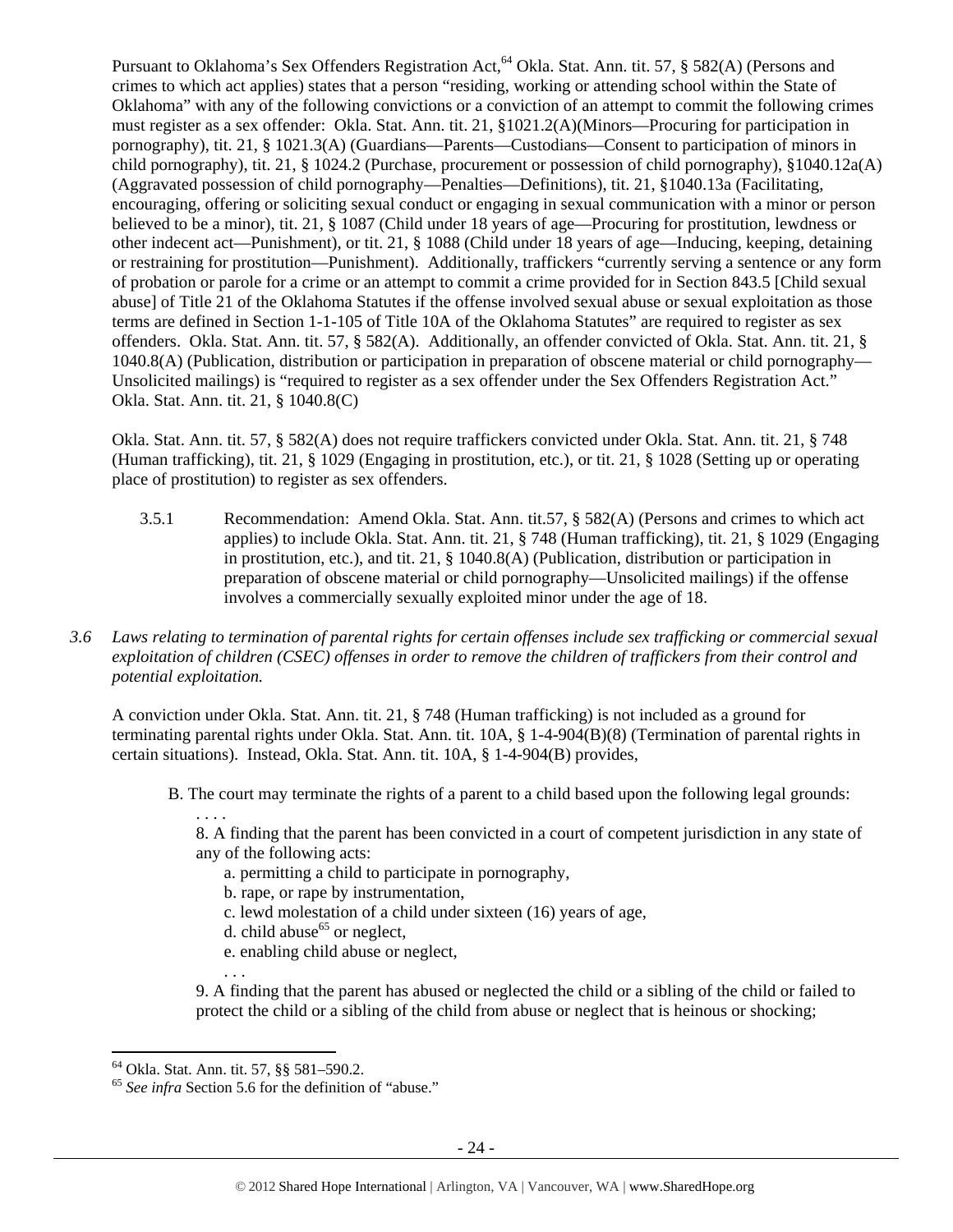10. A finding that the parent has previously abused or neglected the child or a sibling of the child or failed to protect the child or a sibling of the child from abuse or neglect and the child or a sibling of the child has been subjected to subsequent abuse;

11. A finding that the child was conceived as a result of rape perpetrated by the parent whose rights are sought to be terminated;

12. A finding that the parent whose rights are sought to be terminated is incarcerated, and the continuation of parental rights would result in harm to the child based on consideration of . . . [several listed]factors. . . .

. . . . . . . .

3.6.1 Recommendation: Amend Okla. Stat. Ann. tit. 10, § 1-4-904(B)(8) (Termination of parental rights in certain situations) to authorize the court to terminate parental rights where a parent has been convicted under Okla. Stat. Ann. tit. 21, § 748(B) (Human trafficking) or any of Oklahoma's CSEC laws.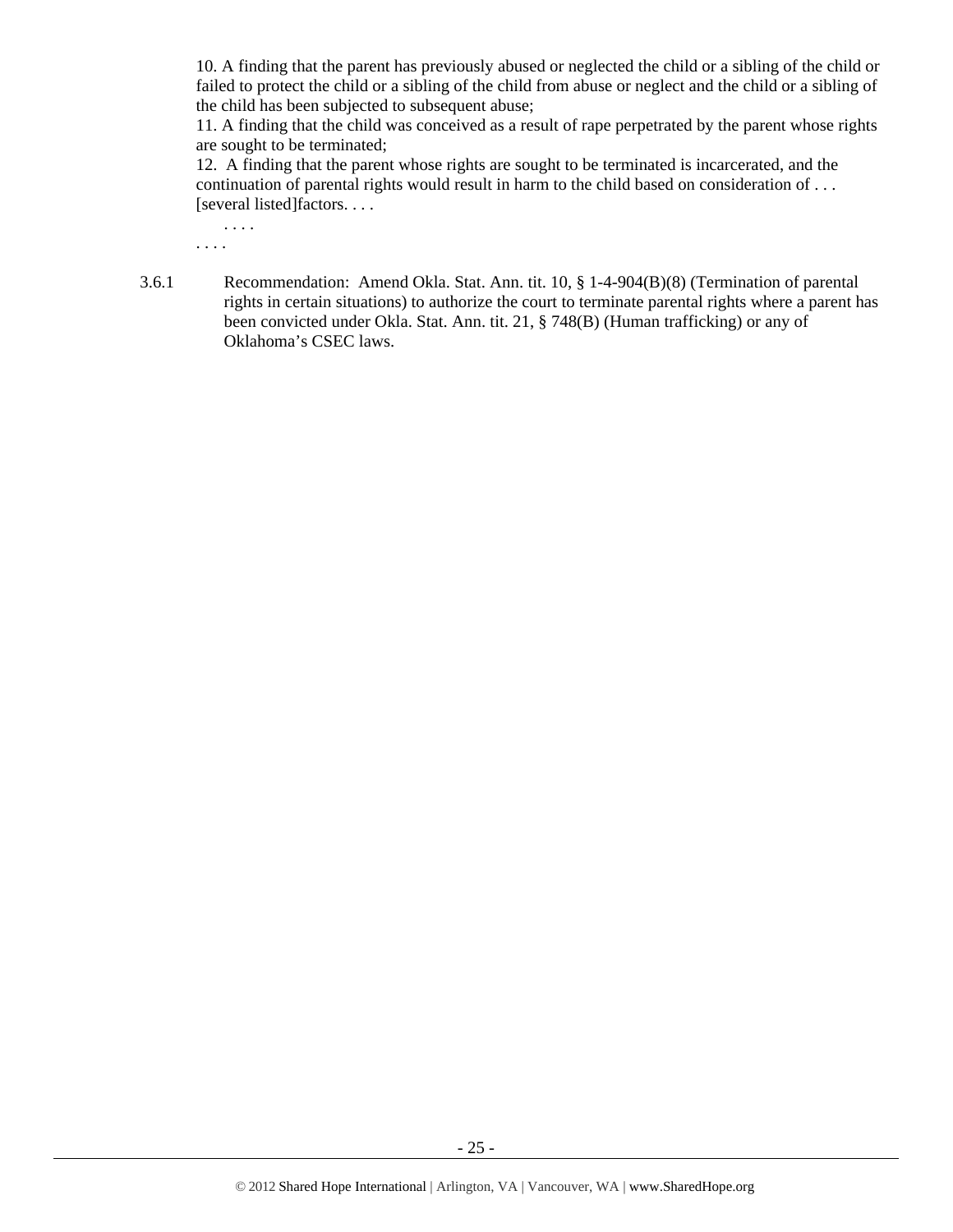#### *Legal Components:*

- *4.1 The acts of assisting, enabling, or financially benefitting from child sex trafficking are included as criminal offenses in the state sex trafficking statute.*
- *4.2 Financial penalties, including asset forfeiture laws, are in place for those who benefit financially from or aid and assist in committing domestic minor sex trafficking.*

*\_\_\_\_\_\_\_\_\_\_\_\_\_\_\_\_\_\_\_\_\_\_\_\_\_\_\_\_\_\_\_\_\_\_\_\_\_\_\_\_\_\_\_\_\_\_\_\_\_\_\_\_\_\_\_\_\_\_\_\_\_\_\_\_\_\_\_\_\_\_\_\_\_\_\_\_\_\_\_\_\_\_\_\_\_\_\_\_\_\_\_\_\_\_* 

- *4.3 Promoting and selling child sex tourism is illegal.*
- *4.4 Promoting and selling child pornography is illegal.*

#### *Legal Analysis:*

*4.1 The acts of assisting, enabling, or financially benefitting from child sex trafficking are included as criminal offenses in the state sex trafficking statute.* 

Oklahoma's state human trafficking law applies to facilitators who benefit financially from sex trafficking, as well as to facilitators who assist or enable trafficking by harboring or transporting a victim of human trafficking. Okla. Stat. Ann. tit. 21, § 748(A)(6)(c) (Human trafficking)<sup>66</sup> states that "human trafficking for commercial sex" means "benefiting, financially or by receiving anything of value, from participating in a venture that has engaged in an act of trafficking for commercial sex." Additionally, "human trafficking for commercial sex" applies to a facilitator who harbors or transports "by any means, a minor for purposes of engaging the minor in a commercial sex act." Okla. Stat. Ann. tit. 21, § 748(A)(6)(b). If the victim is a minor under the age of 18, a conviction for "human trafficking for commercial sex" is punishable as a felony by imprisonment for at least 10 years, a fine not to exceed \$20,000, or both. Okla. Stat. Ann. tit.21, § 748(C).

Several of Oklahoma's CSEC laws may also be used to prosecute facilitators. Facilitators may be convicted under Okla. Stat. Ann. tit. 21, § 1029(A)(4) (Engaging in prostitution, etc.)<sup>67</sup> for aiding or abetting the acts set out in tit. 21, § 1029(A)(1)–(3). If the victim is under the age of 16, a conviction is punishable as a felony by imprisonment up to 10 years and a fine not to exceed \$5,000 for a first conviction, \$10,000 for a second conviction, or \$15,000 for third and subsequent convictions. Okla. Stat. Ann. tit. 21, §§ 1029(B), 1031(A). In contrast, if the victim is 16 years of age or older, a conviction is punishable as a misdemeanor by imprisonment in a county jail for 30 days to 1 year, a fine not to exceed \$2,500 for a first conviction, \$5,000 for a second conviction, or \$7,500 for third and subsequent convictions, or by both fine and imprisonment. Okla. Stat. Ann. tit. 21, § 1031(A). In addition, the court may also order that the offender serve 40–80 hours of community service.<sup>68</sup> Okla. Stat. Ann. tit. 21, § 1031(A).

Facilitators may also be prosecuted under either Okla. Stat. Ann. tit. 21, § 1087(B)(2) (Child under 18 years of age—Procuring for prostitution, lewdness or other indecent act—Punishment) or tit. 21, § 1088(B)(2) (Child under 18 years of age—Inducing, keeping, detaining or restraining for prostitution— Punishment).<sup>69</sup> An offender's first conviction under either of these statutes is punishable as a misdemeanor by 6 months to 1 year imprisonment and a fine not to exceed \$5,000,<sup>70</sup> while subsequent convictions are punishable as felonies by imprisonment for 1–10 years, a fine of \$5,000–\$25,000. Okla. Stat. Ann. tit.21, §§ 1087(B)(2), 1088(B)(2).

<sup>&</sup>lt;sup>66</sup> See supra Section 1.1 for the substantive provisions of Okla. Stat. Ann. tit. 21, § 748(A)(6)(c). *See supra* note 2.<br><sup>67</sup> See supra Section 1.2 for the substantive provisions of Okla. Stat. Ann. tit. 21, § 1029.<br><sup>68</sup>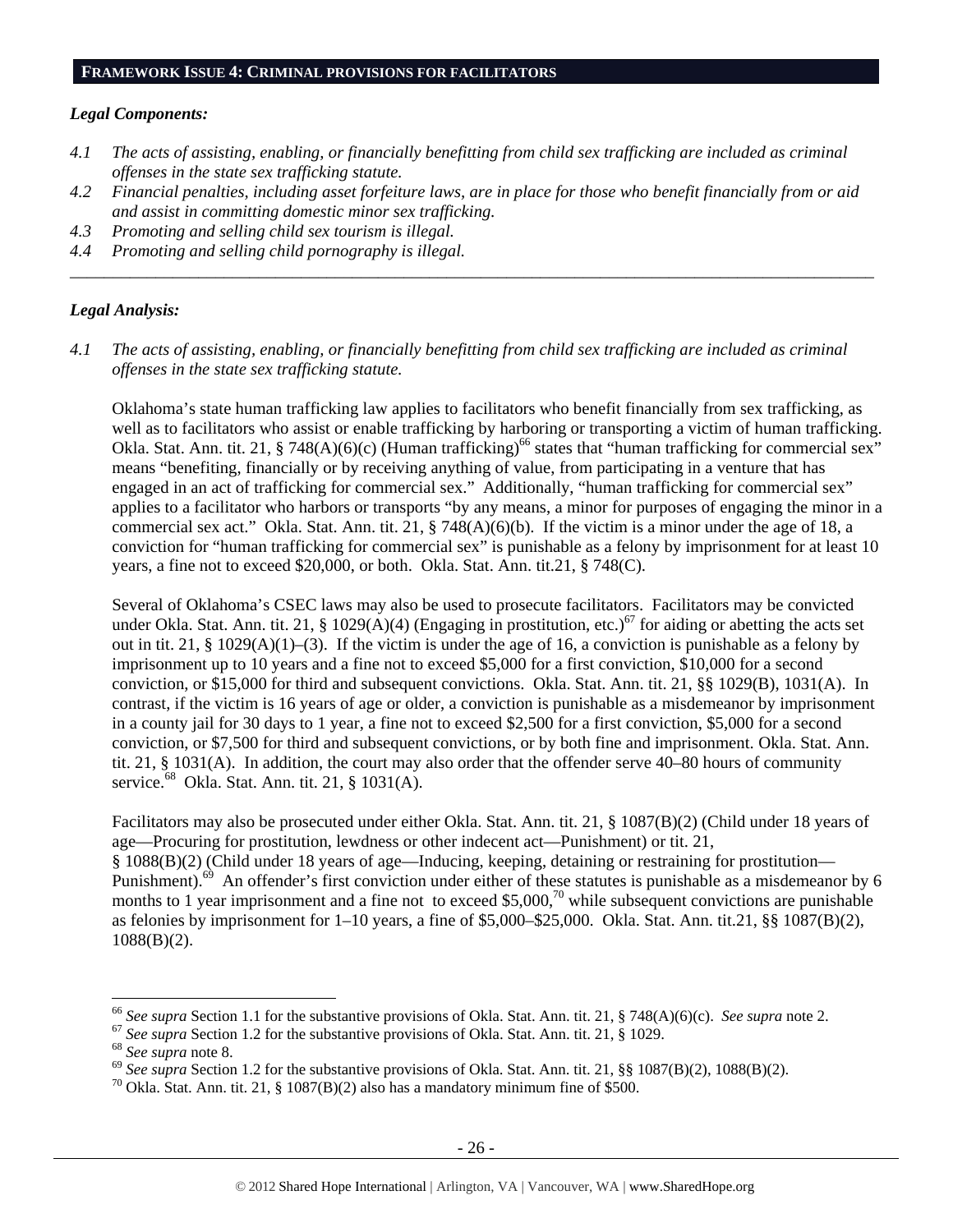## *4.2 Financial penalties, including asset forfeiture laws, are in place for those who benefit financially from or aid and assist in committing domestic minor sex trafficking.*

Facilitators convicted under Oklahoma's laws relating to human trafficking and the commercial sexual exploitation of children are subject to fines ranging from \$500–\$25,000. A facilitator convicted under Okla. Stat. Ann. tit. 21, § 748(B) (Human trafficking), if the victim is under the age of 18, is subject to a possible fine not to exceed \$20,000. Okla. Stat. Ann. tit. 21, § 748(C). Pursuant to Okla. Stat. Ann. tit. 21, § 1031(C) (Punishment for violations), if the victim is under the age of 16, a conviction under Okla. Stat. Ann. tit. 21, § 1029(A)(4), (B) (Engaging in prostitution, etc.) is punishable by a fine not to exceed \$5,000 for a first conviction, \$10,000 for a second conviction, or \$15,000 for third and subsequent convictions. In contrast, if the victim is 16 years of age or older, a conviction under Okla. Stat. Ann. tit. 21, § 1029(A)(4), (B) is punishable by a possible fine not to exceed \$2,500 for a first conviction, \$5,000 for a second conviction, or \$7,500 for third and subsequent convictions. Okla. Stat. Ann. tit. 21, § 1031(A).

Facilitators convicted under either Okla. Stat. Ann. tit. 21, § 1087(B)(2) or § 1088(B)(2) are subject to a possible fine of \$500–\$5,000 for a first conviction, and a possible fine of \$5,000–\$25,000for a subsequent conviction.

Additionally, facilitators are subject to mandatory orders of restitution for human trafficking offenses. . Okla. Stat. Ann. tit. 21, § 748(C) (Human trafficking) states, "The court shall also order the defendant to pay restitution<sup>71</sup> to the victim<sup>72</sup> as provided in Section 991f [Restitution] of Title 22 [Criminal procedure] of the Oklahoma Statutes." Facilitators convicted of other crimes that caused injury to the victim, shall be subject to make restitution under Okla. Stat. Ann. tit. 22, § 991f(C)(1) (Restitution).<sup>73</sup>

Although Okla. Stat. Ann. tit. 21, § 68 (Conviction does not work forfeiture) prohibits asset forfeiture unless it "is expressly imposed by law," Okla. Stat. Ann. tit. 21,  $\S$  1738(A)(1) (Seizure and forfeiture proceedings— Vehicles, airplanes, vessels, etc. used in attempt or commission of certain crimes) authorizes the forfeiture of assets "used in any manner to facilitate or participate in the commission of any human trafficking offense in violation of" Okla. Stat. Ann. tit. 21, § 748 (Human trafficking) or tit. 21, § 1029 (Engaging in prostitution, etc.). Additionally, Okla. Stat. Ann. tit. 21, § 1738(B)(10)–(12) states,

B. In addition to the property described in subsection A of this section, the following property is also subject to forfeiture pursuant to this section:...

10. All conveyances, including aircraft, vehicles or vessels, monies, coins and currency, or other instrumentality used or intended to be used, in any manner or part, to commit a violation of paragraph 1 of subsection A of Section 1021 [Indecent exposure—Indecent exhibitions—Obscene material or child pornography—Solicitation of minors] of this title, where the victim of the crime is a minor child, . . . Section 1021.2 [Minors—Procuring for participation in pornography] of this title, . . . ;

11. All conveyances, including aircraft, vehicles or vessels, monies, coins and currency, or other instrumentality used in any manner or part, to commit any violation of the provisions set forth in Section 748 [Human trafficking] of this title; and

12. Any and all property used in any manner or part to facilitate, participate or further the commission of a human trafficking offense in violation of Section 748 of this title, and all property, including monies, real estate, or any other tangible assets or property of or derived from or used by a prostitute, pimp or panderer in any manner or part to facilitate, participate or further the commission of any prostitution offense in violation of Sections 1028 [Setting up or operating place of prostitution], 1029 [Engaging in prostitution, etc.] or 1030 [Definitions] of this title; provided,

<sup>&</sup>lt;sup>71</sup> *See supra* note 34.<br><sup>72</sup> *See supra* note 35.<br><sup>73</sup> *See supra* Section 2.8 for the substantive provisions of Okla. Stat. Ann. tit. 22, § 991f(C)(1).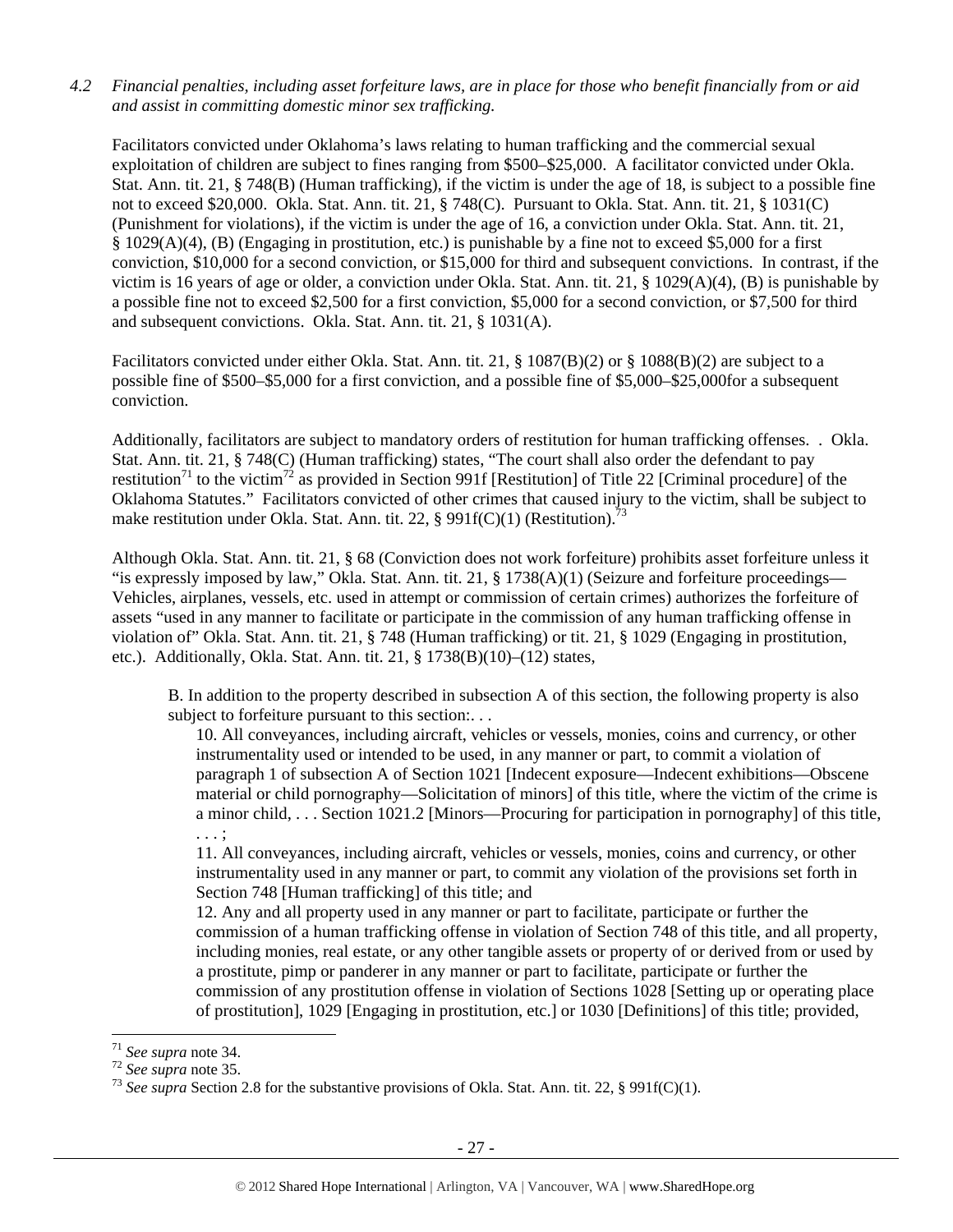however, any monies, real estate or any other tangible asset or property of a customer or anyone merely procuring the services of a prostitute shall not be included.

Forfeiture actions under this section are discretionary and civil in nature. "Forfeiture actions under this section may be brought by the district attorney in the proper county of venue as petitioner." Okla. Stat. Ann. tit. 21, §1738(C). Procedure governing forfeiture proceedings and the disposition of property forfeited are detailed in Okla. Stat. Ann. tit. 21, §1738.

Additionally, Okla. Stat. Ann. tit. 21, § 1040.54(A) (Seizure and forfeiture of equipment used in certain offenses relating to obscene material or child pornography) authorizes asset forfeiture for "any equipment which is used, or intended for use in the preparing, photographing, printing, selling, exhibiting, publishing, distributing, displaying, advertising, filming, copying, recording, or mailing of . . . child pornography, as defined in subsection A of Section 1024.1 [Definitions] of this title."

*4.3 Promoting and selling child sex tourism is illegal.* 

Oklahoma has no law specifically addressing sex tourism.

- 4.3.1 Recommendation: Enact a law that prohibits selling or offering to sell travel services that include or facilitate travel for the purpose of engaging in commercial sexual exploitation of a minor or prostitution of a minor, if sale or travel occurs in Oklahoma.
- *4.4 Promoting and selling child pornography is illegal.*

Oklahoma prohibits the sale of child pornography. Okla. Stat. Ann. tit. 21, § 1021.2(A) (Minors—Procuring for participation in pornography) makes it a crime for a person to knowingly sell or distribute child pornography of a minor under the age of 18.74 A conviction under this statute is punishable by imprisonment up to 20 years, a fine not to exceed \$25,000, or both. Okla. Stat. Ann. tit. 21, § 1021.2(A). Additionally, "Persons convicted under this section shall not be eligible for a deferred sentence." Okla. Stat. Ann. tit. 21, § 1021.2(A).

Additionally, a facilitator who advertises child pornography may be convicted under Okla. Stat. Ann. tit. 21, § 1040.8(A) (Publication, distribution or participation in preparation of obscene material or child pornography—Unsolicited mailings), which states in part,

No person shall knowingly photograph, act in, pose for, model for, print, sell, offer for sale, give away, exhibit, publish, offer to publish, or otherwise distribute, display, or exhibit any book, magazine, story, pamphlet, paper, writing, card, advertisement, circular, print, picture, photograph, motion picture film, electronic video game or recording, image, cast, slide, figure, instrument, statue, drawing, presentation, or other article which is obscene material or child pornography . . . .

A conviction under this statute that involves child pornography is punishable as a felony by imprisonment up to 20 years, a fine not to exceed \$10,000, or both. Okla. Stat. Ann. tit. 21, § 1040.8(C). In addition, a person that "possesses one hundred (100) or more separate materials depicting child pornography shall be, upon conviction, guilty of aggravated possession of child pornography," in violation of Okla. Stat. Ann. tit. 21, § 1040.12a(A) (Aggravated possession of child pornography—Penalties—Definitions). A conviction under Okla. Stat. Ann. tit. 21, § 1040.12a(A) is punishable as a felony by imprisonment up to life and a fine not to exceed \$10,000. Okla. Stat. Ann. tit. 21, § 1040.12a(A).

Lastly, Okla. Stat. Ann. tit. 21, § 1040.13 (Acts prohibited—Felony) specifically prohibits the commercial distribution of child pornography. Okla. Stat. Ann. tit. 21, § 1040.13 states,

<sup>74</sup> *See supra* note 10.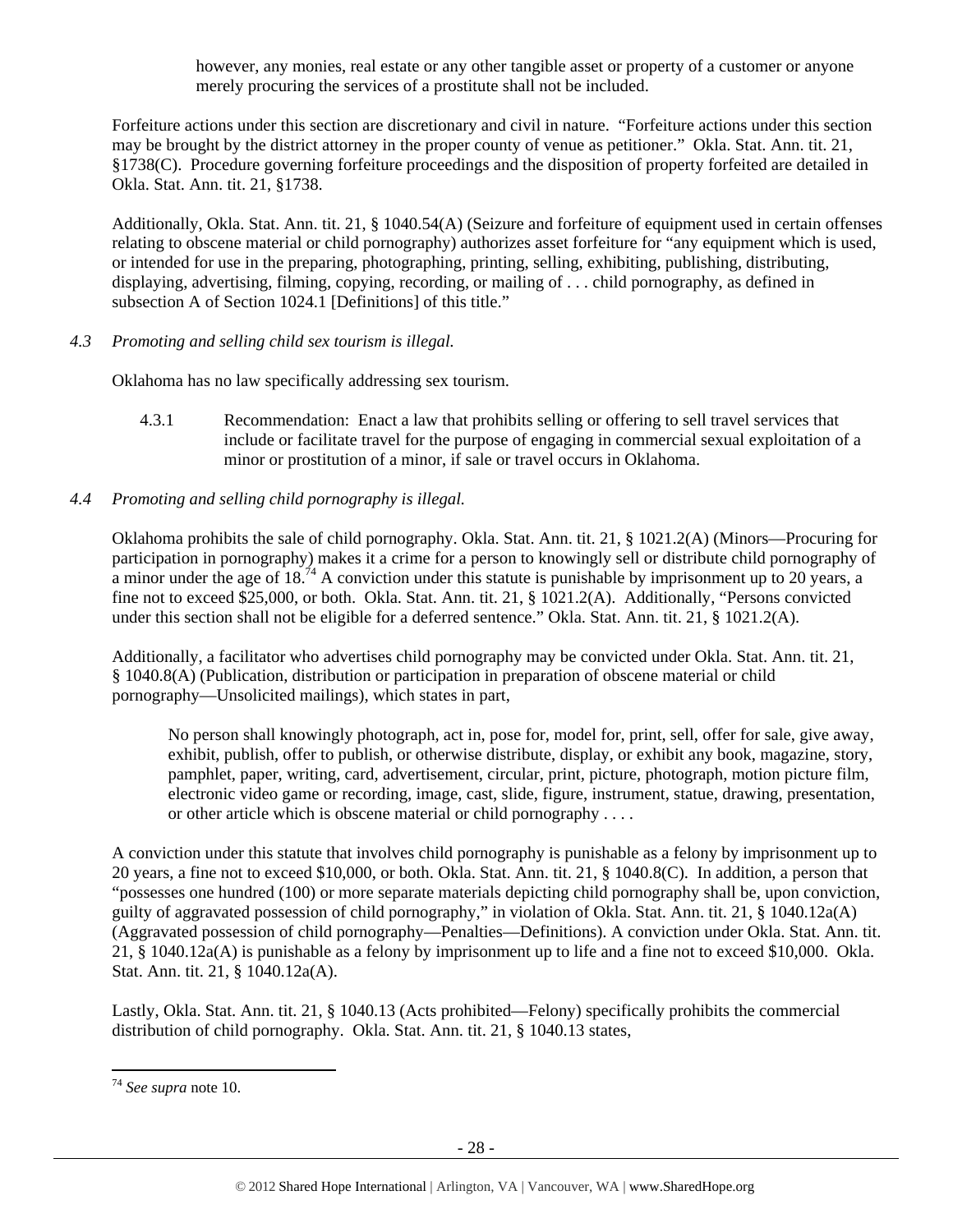Every person who, with knowledge of its contents, sends, brings, or causes to be sent or brought into this state for sale or commercial distribution, or in this state prepares, sells, exhibits, commercially distributes, gives away, offers to give away, or has in his possession with intent to sell, to commercially distribute, to exhibit, to give away, or to offer to give away any obscene material or child pornography or gives information stating when, where, how, or from whom, or by what means obscene material or child pornography can be purchased or obtained, upon conviction, is guilty of a felony . . . .

A conviction under this statute is punishable by imprisonment up to 10 years, a fine not to exceed \$10,000, or both. Okla. Stat. Ann. tit. 21, § 1040.13.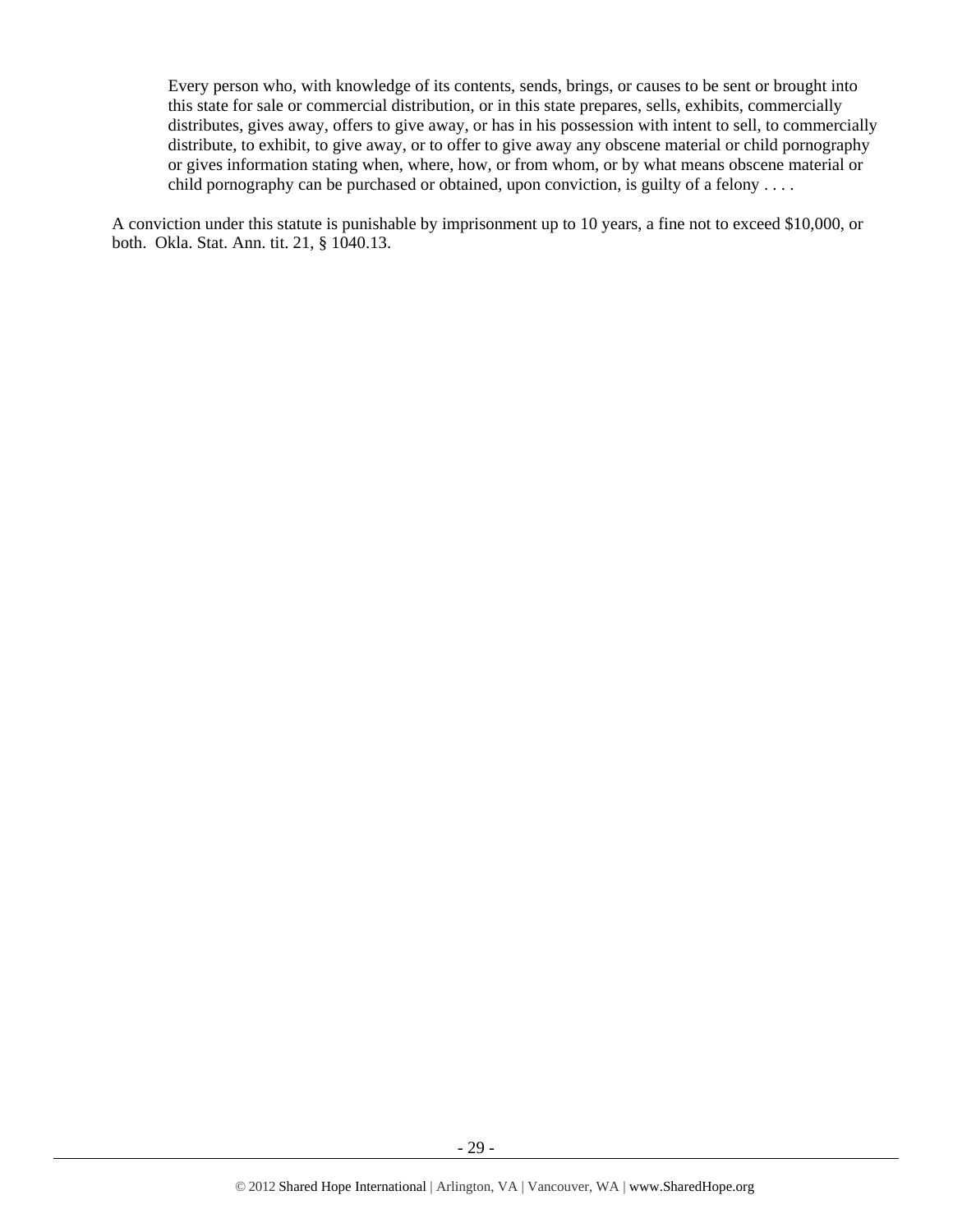## **FRAMEWORK ISSUE 5: PROTECTIVE PROVISIONS FOR THE CHILD VICTIMS**

#### *Legal Components:*

- *5.1 Statutorily-mandated victim services define "victim" to specifically include victims of domestic minor sex trafficking or commercial sexual exploitation of children (CSEC) to ensure prompt identification and access to victims' rights and services.*
- *5.2 The state sex trafficking statute expressly prohibits a defendant from raising consent of the minor to the commercial sex acts as a defense.*
- *5.3 Prostitution laws apply only to adults, making minors under 18 specifically immune from this offense.*
- *5.4 Child victims of sex trafficking or commercial sexual exploitation are provided with a child protection response, including specialized shelter and services, and are not detained in juvenile detention facilities.*
- *5.5 Commercial sexual exploitation is identified as a type of abuse and neglect within child protection statutes.*
- *5.6 The definition of "caregiver" (or similar term) in the child welfare statutes is broad enough to include a trafficker who has custody or control of a child in order to bring a trafficked child into protection of child protective services.*
- *5.7 Crime victims' compensation is specifically available to a child victim of sex trafficking or commercial sexual exploitation of children (CSEC) without regard to ineligibility factors.*
- *5.8 Victim-friendly procedures and protections are provided in the trial process for minors under 18.*
- *5.9 Expungement or sealing of juvenile delinquency records resulting from arrests or adjudications for prostitution-related offenses committed as a result of, or in the course of, the commercial sexual exploitation of a minor is available within a reasonable time after turning 18.*
- *5.10 Victim restitution and civil remedies for victims of domestic minor sex trafficking or commercial sexual exploitation of children (CSEC) are authorized by law.*
- *5.11 Statutes of limitations for civil and criminal actions for child sex trafficking or commercial sexual exploitation of children (CSEC) offenses are eliminated or lengthened sufficiently to allow prosecutors and victims a realistic opportunity to pursue criminal action and legal remedies.*

*\_\_\_\_\_\_\_\_\_\_\_\_\_\_\_\_\_\_\_\_\_\_\_\_\_\_\_\_\_\_\_\_\_\_\_\_\_\_\_\_\_\_\_\_\_\_\_\_\_\_\_\_\_\_\_\_\_\_\_\_\_\_\_\_\_\_\_\_\_\_\_\_\_\_\_\_\_\_\_\_\_\_\_\_\_\_\_\_\_\_\_\_\_* 

## *Legal Analysis:*

*5.1 Statutorily-mandated victim services define "victim" to specifically include victims of domestic minor sex trafficking or commercial sexual exploitation of children (CSEC) to ensure prompt identification and access to victims' rights and services.* 

Pursuant to the Oklahoma Crime Victims Compensation Act,<sup>75</sup> Okla. Stat. Ann. tit. 21, § 142.3(14) (Definitions) defines "victim" as "a person who suffers personal injury or death as a result of criminally injurious conduct<sup>76</sup> and shall include a resident of this state who is injured or killed by an act of terrorism committed outside of the United States."

With respect to restitution, Okla. Stat. Ann. tit. 22, § 991f(A)(2) (Restitution) defines "victim" as "any person, partnership, corporation or legal entity that suffers an economic  $\cos^{77}$  as a direct result of the criminal act of

<sup>75</sup> Okla. Stat. Ann. tit. 21, §§ 142.2–142.20.

<sup>76</sup> Pursuant to Okla. Stat. Ann. tit. 21, § 142.3(5)(a),

<sup>5.</sup> a. "Criminally injurious conduct" means a misdemeanor or felony which occurs or is attempted in this state, or against a resident of this state in a state that does not have an eligible crime victims compensation program as such term is defined in the federal Victims of Crime Act of 1984, Public Law 98-473, that results in bodily injury, threat of bodily injury or death to a victim which:

<sup>(1)</sup> may be punishable by fine, imprisonment or death, or

<sup>(2)</sup> if the act is committed by a child, could result in such child being adjudicated a delinquent child. 77 *See supra* note 34.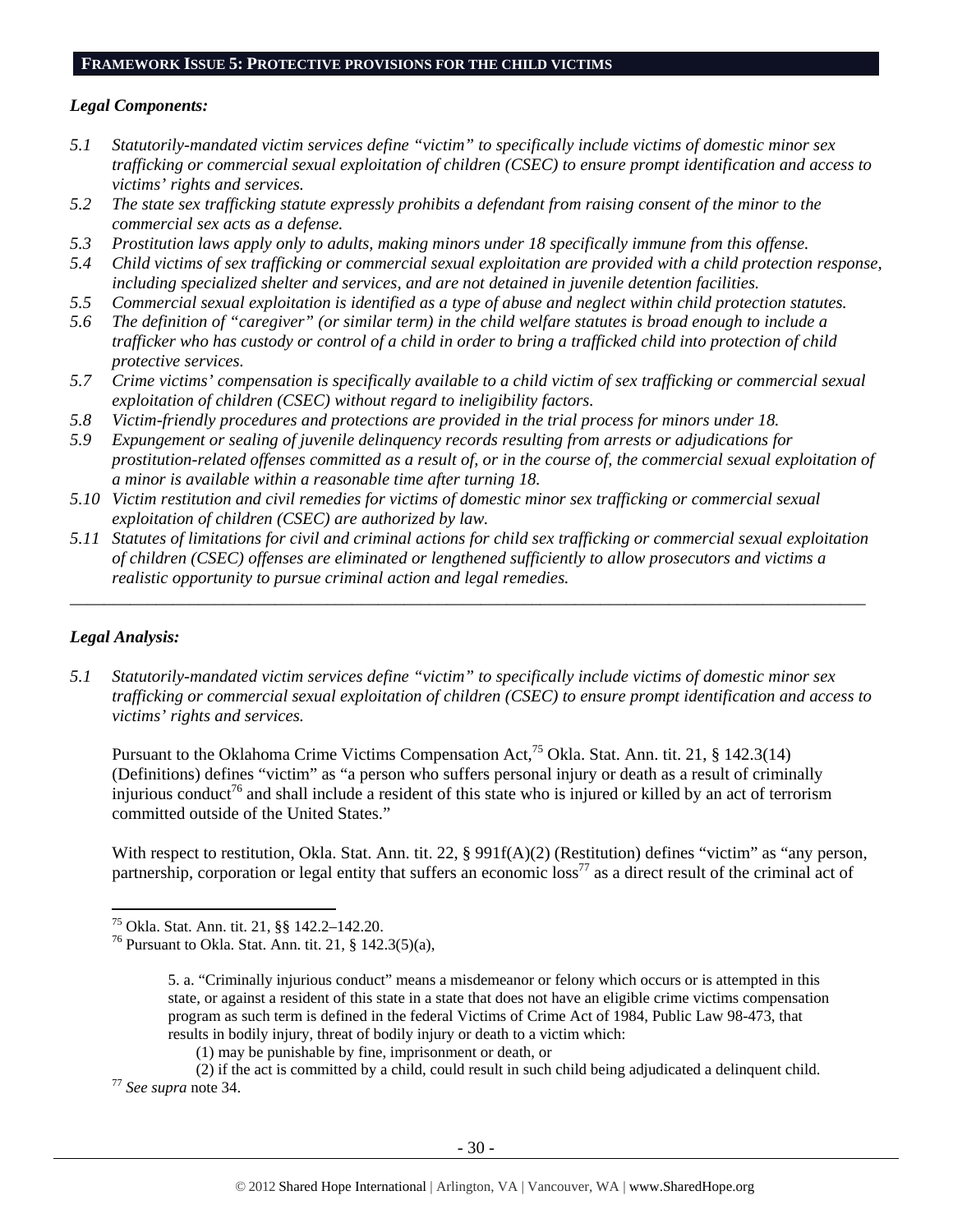another person," and, for purposes of the Oklahoma Victim's Rights Act,<sup>78</sup> Okla. Stat. Ann. tit. 21,  $\S$  142A-1(1) (Definitions) defines a "victim" as,

[A]ny person against whom a crime was committed, except homicide, in which case the victim may be a surviving family member including a stepbrother, stepsister or stepparent, or the estate when there are no surviving family members other than the defendant, and who, as a direct result of the crime, suffers injury,<sup>79</sup> loss of earnings, $80$  out-of-pocket expenses, $81$  or loss or damage to property, and who is entitled to restitution from an offender pursuant to an order of restitution imposed by a sentencing court under the laws of this state.

5.1.1 Recommendation: Amend the definition of "victim" in Okla. Stat. Ann. tit. 21, § 142.3(14) (Definitions), tit. 22, § 991f(A)(2) (Restitution), and tit. 21, § 142A-1(1) (Definitions) to expressly include trafficking and CSEC victims by referring to the following offenses: Okla. Stat. Ann. tit. 21, § 748(B) (Human trafficking), tit. 21, § 1029 (Engaging in prostitution, etc. soliciting or procuring—residing or being in place for prohibited purpose—aiding, abetting or participating—child prostitution), tit. 21, §1087(A)(Child under 18 years of age—Procuring for prostitution, lewdness or other indecent act—Punishment), tit. 21, § 1088(A) (Child under 18 years of age—Inducing, keeping, detaining or restraining for prostitution—Punishment), tit. 21, § 1021.2(A) (Minors—Procuring for participation in pornography), tit. 21, § 866(A)(1)(a) (Elements of offense), tit. 21,  $\S$  866(A)(1)(a) (Elements of offense), tit. 21,  $\S$  1021.3(A) (Guardians—Parents—Custodians—Consent to participation of minors in child pornography), tit. 21, § 843.5(H)–(J) (Child abuse—Child neglect—Child sexual abuse—Child sexual exploitation—Enabling—Penalties), and tit. 21, § 1040.13a(A), (B)(Facilitating, encouraging, offering or soliciting sexual conduct or engaging in sexual communication with a minor or person believed to be a minor).

erime.<br><sup>80</sup> Under Okla. Stat. Ann. tit. 21, § 142A-1(3),

"Loss of earnings" means the deprivation of earned income or of the ability to earn previous levels of income as a direct result of a crime and the loss of the cash equivalent of social security, railroad retirement, pension plan, retirement plan, disability, veteran's retirement, court-ordered child support or court-ordered spousal support, where the payment is the primary source of the victim's income, and where the victim is deprived of the money as a direct result of the crime. <sup>81</sup> Pursuant to Okla. Stat. Ann. tit. 21, § 142A-1(5),

 78 Okla. Stat. Ann. tit. 21, §§ 142A–B.

<sup>&</sup>lt;sup>79</sup> Pursuant to Okla. Stat. Ann. tit. 21, § 142A-1(2),

<sup>&</sup>quot;Injury" means any physical, mental, or emotional harm caused by the conduct of an offender and includes the expenses incurred for medical, psychiatric, psychological, or generally accepted remedial treatment of the actual bodily or mental harm, including pregnancy and death, directly resulting from a crime and aggravation of existing physical injuries, if additional losses can be attributed to the direct result of the

<sup>&</sup>quot;Out-of-pocket loss" means the unreimbursed and nonreimbursable expenses or indebtedness incurred for medical care, nonmedical care, or other services necessary for the treatment of the actual bodily or mental harm, including pregnancy and funeral expenses, directly resulting from the crime and aggravation of existing physical injuries, if additional losses can be attributed directly to the crime; the unreimbursed and nonreimbursable expenses for damage to real and personal property as a direct result of the crime, and unreimbursed and nonreimbursable economic losses incurred as a consequence of participation in prosecution and proceedings related to the crime.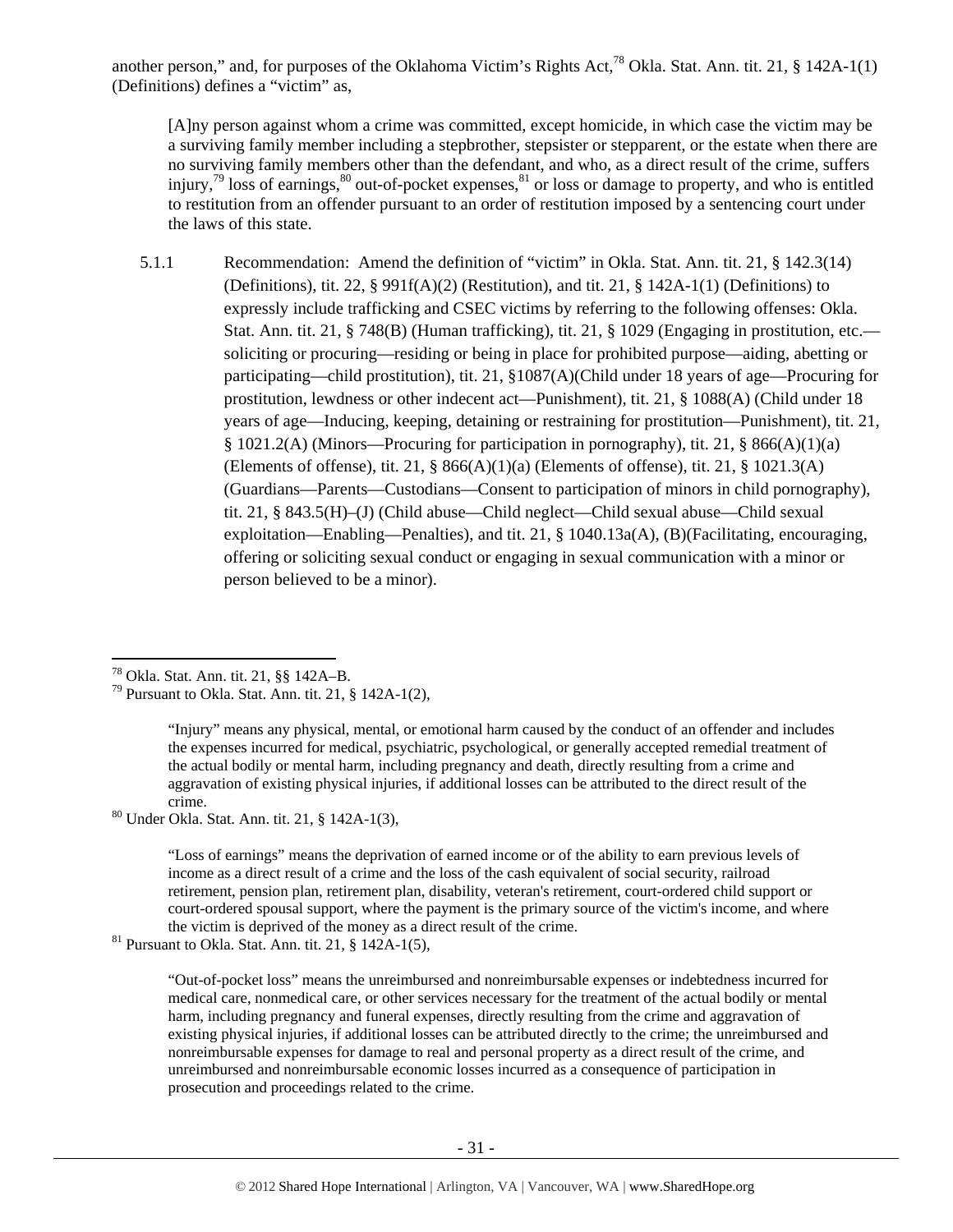*5.2 The state sex trafficking statute expressly prohibits a defendant from raising consent of the minor to the commercial sex acts as a defense.* 

Okla. Stat. Ann. tit. 21, § 748 (Human trafficking) prohibits defendants from raising the consent of the minor as a defense. Okla. Stat. Ann. tit. 21, § 748(E)<sup>82</sup> states, "The consent of the minor to the activity prohibited by this section [human trafficking] shall not constitute a defense." Likewise, Okla. Stat. Ann. tit. 21, §1021.2(B) (Minors—Procuring for participation in pornography) states, "The consent of the minor, or of the mother, father, legal guardian, or custodian of the minor to the activity prohibited by this section shall not constitute a defense." Similarly, Okla. Stat. Ann. tit. 21, § 1021.3(B) (Guardians—Parents—Custodians—Consent to participation of minors in child pornography) provides, "The consent of the minor to the activity prohibited by this section shall not constitute a defense." However, Okla. Stat. Ann. tit. 21 § 1029 (Engaging in prostitution, etc.), tit. 21, § 1087 (Child under 18 years of age—Procuring for prostitution, lewdness or other indecent act— Punishment), and tit. 21, § 1088 (Child under 18 years of age—Inducing, keeping, detaining or restraining for prostitution—Punishment) do not expressly prohibit a defendant from asserting the defense that a minor consented to the commercial sex act.

- 5.2.1 Recommendation: Amend Okla. Stat. Ann. tit. 21, § 1029 (Engaging in prostitution, etc.), tit. 21, § 1087 (Child under 18 years of age—Procuring for prostitution, lewdness or other indecent act—Punishment), and tit. 21, § 1088 (Child under 18 years of age—Inducing, keeping, detaining or restraining for prostitution—Punishment) to expressly provide that the consent of a minor to a commercial sex act is not a defense to the crime.
- *5.3 Prostitution laws apply only to adults, making minors under 18 specifically immune from this offense.*

Okla. Stat. Ann. tit. 21, § 1029(A)(1) (Engaging in prostitution, etc.) is age-neutral and simply states that "[i]t shall [] be unlawful . . . [t]o engage in prostitution, lewdness, or assignation." Pursuant to Okla. Stat. Ann. tit. 21, § 748(D) (Human trafficking), however, "It is an affirmative defense to prosecution for a criminal offense that, during the time of the alleged commission of the offense, the defendant was a victim of human trafficking."

- 5.3.1 Recommendation: Amend Okla. Stat. Ann. tit. 21, § 1029(A)(1) (Engaging in prostitution, etc.) to make the law inapplicable to minors under the age of 18.
- *5.4 Child victims of sex trafficking or commercial sexual exploitation are provided with a child protection response, including specialized shelter and services, and are not detained in juvenile detention facilities.*

Okla. Stat. Ann. tit. 21, § 748.2(A)(1)–(3) (Guidelines for treatment of human trafficking victims—Right to civil action) routes victims of trafficking into shelters and requires that commercially sexually exploited children be treated as victims rather than criminals. Specifically, Okla. Stat. Ann. tit. 21, § 748.2(A)(1)–(3) provides,

- A. Human trafficking victims shall:
	- 1. Be housed in an appropriate shelter as soon as practicable;
	- 2. Not be detained in facilities inappropriate to their status as crime victims;
	- 3. Not be jailed, fined, or otherwise penalized due to having been trafficked.

Okla. Stat. Ann. tit. 10A, § 1-2-101(B)(1) (Establishment of statewide centralized hotline for reporting child abuse or neglect—Hotline requirements—Reporting abuse or neglect—Retaliation by employer—Violations) provides, "Every person having reason to believe that a child under the age of eighteen (18) years is a victim of abuse or neglect shall report the matter promptly to the Department of Human Services." Okla. Stat. Ann. tit.

<sup>82</sup> *See supra* note 2.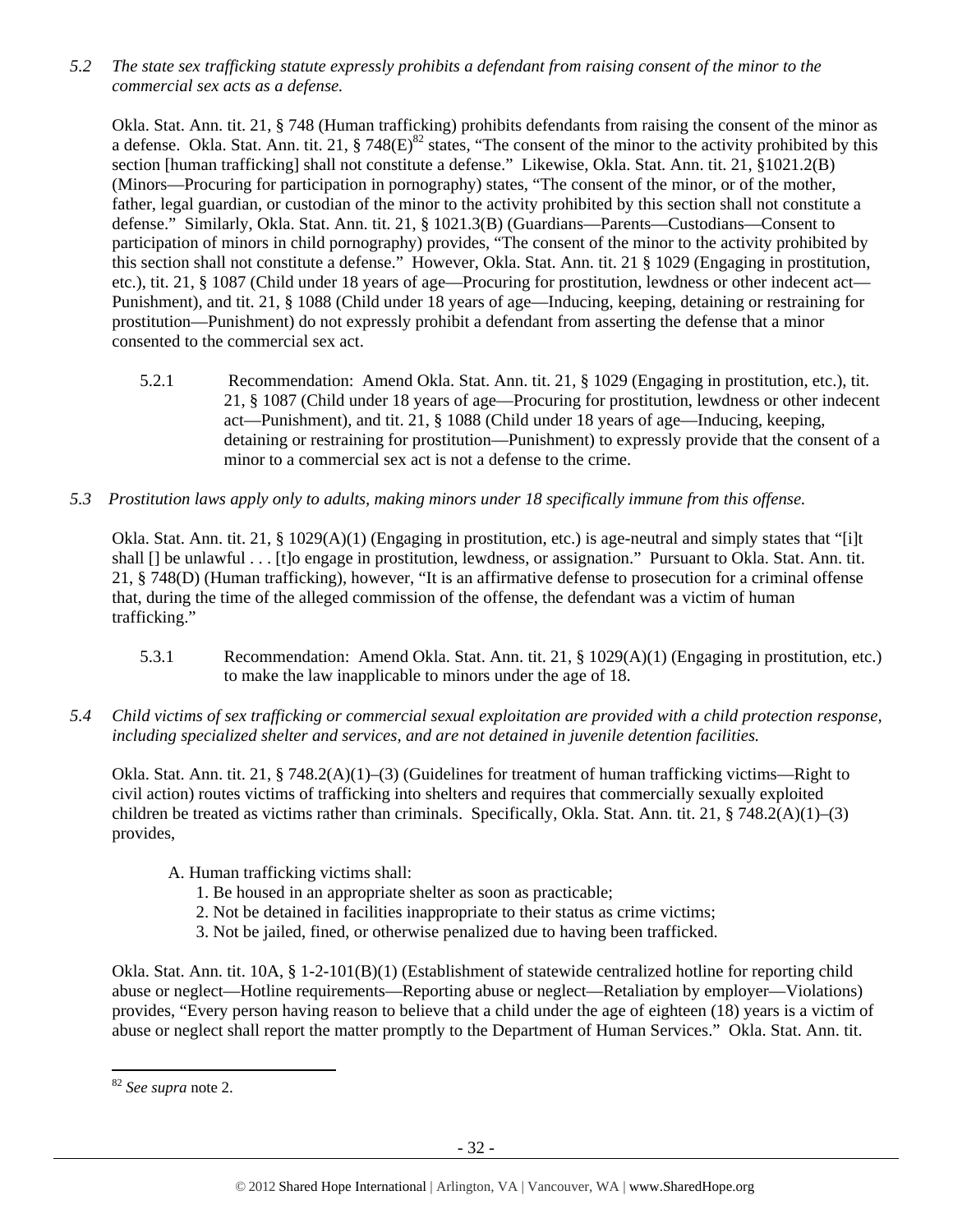10A,  $\S$  1-2-102(A)(1)<sup>83</sup> (Department of Human Services—Required actions for reports of child abuse) requires the Department of Human Services to "conduct a safety analysis" upon receipt of a report "that a child may be abused, neglected or drug-endangered." Pursuant to Okla. Stat. Ann. tit. 10A, § 1-2-102(B)(1), the Department must immediately refer the case to law enforcement "for the purpose of conducting a possible criminal investigation" if it determines that,

a. the alleged perpetrator is someone other than a person responsible for the child's health, safety, or welfare, and

b. the alleged abuse or neglect of the child does not appear to be attributable to failure on the part of a person responsible for the child's health, safety, or welfare to provide protection for the child. . . .

Pursuant to Okla. Stat. Ann. tit. 10A, § 1-2-101(B)(2)(c), "After making the referral to the law enforcement agency, the Department shall not be responsible for further investigation unless . . . the appropriate law enforcement agency requests the Department, in writing, to participate in the investigation. If funds and personnel are available, as determined by the Director of the Department or a designee, the Department may assist law enforcement in interviewing children alleged to be victims of physical or sexual abuse."

Okla. Stat. Ann. tit. 10A, § 1-4-201(A)(1)(Circumstances authorizing taking a child into custody—Joint response by Department of Human Services, law enforcement, and district courts—Safety evaluation) authorizes a law enforcement officer to take a child into custody without a court order and before the filing of a petition if the officer "has reasonable suspicion that:"

a. the child is in need of immediate protection due to an imminent safety threat, or b. the circumstances or surroundings of the child are such that continuation in the child's home or in the care or custody of the parent, legal guardian, or custodian would present an imminent safety threat to the child.

Additionally, Okla. Stat. Ann. tit. 10A, § 1-4-201(B)(1)states, "By January 1, 2010, the [Department of Human Services] in consultation with law enforcement and the district courts shall develop and implement a system for joint response when a child is taken into protective custody by a peace officer pursuant to [Okla. Stat. Ann. tit. 10A, § 1-4-201(A)(1)]."

Under Okla. Stat. Ann. tit.  $10A$ , §  $1-4-201(A)(2)$ , a child may also be taken into custody pursuant to a court order but before a petition is filed if the court determines, based on an application for the district attorney's office "that a continuation of the child in the home or with the caretaker of the child is contrary to the child's welfare and there is reasonable suspicion that:"

a. the child is in need of immediate protection due to an imminent safety threat, or b. the circumstances or surroundings of the child are such that continuation in the child's home or in the care or custody of the parent, legal guardian, or custodian would present an imminent safety threat to the child.. . .

After taking a child into custody under Okla. Stat. Ann. tit.10A, § 1-4-201, tit. 10A, § 1-4-202(A)(1) (Written notification of emergency custody hearing) (First version)<sup>84</sup> states, "The peace officer or an employee of the

  $83$  The text of Okla. Stat. Ann. tit. 10A, § 1-2-102 included here and elsewhere in this report includes amendments made by the passage of House Bill 2251, 53rd Leg. 2nd Reg. Sess. (Okla. 2012) (effective November 1, 2012). 84 Two different versions of Okla. Stat. Ann. tit. 10A, § 1-4-202 are currently in effect. The first version was

amended by 2009 Okla. Sess. Laws 160, § 1, and the second version was amended by 2009 Okla. Sess. Laws 233, § 19. Because the substantive provisions of the second version are included in the first version, the first version is the only version discussed in this report. This report also recommends that the second version (2009 Okla. Sess. Laws 233, § 19) be repealed, and any additional recommendations solely be applied to the first version (2009 Okla. Sess. Laws 160, § 1).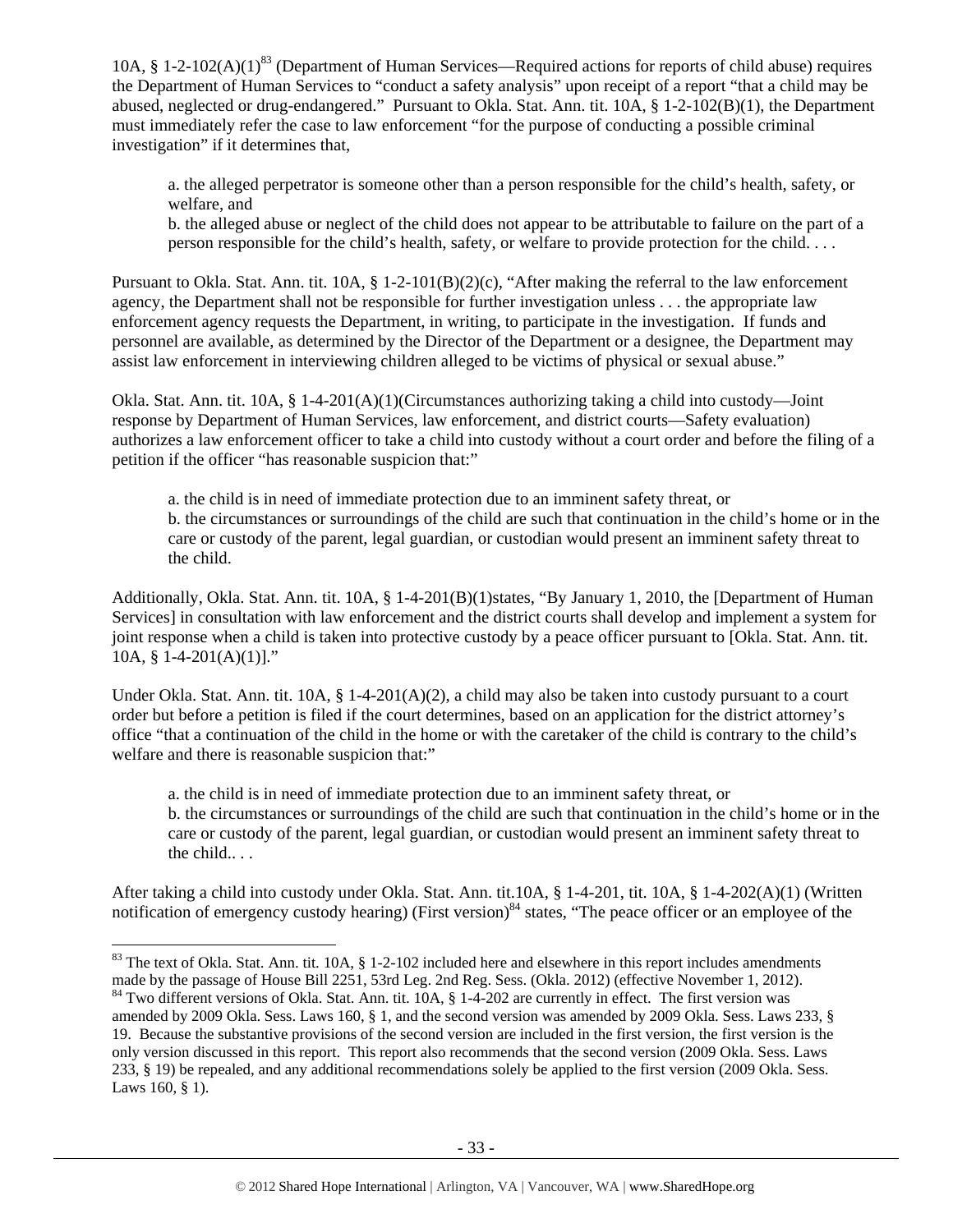court shall provide the parent, legal guardian, or custodian of a child immediate written notice of the protective or emergency custody of the child whenever possible." This notice must state "that the child has been removed from the home," and "that an emergency custody hearing to determine custody of the child will occur with two (2) judicial days from the date the child was removed from the home." Okla. Stat. Ann. tit. 10A, § 1-4-  $202(A)(2)$ . During the emergency custody hearing, the court will, among other things, "release the child to the child's parents, legal guardian or custodian or other responsible adult," or "continue the child in or place the child into emergency custody if continuation of the child in the child's home is contrary to the health, safety or welfare of the child." Okla. Stat. Ann. tit.10A, § 1-4-202(B)(3)(a)(1),(2). Okla. Stat. Ann. tit. 10A, § 1-4-  $202(G)$  requires, generally, that a petition alleging a child to be a deprived child<sup>85</sup> be filed within 5 "judicial days from the date of assumption of custody" or "the emergency custody order will expire." Upon the district attorney's request, the time for filing a petition may be extended up to 15 days if compelling reasons for the extension exist. Okla. Stat. Ann. tit. 10A, § 1-4-202(G)(1).

Okla. Stat. Ann. tit. 10A, § 1-4-201(G) prohibits a child taken into custody under Okla. Stat. Ann. tit. 10A, § 1- 4-201from being "confined in any jail, adult lockup, or adult or juvenile detention facility." Okla. Stat. Ann. tit. 10A, § 1-4-204(A)(1) (Placement preferences) explains that in "determining the placement of a child, a preference shall be given to relatives and persons who have a kinship relationship with the child."

If a petition alleging a child is deprived is filed in accordance with Okla. Stat. Ann. tit. 10A, § 1-4-301 (Petitions) and the court enters an order adjudicating the child to be a deprived child under Okla. Stat. Ann. tit.10A, § 1-4-603 (Order of adjudication finding child to be deprived), Okla. Stat. Ann. tit. 10A, § 1-4-704(A) (Individualized service plan) states, "The Department of Human Services or licensed child-placing agency shall prepare and maintain a written individualized service plan for any child that has been adjudicated to be a deprived child." After a child is adjudicated deprived, the court shall hold a dispositional hearing within 40 days, unless good cause is shown for a delay. Okla. Stat. Ann. tit. 10A, § 1-4-706(A)(1). Pursuant to Okla. Stat. Ann. tit. 10A, § 1-4-707(A) (Dispositional orders—Determinations), the court may order, among other things, that the deprived child be placed with a parent, legal guardian or relative under supervision of the department, be placed in the "custody of a private institution or agency," or placed in the custody of the Department of Human Services. Additionally, the court may "dismiss the petition and terminate its jurisdiction at any time for good cause shown when doing so is in the best interests of the child." Okla. Stat. Ann. tit. 10A,  $§ 1-4-707(A)(8).$ 

Despite these protections and the provisions of Okla. Stat. Ann. tit. 21,  $\S$  748.2(A)(1)–(3), it is still possible that some commercially sexually exploited children may be detained under the provisions of the Oklahoma Juvenile Code.

Pursuant to Okla. Stat. Ann. tit. 10A, § 2-1-103(8) (Definitions), "child or juvenile in need of supervision" includes runway and habitually truant children, as well as those who have "repeatedly disobeyed reasonable and lawful commands or directives of the parent, legal guardian, or other custodian" or have "been served with an ex parte or final protective order pursuant to the Protection from Domestic Abuse Act." Pursuant to Okla. Stat. Ann. tit. 10A, § 2-1-103(13), a "delinquent child or juvenile" includes a child who "has violated any federal or state law or municipal ordinance . . . ."

Okla. Stat. Ann. tit. 10A, § 2-2-101(A)(1) (Taking of child into custody—Detention—Medical treatment— Behavioral health treatment—Hearing on order for medical treatment) authorizes law enforcement to take a child into custody without a court order and before the filing of a petition when the officer would be able to arrest an adult without a warrant, a child has run away from the child's home, or "the surroundings of the child are such as to endanger the welfare of the child." Under Okla. Stat. Ann. tit. 10A, § 2-2-101(B), a child taken into custody under Okla. Stat. Ann. tit.  $10A$ ,  $\S$  2-2-101(A) "shall be detained, held temporarily in the custodial

<sup>&</sup>lt;sup>85</sup> Pursuant to Okla. Stat. Ann. tit. 10A, § 1-1-105(20)(a)–(c), "deprived child" is defined in part as "a child: a. who is for any reason destitute, homeless, or abandoned, b. who does not have the proper parental care or guardianship, c. who has been abused, neglected, or is dependent."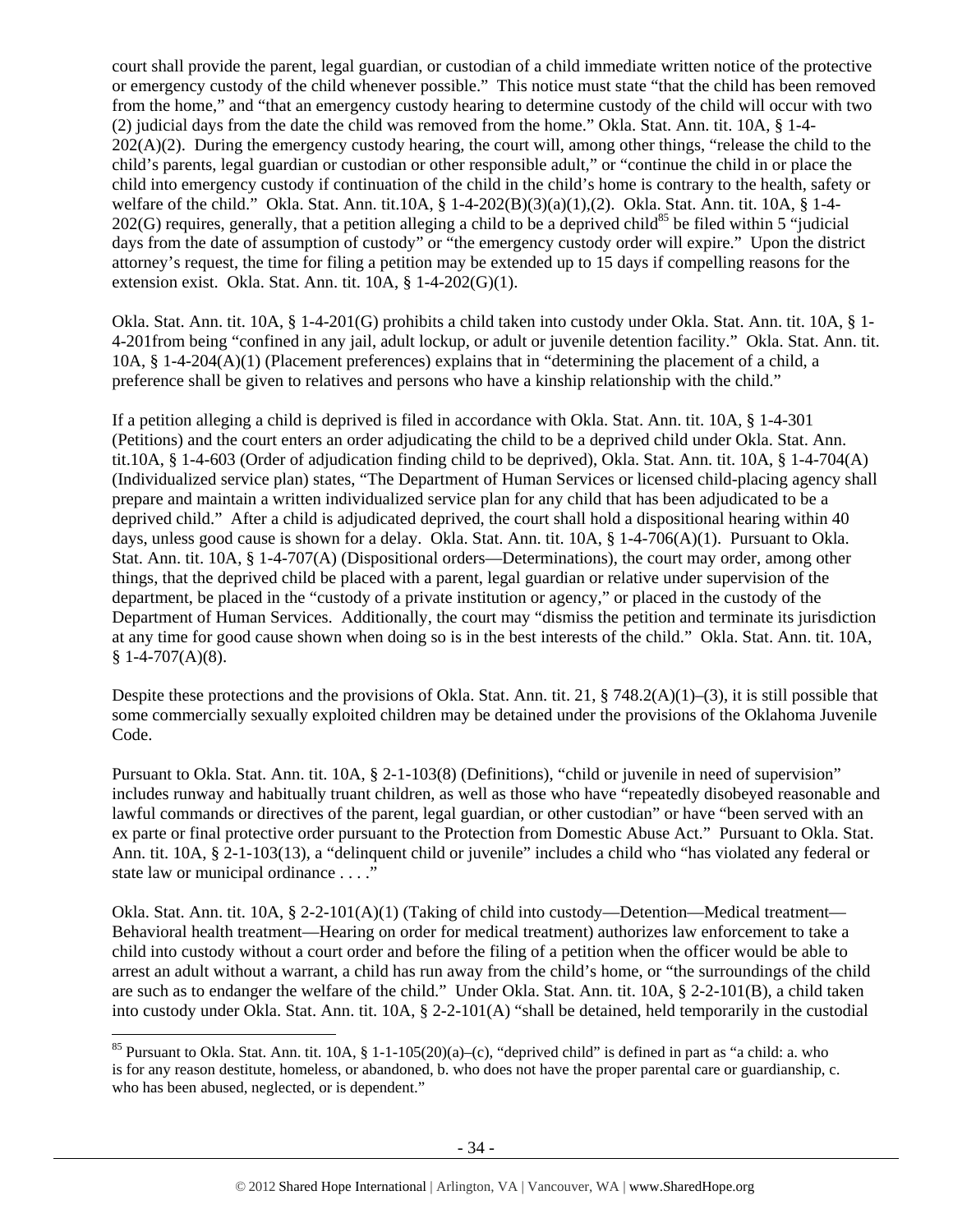care of a peace officer or other person employed by a police department, or be released to the custody of the parent of the child, ... or other responsible adult...." If the child is not released, Okla. Stat. Ann. tit. 10A, § 2-2-101(B) states, "[T]he child shall be taken immediately before a judge of the district court in the county in which the child is sought to be detained, or to the place of detention or shelter designated by the court." At the hearing, the court will decide whether to continue to detain the child or release the child to the child's "parent, legal guardian, legal custodian, or other responsible adult or to any other person appointed by the court." Okla. Stat. Ann. tit. 10A, § 2-2-101(B).

Okla. Stat. Ann. tit. 10A, § 2-2-104(A) (Preliminary inquiry—Petition) states that "[a] preliminary inquiry shall be conducted to determine whether the interests of the public or of the child who is within the purview of the Oklahoma Juvenile Code require that further court action be taken." If it is determined that no further action is necessary and the district attorney agrees, Okla. Stat. Ann. tit. 10A, § 2-2-104(A) allows the child to receive informal adjustment. If it is determined that further action is necessary, Okla. Stat. Ann. tit. 10A, § 2-2-106(A) (Petition—Subsequent pleadings—Amended petitions) states, "If a child has been taken into custody pursuant to the provisions of the Oklahoma Juvenile Code before a petition has been filed, a petition [alleging the child to be a child in need of supervision or a delinquent child] shall be filed and summons issued within five (5) judicial days from the date of such assumption of custody. . . ."

The court will then hold an adjudicative hearing in accordance with Okla. Stat. Ann. tit. 10A, § 2-2-402 (Conduct of adjudicative hearings) to determine whether the allegations in the petition are true.<sup>86</sup> Okla. Stat. Ann. tit. 10A, § 2-2-402(D) explains,

If the court finds that the allegations of a petition alleging a child to be delinquent or in need of supervision are supported by the evidence, the court shall sustain the petition, and shall make an order of adjudication setting forth whether the child is delinquent or in need of supervision and shall adjudge the child as a ward of the court.

Pursuant to Okla. Stat. Ann. tit. 10A, § 2-2-404(A) (Deferral of delinquency proceedings) a "court may defer delinquency adjudication proceedings or proceedings to determine if a child is in need of supervision for one hundred eighty (180) days if the child," allegedly committed a misdemeanor or grand larceny, the child waives 5th Amendment privilege and testifies that the allegations are true, and the child has no prior adjudications of delinquency. During the 180 day deferral period, the court may require the child to participate in, among other things, an alternative diversion program<sup>87</sup> or any other court approved program. Okla. Stat. Ann. tit. 10A, § 2-2-404(B). "The court shall dismiss the case with prejudice at the conclusion of the deferral period if the child presents satisfactory evidence that the requirements of the court have been successfully completed." Okla. Stat. Ann. tit. 10A, § 2-2-404(C).

If the court enters an order adjudicating a child as a delinquent child or a child in need of supervision, the court will hold a dispositional hearing and pursuant to Okla. Stat. Ann. tit. 10A, § 2-2-503(A) (Disposition orders—

 $86$  Pursuant to Okla. Stat. Ann. tit. 10A,  $\S$  2-2-401 (Trial by jury),

In adjudicatory hearings to determine if a child is delinquent or in need of supervision, any person entitled to service of summons or the state shall have the right to demand a trial by jury, which shall be granted as in other cases, unless waived, or the judge on the judge's own motion may call a jury to try any such case. Such jury shall consist of six persons.<br><sup>87</sup> Okla. Stat. Ann. tit. 10A, § 2-2-404(D) states,

As used in this section, "alternative diversion program" means a program for juveniles who have been identified by law enforcement personnel, the district attorney, or the court as having committed acts which are not serious enough to warrant adjudication through the juvenile court process, but which do indicate a need for intervention to prevent further development toward juvenile delinquency. The program shall be administered, pursuant to contract with the Office of Juvenile Affairs, by organizations designated as youth services agencies by law.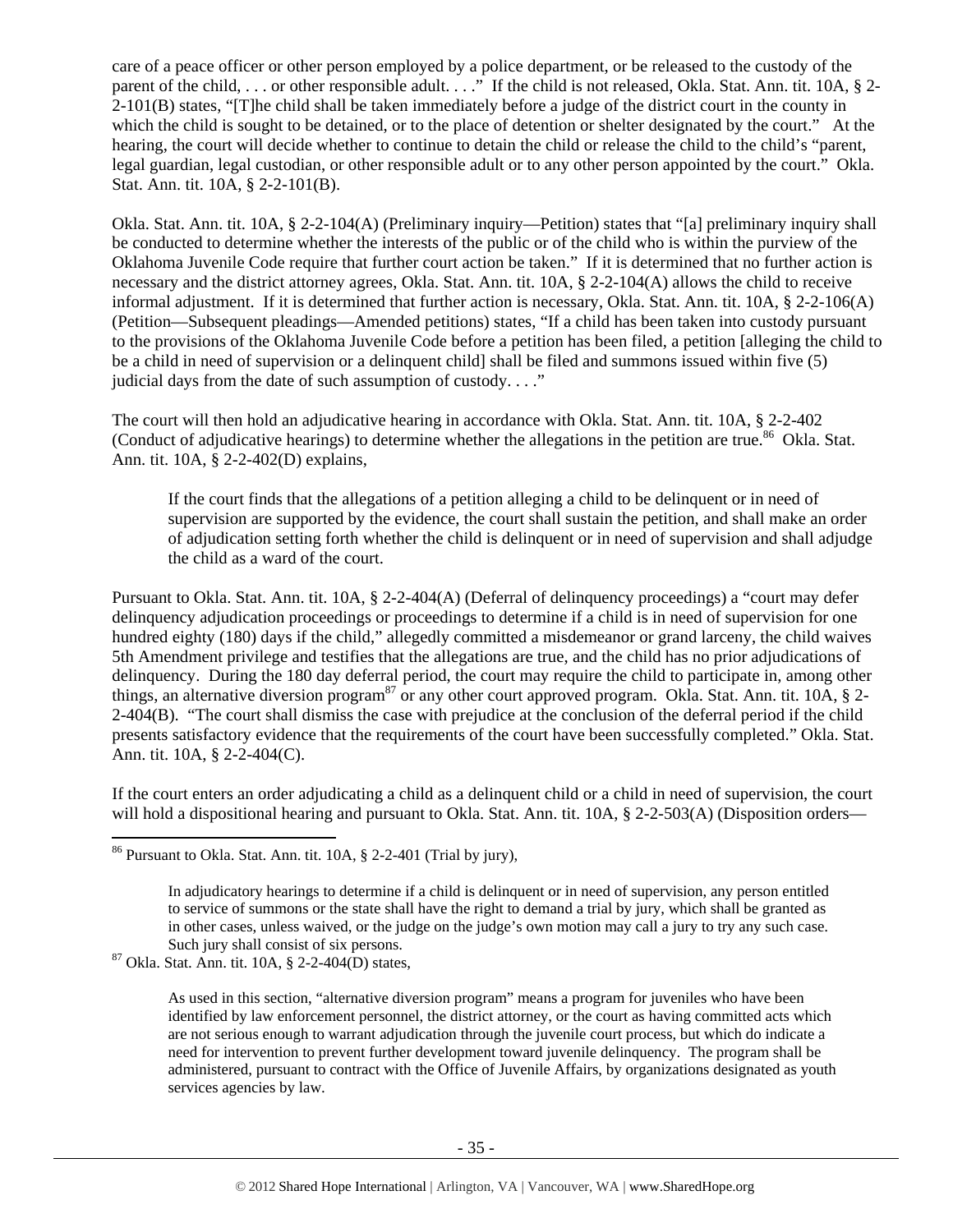Revocation, modification and redisposition) and may order, among other things, the child placed "on probation with or without supervision" in the child's home or that of a suitable person, with a parent or legal guardian, in a private institution or agency, "commit the child to the custody of the Office of Juvenile Affairs," or may dismiss the action. Pursuant to Okla. Stat. Ann. tit.  $10A$ ,  $\S$  2-2-503(A)(7)(f),

7. With respect to a child adjudicated a delinquent child, the court may:

f. sanction detention in the residence of the child or facility designated by the Department of Juvenile Justice or the juvenile bureau for such purpose for up to five (5) days, order weekend detention in a place other than a juvenile detention facility or shelter, tracking, or house arrest with electronic monitoring.

Okla. Stat. Ann. tit. 10A, § 2-2-503(D) expressly provides, "No child who has been adjudicated in need of supervision may be placed in a secure facility." Additionally, Okla. Stat. Ann. tit. 10A, § 2-3-101(A), (B) (Conditions of detention of child—Detention or confinement in adult facility) states,

A. When a child is taken into custody pursuant to the provisions of the Oklahoma Juvenile Code, the child shall be detained only if it is necessary to assure the appearance of the child in court or for the protection of the child or the public.

. . . .

. . . .

2. No child alleged or adjudicated to be deprived or in need of supervision . . . shall be confined in any jail, adult lockup, or adult detention facility. . . .

3. Except as otherwise authorized by this section a child who has been taken into custody as a deprived child, a child in need of supervision, or who appears to be a minor in need of treatment, may not be placed in any detention facility pending court proceedings, but must be placed in shelter care or foster care. . . . When a child is taken into custody as a child in need of supervision as a result of being a runaway, the court may order the child placed in a juvenile detention facility pending court proceedings if it finds the detention to be essential for the safety of the child.

- B. No child shall be placed in secure detention unless:
	- 1. The child is an escapee from any delinquent placement;
	- 2. The child is a fugitive from another jurisdiction with a warrant on a delinquency charge or confirmation of delinquency charges by the home jurisdiction;
	- 3. The child is seriously assaultive or destructive towards others or self;
	- . . . .

#### *5.5 Commercial sexual exploitation is identified as a type of abuse and neglect within child protection statutes.*

Oklahoma's definition of "abuse" expressly includes the sexual exploitation of a child. Okla. Stat. Ann. tit. 10A, § 1-1-105(2) (Definitions) states,

2. "Abuse" means harm or threatened harm or failure to protect from harm or threatened harm to the health, safety, or welfare of a child by a person responsible for the child's health, safety, or welfare, including but not limited to nonaccidental physical or mental injury, sexual abuse, or sexual exploitation.. . .

a. "Harm or threatened harm to the health or safety of a child" means any real or threatened physical, mental, or emotional injury or damage to the body or mind that is not accidental including but not limited to sexual abuse, sexual exploitation, neglect, or dependency.

b. "Sexual abuse" includes but is not limited to rape, incest, and lewd or indecent acts or proposals made to a child, as defined by law, by a person responsible for the health, safety, or welfare of the child.

c. "Sexual exploitation" includes but is not limited to allowing, permitting, or encouraging a child to engage in prostitution, as defined by law, by a person responsible for the health, safety, or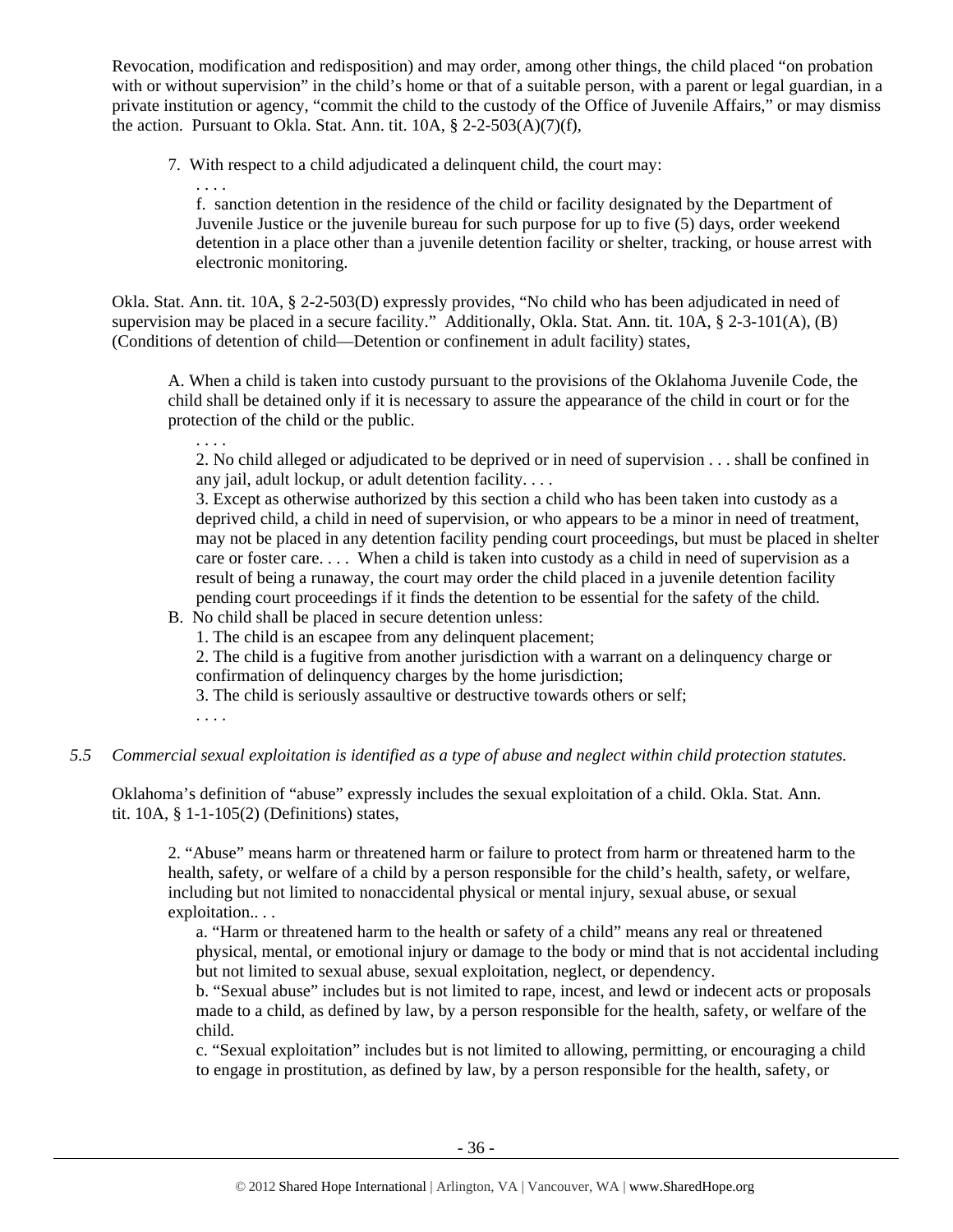welfare of a child, or allowing, permitting, encouraging, or engaging in the lewd, obscene, or pornographic, as defined by law, photographing, filming, or depicting of a child in those acts by a person responsible for the health, safety, and welfare of the child.

*5.6 The definition of "caregiver" (or similar term) in the child welfare statutes is broad enough to include a trafficker who has custody or control of a child in order to bring a trafficked child into protection of child protective services.* 

Although Oklahoma statutes do not provide a definition of "caregiver," they do provide a definition of "custodian." Pursuant to Okla. Stat. Ann. tit. 10A, § 1-1-105(16) (Definitions), "custodian" is defined as "an individual other than a parent, legal guardian or Indian custodian, to whom legal custody of the child has been awarded by the court. As used in this title, the term 'custodian' shall not mean the Oklahoma Department of Human Services."

Okla. Stat. Ann. tit. 10A, § 1-1-105(51) defines "person responsible for a child's health, safety, or welfare" to include "a parent; a legal guardian; custodian; a foster parent; a person eighteen (18) years of age or older with whom the child's parent cohabitates or any other adult residing in the home of the child . . . ." This definition should be broad enough to cover many situations in which a trafficker is in custody or control of a child.

- 5.6.1 Recommendation: Amend the definition of "person responsible for a child's health, safety, or welfare" to include a person in control and possession of a sexually exploited child, so that a child under the control of a non-familial trafficker can come within the protective mandate of the Department of Human Services.
- *5.7 Crime victims' compensation is specifically available to a child victim of sex trafficking or commercial sexual exploitation of children (CSEC) without regard to ineligibility factors.*

Commercially sexually exploited children may be eligible to receive compensation under the Oklahoma Crime Victims Compensation Act,<sup>88</sup> but certain ineligibility factors may prevent some victims from receiving compensation. Okla. Stat. Ann. tit. 21, § 142.5(A) (Powers of board relating to claims for compensation— Office and staff support) states, "The Crime Victims Compensation Board shall award compensation for economic loss<sup>89</sup> arising from criminally injurious conduct<sup>90</sup> if satisfied by a preponderance of the evidence that the requirements for compensation have been met."

Okla. Stat. Ann. tit. 21, § 142.10(A)(1) (Award of compensation—Criteria—Amount—Denial, withdrawal or reduction—Reconsideration) prohibits the Crime Victims Compensation Board ("Board") from awarding compensation unless a claim is filed within 1 year of the date of the injury occurred, unless "good cause" exists for the failure to file, in which case the Board may extend the deadline to 2 years from the date of the injury. The Board may only extend the deadline beyond 2 years in child assault

[A] misdemeanor or felony which occurs or is attempted in this state, or against a resident of this state in a state that does not have an eligible crime victims compensation program as such term is defined in the federal Victims of Crime Act of 1984, Public Law 98-473, that results in bodily injury, threat of bodily injury or death to a victim which:

<sup>88</sup> *See supra* note 75. *See also supra* Section 5.1 for the definition of "victim."

 $89$  Okla. Stat. Ann. tit. 21, § 142.3(9) (Definitions) defines "economic loss" as "monetary detriment consisting only of allowable expense, work loss, replacement services loss and, if injury causes death, economic loss and replacement services loss of a dependent, but shall not include noneconomic loss." Okla. Stat. Ann. tit. 21, § 142.3(10) defines "noneconomic detriment" as "pain, suffering, inconvenience, physical impairment and nonpecuniary damage."

 $90$  Okla. Stat. Ann. tit. 21, § 142.3(5)(a) defines "criminally injurious conduct" as,

<sup>(1)</sup> may be punishable by fine, imprisonment or death, or

<sup>(2)</sup> if the act is committed by a child, could result in such child being adjudicated a delinquent child.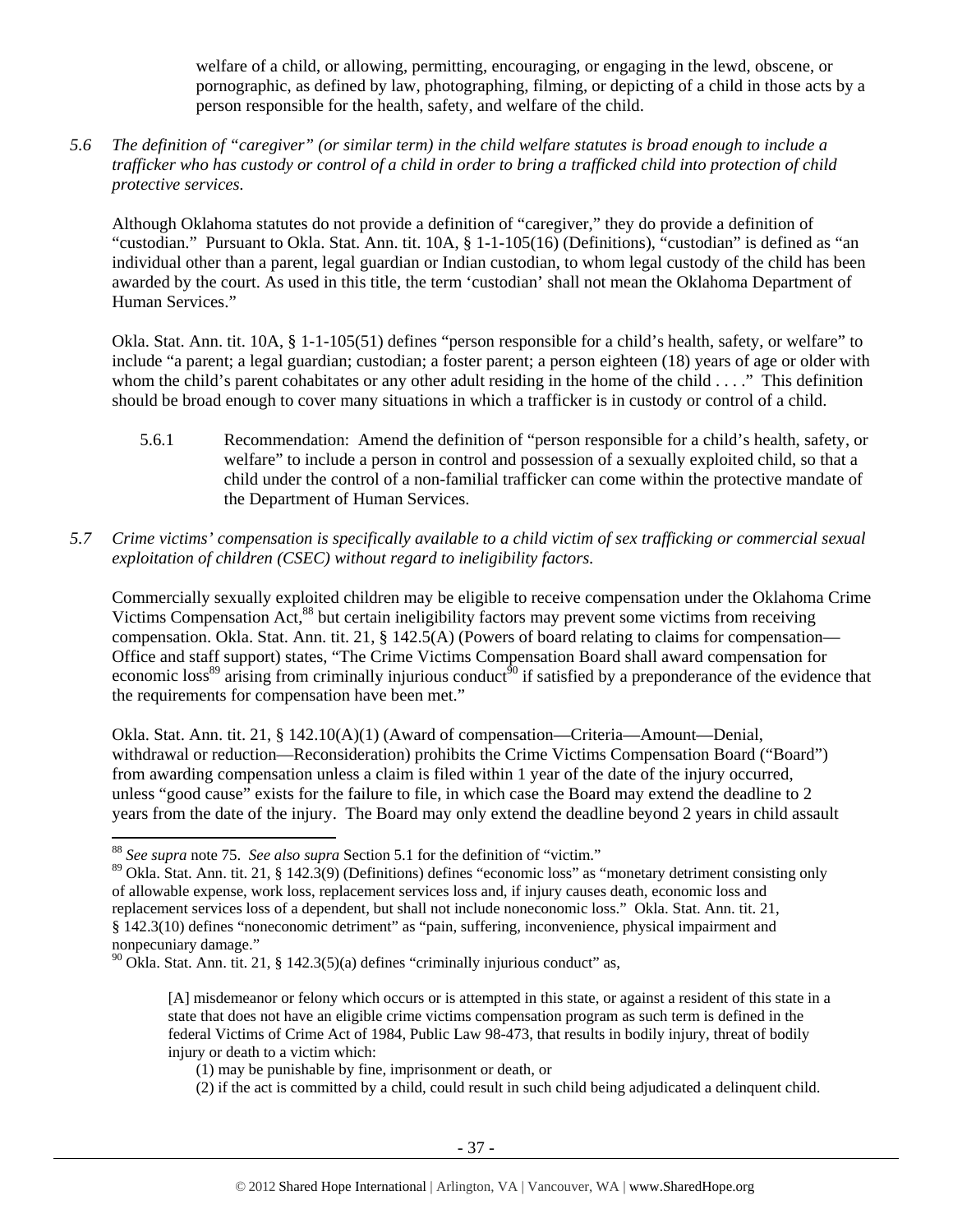cases. Okla. Stat. Ann. tit.21, § 142.10(A)(1). Additionally, if "the victim  $\dots$  is a child under eighteen (18) years of age, the Board may use the date the criminal incident was disclosed to a responsible adult, when establishing whether or not the claim was timely filed." Okla. Stat. Ann. tit. 21,  $\S$  142.10(A)(1). Pursuant to Okla. Stat. Ann. tit. 21, § 142.10(A)(4), victim compensation is prohibited if the criminally injurious conduct was not reported to law enforcement within 72 hours of the crime's occurrence, unless "the Board finds there was good cause for the failure to report within that time."

Additionally, an award of compensation may be reduced based on the "degree of responsibility for the cause of the injury or death attributable to the victim as determined by the Board." Okla. Stat. Ann. tit. 21, § 142.10(B)(2). Lastly, if the Board determines that "the claimant or victim has not fully cooperated with appropriate law enforcement agencies, [it] may deny, withdraw or reduce an award of compensation." Okla. Stat. Ann. tit. 21, § 142.10(C).

5.7.1 Recommendation: Amend the Crime Victims Compensation Act to create exceptions from the listed criteria that do not contain a good cause exception for commercially sexually exploited children.

## *5.8 Victim-friendly procedures and protections are provided in the trial process for minors under 18.*

Human trafficking victims are expressly provided certain victim-friendly criminal justice procedures and protections under Okla. Stat. Ann. tit. 21, § 748.2(A) (Guidelines for treatment of human trafficking victims— Right to civil action). Okla. Stat. Ann. tit. 21, § 748.2(A) states,

A. Human trafficking victims shall:

- 1. Be housed in an appropriate shelter as soon as practicable;
- 2. Not be detained in facilities inappropriate to their status as crime victims;
- 3. Not be jailed, fined, or otherwise penalized due to having been trafficked;
- 4. Receive prompt medical care, mental health care, food, and other assistance, as necessary;

5. Have access to legal assistance, information about their rights, and translation services, as necessary; and

6. Be provided protection if the safety of the victim is at risk or if there is a danger of additional harm by recapture of the victim by a trafficker, including:

a. taking measures to protect trafficked persons and their family members from intimidation and threats of reprisals, and

b. ensuring that the names and identifying information of trafficked persons and their family members are not disclosed to the public.

Additionally, Okla. Stat. Ann. tit. 21, § 748.2(C) authorizes the Attorney General "to establish an emergency hotline number for victims of human trafficking to call in order to request assistance or rescue."

Protections available to other crime victims may also be available to some domestic minor sex trafficking victims. For example, commercially sexually exploited children who are involved in a criminal case "filed pursuant to the Oklahoma Child Abuse Reporting and Prevention Act" or who are the "alleged subject of child abuse or neglect" may be appointed a guardian ad litem under Okla. Stat. Ann. tit. 21, § 843.7(A)(1),(B) (Appointment of representatives for child). Additionally, pursuant to Okla. Stat. Ann. tit. 12, § 2412(A), (B) (Sexual offense against another person—Evidence of other sexual behavior inadmissible—Exceptions), domestic minor sex trafficking victims whose offenders are charged with a sexual offense receive protections in criminal prosecutions under Oklahoma's rape shield law. Okla. Stat. Ann. tit. 12, § 2412(A), (B) prohibits the admission of "[e]vidence of reputation or opinion regarding other sexual behavior of a victim or the sexual offense alleged" and "[e]vidence of specific instances of [the victim's] sexual behavior" unless it is being offered to prove something other than consent, including "the source of semen, pregnancy, disease or injury,"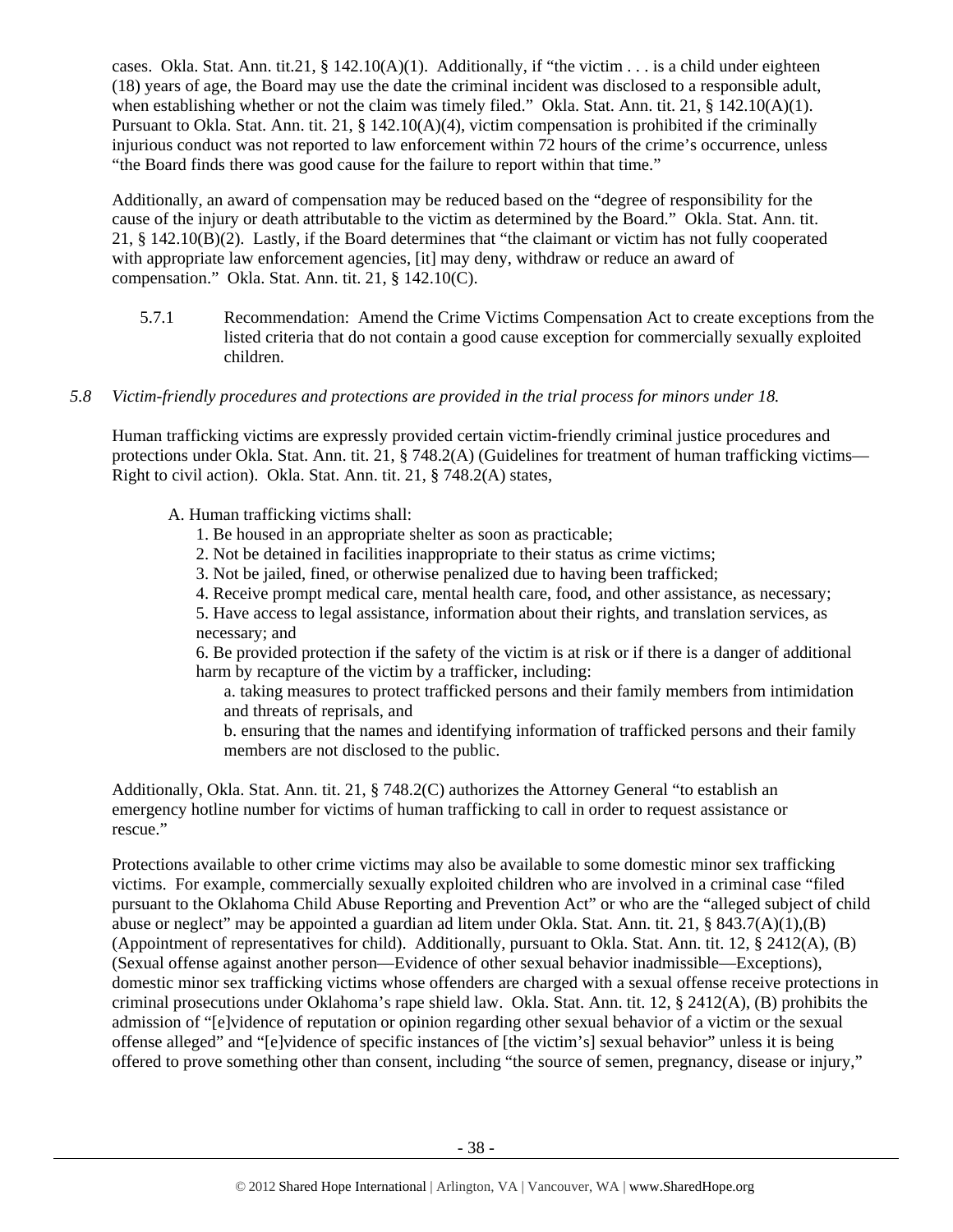"[f]alse allegations of sexual offenses," or "[s]imilar sexual acts in the presence of the accused with persons other than the accused which occurs at the time of the event giving rise to the sexual offense alleged."

Additionally, all crime victims<sup>91</sup> receive certain protections under the Oklahoma Victim's Rights Act.<sup>92</sup> Specifically, Okla. Stat. Ann. tit. 21, § 142A-2(A) (Victims and witnesses rights) provides,

 A. The district attorney's office shall inform the victims and witnesses of crimes of the following rights:

. . . 2. To receive protection from harm and threats of harm arising out of the cooperation of the person with law enforcement and prosecution efforts, and to be provided with information as to the level of protection available and how to access protection;

3. To be informed of financial assistance and other social services available as a result of being a witness or a victim, including information on how to apply for the assistance and services;

. . . 5. To be informed of the procedure to be followed in order to apply for and receive any restitution to which the victim is entitled;

6. To be provided, whenever possible, a secure waiting area during court proceedings that does not require close proximity to defendants and families and friends of defendants;

. . . .

Additionally, Okla. Stat. Ann. tit. 21, § 142A-2(D) provides that in a felony case involving "a violent crime or a sex offense, the district attorney's office shall inform the victim, as soon as practicable, . . . of the progress of pretrial proceedings which could substantially delay the prosecution of the case." Under Okla. Stat. Ann. tit. 21, § 142A-3(C) (Informing victim of rights), a rape victim "has the right to be informed by the officer who interviews the victim . . . of the twenty-four-hour statewide telephone communication service established by the Office of the Attorney General for victims of sexual assault . . . ."

Crime victims also have the right to receive some assistance in seeking restitution. Pursuant to Okla. Stat. Ann. tit. 21, § 142A-5 (Restitution form),

The district attorney's office shall provide all victims, regardless of whether the crime victim makes a specific request, with an official request for restitution form to be completed and signed by the crime victim, and to include all invoices, bills, receipts, and other evidence of injury, loss of earnings and outof-pocket loss. . . .

Okla. Stat. Ann. tit. 21, § 142A-9 (Disclosure of personal information of victim or witness may be prohibited) also allows the court, upon request by the victim or district attorney, to keep the "address, telephone number, place of employment, or other personal information of the victim" confidential.

Okla. Stat. Ann. tit. 21, §1024.4 (Destruction of obscene material or child pornography upon conviction) may serve to further protect the child pornography victim as it authorizes the destruction of child pornography upon the conviction of the offender.

Lastly, Oklahoma's constitution further emphasizes crime victims' rights. Okla. Const. art. II, § 34(A) (Rights of victims) states,

To preserve and protect the rights of victims to justice and due process, and ensure that victims are treated with fairness, respect and dignity, and are free from intimidation, harassment, or abuse,

<sup>&</sup>lt;sup>91</sup> See supra Section 5.1 for the definition of "victim."

<sup>92</sup> *See supra* note 78.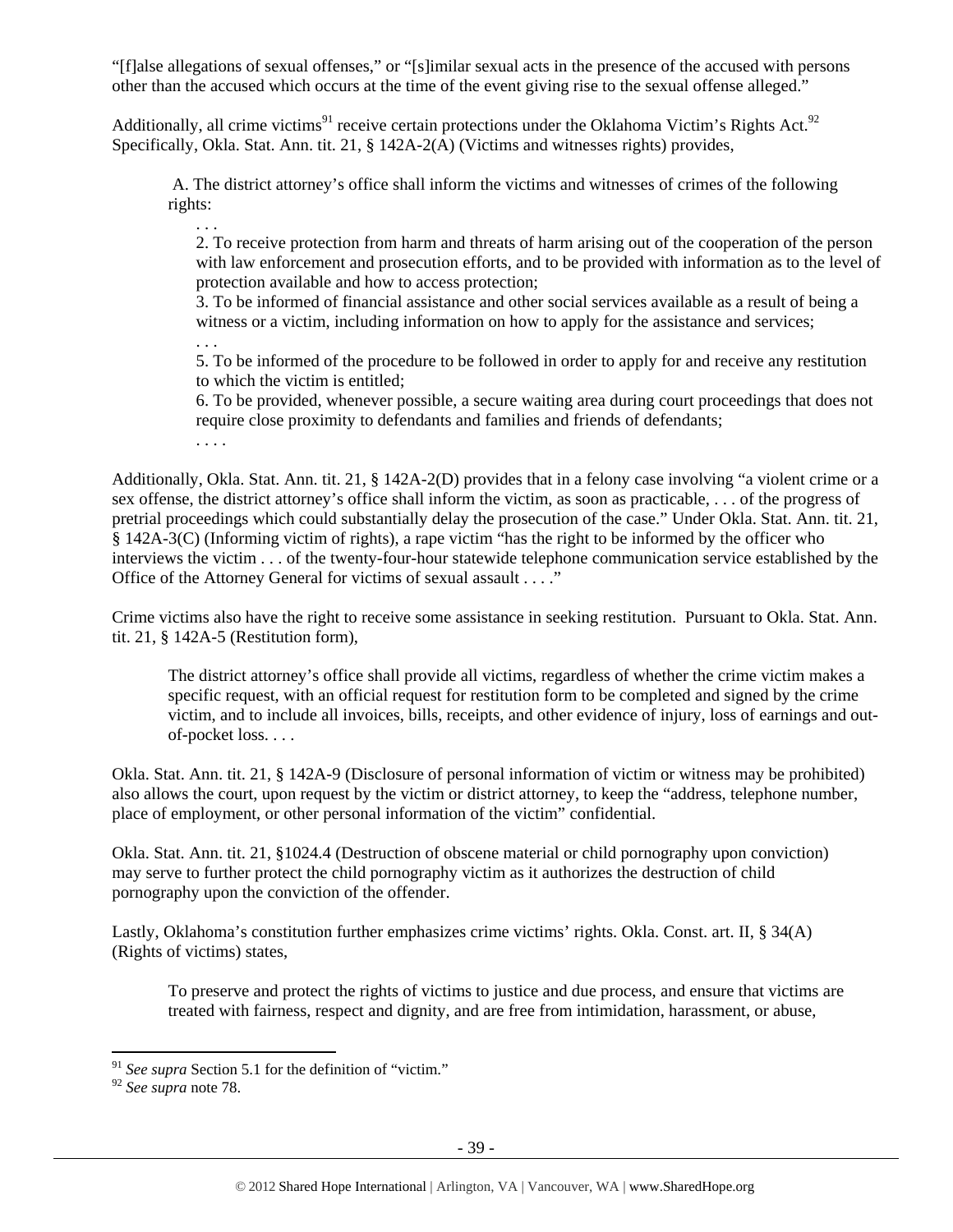throughout the criminal justice process, any victim or family member of a victim of a crime has the right to know the status of the investigation and prosecution of the criminal case, including all proceedings wherein a disposition of a case is likely to occur, and where plea negotiations may occur. The victim or family member of a victim of a crime has the right to know the location of the defendant following an arrest, during a prosecution of the criminal case, during a sentence to probation or confinement, and when there is any release or escape of the defendant from confinement. The victim or family member of a victim of a crime has a right to be present at any proceeding where the defendant has a right to be present, to be heard at any sentencing or parole hearing, to be awarded restitution by the convicted person for damages or losses as determined and ordered by the court, and to be informed by the state of the constitutional rights of the victim.

- 5.8.1 Recommendation: Amend the sex offense shield law to expressly apply to minor victims of sex trafficking or prostitution.
- *5.9 Expungement or sealing of juvenile delinquency records resulting from arrests or adjudications for prostitution-related offenses committed as a result of, or in the course of, the commercial sexual exploitation of a minor is available within a reasonable time after turning 18.*

For purposes of the Oklahoma Juvenile Code, Okla. Stat. Ann. tit. 10A, § 2-6-102(A)(1) (Confidential juvenile records) states that juvenile court records are "confidential and shall not be open to the general public, inspected, or their contents disclosed," subject to exceptions specified in Okla. Stat. Ann. tit.10A, § 2-6-102 (C), which states,

C. The confidentiality requirements of subsection A of [Okla. Stat. Ann. tit. 10A, § 2-6-102] for juvenile court records and law enforcement records shall not apply:

4. To a juvenile who is fourteen (14) years of age or older and who has been adjudicated delinquent and who subsequently comes before the juvenile court on a new delinquency matter after July 1, 1995;

8. Whenever a juvenile is accepted for placement or treatment in a facility or private treatment facility within this state as a result of or following a conviction or adjudication for an out-of-state offense that would qualify the juvenile as a youthful offender,  $93$  as defined in Section 2-5-202 [Definitions—Purpose] of this title, had the crime occurred within this state...

Okla. Stat. Ann. tit. 10A, § 2-6-102(D) further provides,

. . .

. . .

1. "Youthful offender" means a person:

c. sixteen (16) or seventeen (17) years of age and charged with a crime listed in subsection B of Section 2-5-206 of this title,

if the offense was committed on or after January 1, 1998.

<sup>&</sup>lt;sup>93</sup> Pursuant to Okla. Stat. Ann. tit. 10A,  $\S$  2-5-202(A)(1) (Definitions—Purpose),

a. thirteen (13) or fourteen  $(14)$  years of age who is charged with murder in the first degree and certified as a youthful offender as provided by Section 2-5-205 [Certification as youthful offender or juvenile] of this title,

b. fifteen (15), sixteen (16), or seventeen (17) years of age and charged with a crime listed in subsection A of Section 2-5-206 [Certain acts mandating youthful offender status—Filing of delinquency petition or youthful offender information—Warrant, certification process—Guidelines] of this title, and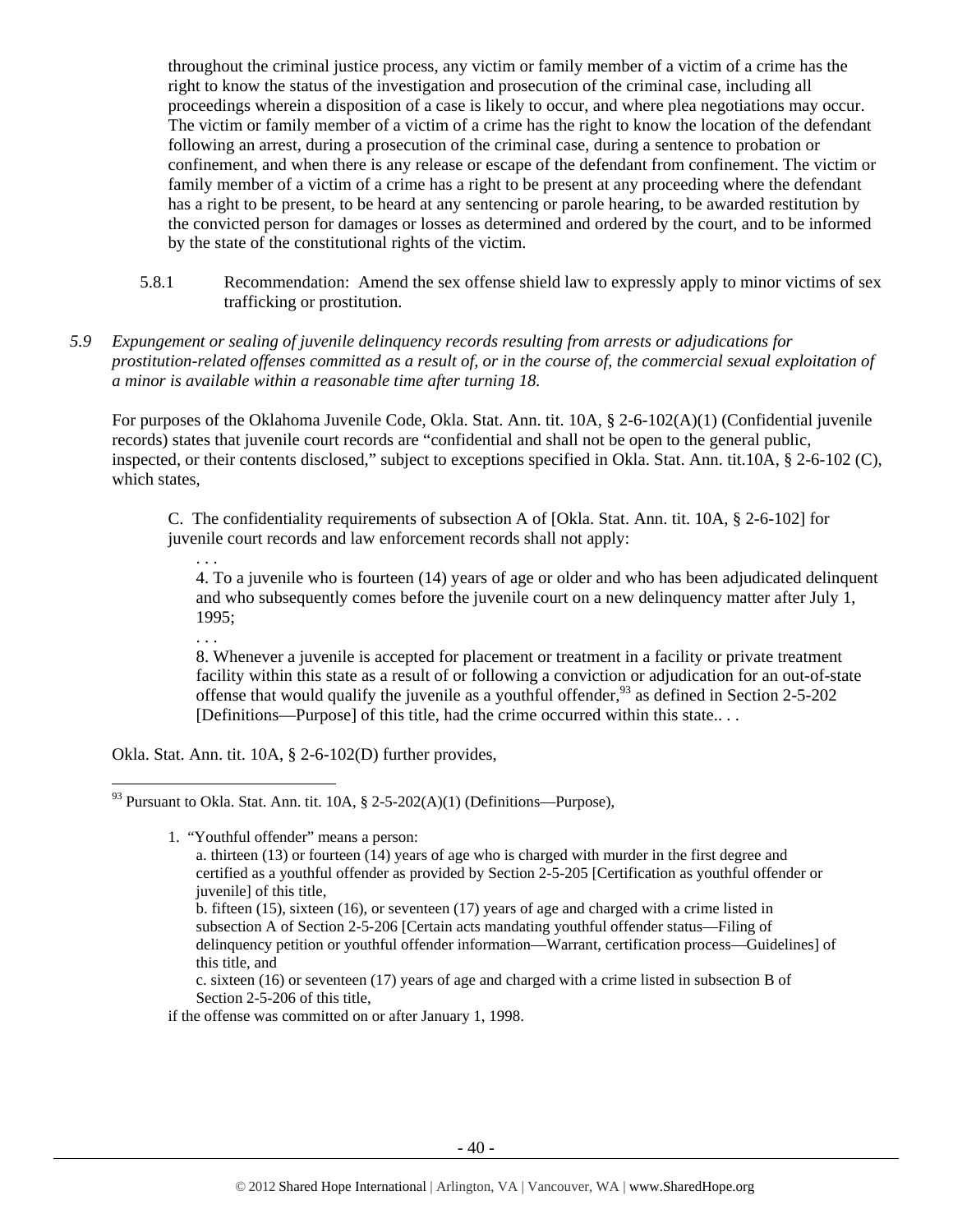Following the first adjudication as a delinquent, the court having jurisdiction shall note on the juvenile court record of the person that any subsequent juvenile court records shall not be confidential; provided, the child is at least fourteen (14) years of age or older. Any juvenile court record which becomes an open juvenile record as provided in this subsection may be expunged as provided in Section 7307-1.8 [Okla. Stat. Ann. tit.10A, § 2-6-109 (Expungement of open juvenile court record) (Okla. Stat. Ann. tit.10,  $\S$  7307-1.8 renumbered)] of this title.

The provisions of this subsection shall only apply to the juvenile court records and law enforcement records of juvenile offenders certified, charged or adjudicated on and after July 1, 1995.

Okla. Stat. Ann. tit. 10A, § 2-6-109 (Expungement of open juvenile court record) states,

A. A person who is the subject of a juvenile court record, that is not confidential as provided by law, may petition the district court in which the juvenile court record is located for an order to expunge all or any part of the record pertaining to the person, except basic identification information; provided:

1. The person has attained twenty-one (21) years of age or older;

2. The person has not been arrested for any adult criminal offense and no charge, indictment, or information has been filed or is pending against the person at the time of the petition for an expungement;

3. The person has not been subject to any deferred prosecution or deferred sentence, and has not been convicted of any criminal offense; and

4. All court costs, restitution, fines and other court-ordered requirements have been completed for all juvenile proceedings.

. . . .

C. Upon a finding that the harm to privacy of the person in interest or dangers of unwarranted adverse consequences outweigh the public interest in retaining the records, the court may order the records, or any part thereof except basic identification information, to be expunged. . . .

. . . .

G. Nothing in this section shall be construed to authorize the physical destruction of any juvenile records.

. . . .

J. Any record ordered to be expunged pursuant to this section shall be sealed and, if not unsealed within ten (10) years of the expungement order, may be obliterated or destroyed at the end of the tenyear period.

. . . .

M. A person who has attained eighteen (18) years of age or older may petition the district or municipal court in which the juvenile court record is located for an order to expunge all or any part of the record pertaining to matters involving truancy provided the person has met the criteria set forth in paragraphs 2 through 4 of subsection A of this section. The petition shall be reviewed by the district or municipal judge with primary responsibility over the juvenile court docket.

*5.10 Victim restitution and civil remedies for victims of domestic minor sex trafficking or commercial sexual exploitation of children (CSEC) are authorized by law.* 

Okla. Stat. Ann. tit. 21, § 748(C) (Human trafficking) specifically authorizes mandatory restitution for human trafficking victims, stating that "[t]he court shall also order the defendant to pay restitution to the victim as provided in Section 991f [Restitution] of Title 22 [Criminal procedure] of the Oklahoma Statutes." Commercially sexually exploited children whose offenders are convicted of other crimes that cause injury to the child may also be able to receive restitution under Okla. Stat. Ann. tit. 22, § 991f(C)(1) (Restitution).<sup>94</sup> Okla.

<sup>94</sup> *See supra* Section 2.8 for the substantive provisions of Okla. Stat. Ann. tit. 22, § 991f(C)(1).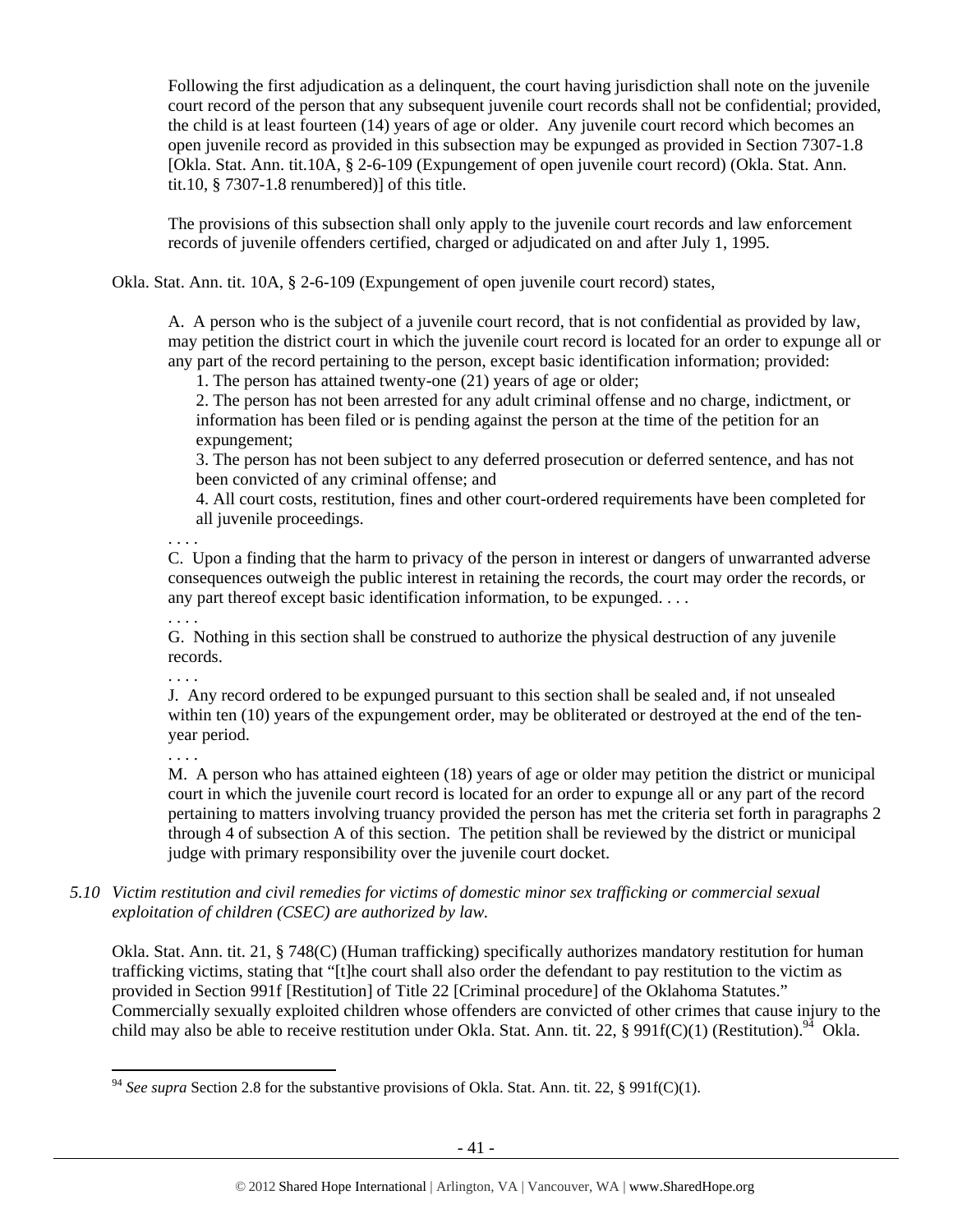Stat. Ann. tit. 22, § 991f(A)(1) defines "restitution" as "the sum to be paid by the defendant to the victim of the criminal act to compensate that victim for up to three times the amount of the economic loss suffered as a direct result of the criminal act of the defendant." Under Okla. Stat. Ann. tit. 22, § 991f(A)(2), a "victim" is "any person, partnership, corporation or legal entity that suffers an economic loss as a direct result of the criminal act of another person," while Okla. Stat. Ann. tit. 22, § 991f(A)(3) limits "economic loss" to

actual financial detriment suffered by the victim consisting of medical expenses actually incurred, damage to or loss of real and personal property and any other out-of-pocket expenses, including loss of earnings, reasonably incurred as the direct result of the criminal act of the defendant. No other elements of damage shall be included as an economic loss for purposes of this section.

Additionally, under Okla. Stat. Ann. tit. 21, § 748.2(B) (Guidelines for treatment of human trafficking victims—Right to civil action states), civil remedies are available to minors victimized through sex trafficking. Okla. Stat. Ann. tit. 21, § 748.2(B) states,

Any person aggrieved by a violation of subsection B of Section 748 [Human trafficking] of this title may bring a civil action against the person or persons who committed the violation to recover actual and punitive damages and reasonable attorney fees. A criminal case or prosecution is not a necessary precedent to the civil action. The statute of limitations for the cause of action shall not commence until the latter of the victim's emancipation from the defendant or the victim's twenty-first birthday.

*5.11 Statutes of limitations for civil and criminal actions for child sex trafficking or commercial sexual exploitation of children (CSEC) offenses are eliminated or lengthened sufficiently to allow prosecutors and victims a realistic opportunity to pursue criminal action and legal remedies.* 

Okla. Stat. Ann. tit. 22, § 152 (Statute of limitations) sets forth the applicable statute of limitations for criminal prosecutions in Oklahoma. Crimes that do not have a statute of limitations specified, including Okla. Stat. Ann. tit. 21, § 748 (Human trafficking), § 1029 (Engaging in prostitution, etc.), § 1087 (Child under 18 years of age—Procuring for prostitution, lewdness or other indecent act—Punishment), and § 1088(A) (Child under 18 years of age—Inducing, keeping, detaining or restraining for prostitution— Punishment), are subject to a 3 year statute of limitations. Okla. Stat. Ann. tit. 22, § 152(H).

Pursuant to Okla. Stat. Ann. tit. 22, § 152(C), prosecutions under Okla. Stat. Ann. tit. 21, § 1021.2(A) (Minors—Procuring for participation in pornography), § 1021.3(A) (Guardians—Parents—Custodians— Consent to participation of minors in child pornography), § 1111 (Rape defined), § 1111.1 (Rape by instrumentation), § 1114 (Rape in first degree—Second degree), § 1123 (Lewd or indecent proposals or acts as to child under 16),§ 843.5 (Child sexual abuse), or § 866 (Elements of offense (Trafficking in children)) "shall be commenced within twelve (12) years after the discovery of the crime." Under Okla. Stat. Ann. tit. 22, §  $152(C)(2)(a)-(c)$ , however, prosecutions for any of these offenses may be commenced at any time under the following circumstances:

a. the victim notified law enforcement within twelve (12) years after the discovery<sup>95</sup> of the crime, b. physical evidence is collected and preserved that is capable of being tested to obtain a profile from deoxyribonucleic acid (DNA),and

c. the identity of the offender is subsequently established through the use of a DNA profile using evidence listed in subparagraph b of this paragraph.

<sup>&</sup>lt;sup>95</sup> Okla. Stat. Ann. tit. 22, § 152(L) explains that, for purposes of Okla. Stat. Ann. tit. 22, § 152(C)(1), "'discovery' means the date that a physical or sexually related crime involving a victim under the age of eighteen (18) years of age is reported to a law enforcement agency, up to and including one (1) year from the eighteenth birthday of the child."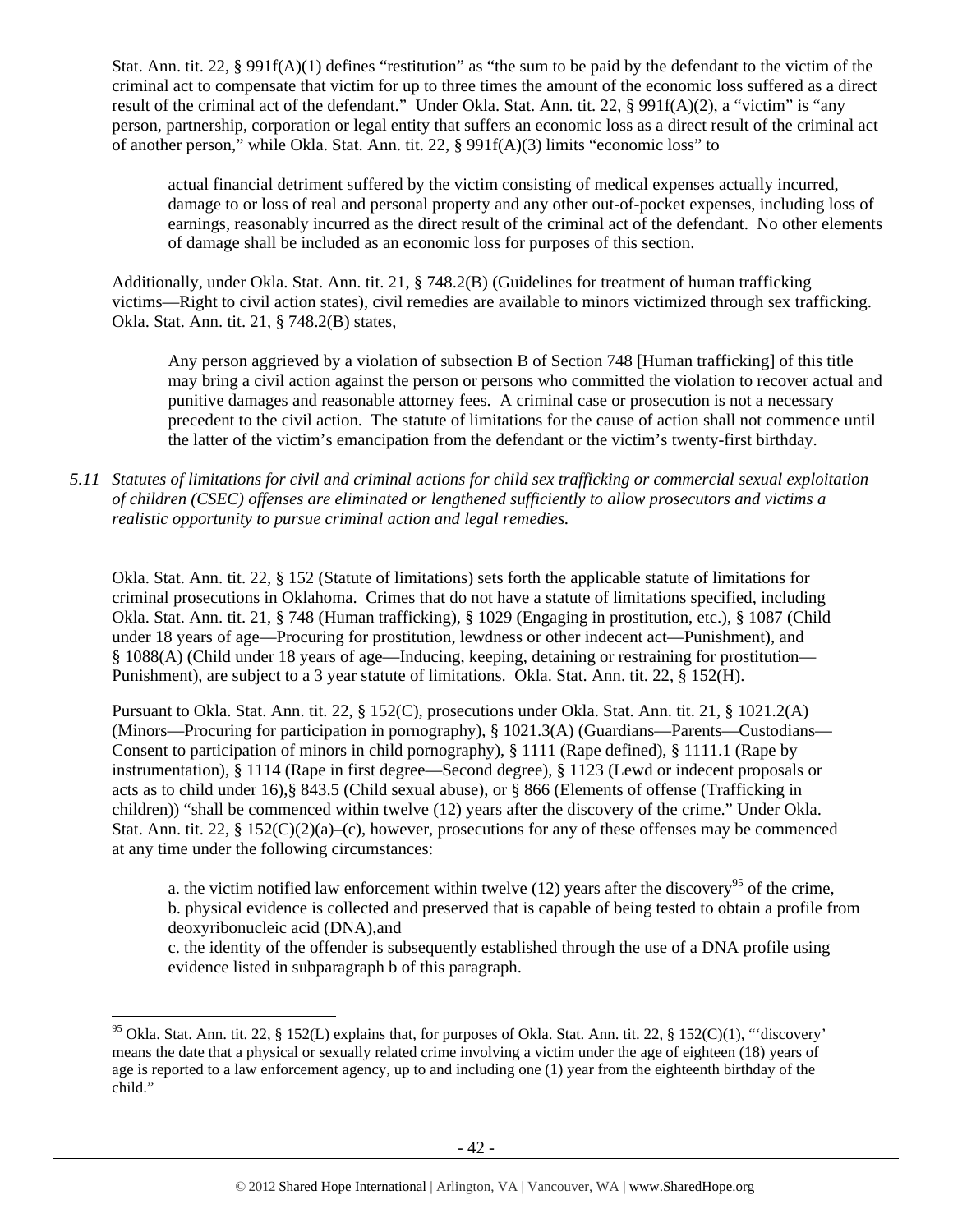For a civil action brought under Okla. Stat. Ann. tit. 21, § 748.2(B) (Guidelines for treatment of human trafficking victims—Right to civil action) states, "The statute of limitations for the cause of action shall not commence until the latter of the victim's emancipation from the defendant or the victim's twenty-first birthday." In civil actions based on damages for injury caused by criminal offenses, Okla. Stat. Ann. tit. 12, § 95(A)(7) (Limitation of other actions) provides,

An action based on intentional conduct brought by any person for recovery of damages for injury suffered as a result of criminal actions, as defined by the Oklahoma Statutes, may be brought against any person incarcerated or under the supervision of a state, federal or local correctional facility on or after November 1, 2003:

a. at any time during the incarceration of the offender for the offense on which the action is based, or

b. within five (5) years after the perpetrator is released from the custody of a state, federal or local correctional facility, if the defendant was serving time for the offense on which the action is based.

Additionally, for civil actions based on damages resulting from childhood sexual abuse or exploitation, Okla. Stat. Ann. tit. 12, § 95(A)(6)states,

6. An action based on intentional conduct brought by any person for recovery of damages for injury suffered as a result of childhood sexual abuse incidents or exploitation as defined by Section 1-1-105 [Definitions] of Title 10A of the Oklahoma Statutes or incest can only be brought within the latter of the following periods:

a. within two (2) years of the act alleged to have caused the injury or condition, or b. within two (2) years of the time the victim discovered or reasonably should have discovered that the injury or condition was caused by the act or that the act caused the injury for which the claim is brought.

Provided, however, that the time limit for commencement of an action pursuant to this paragraph is tolled for a child until the child reaches the age of eighteen (18) years or until five (5) years after the perpetrator is released from the custody of a state, federal or local correctional facility or jail, whichever is later. . . .

5.11.1 Recommendation: Eliminate statutes of limitations for Okla. Stat. Ann. tit. 21, § 748 (Human trafficking) and CSEC offenses.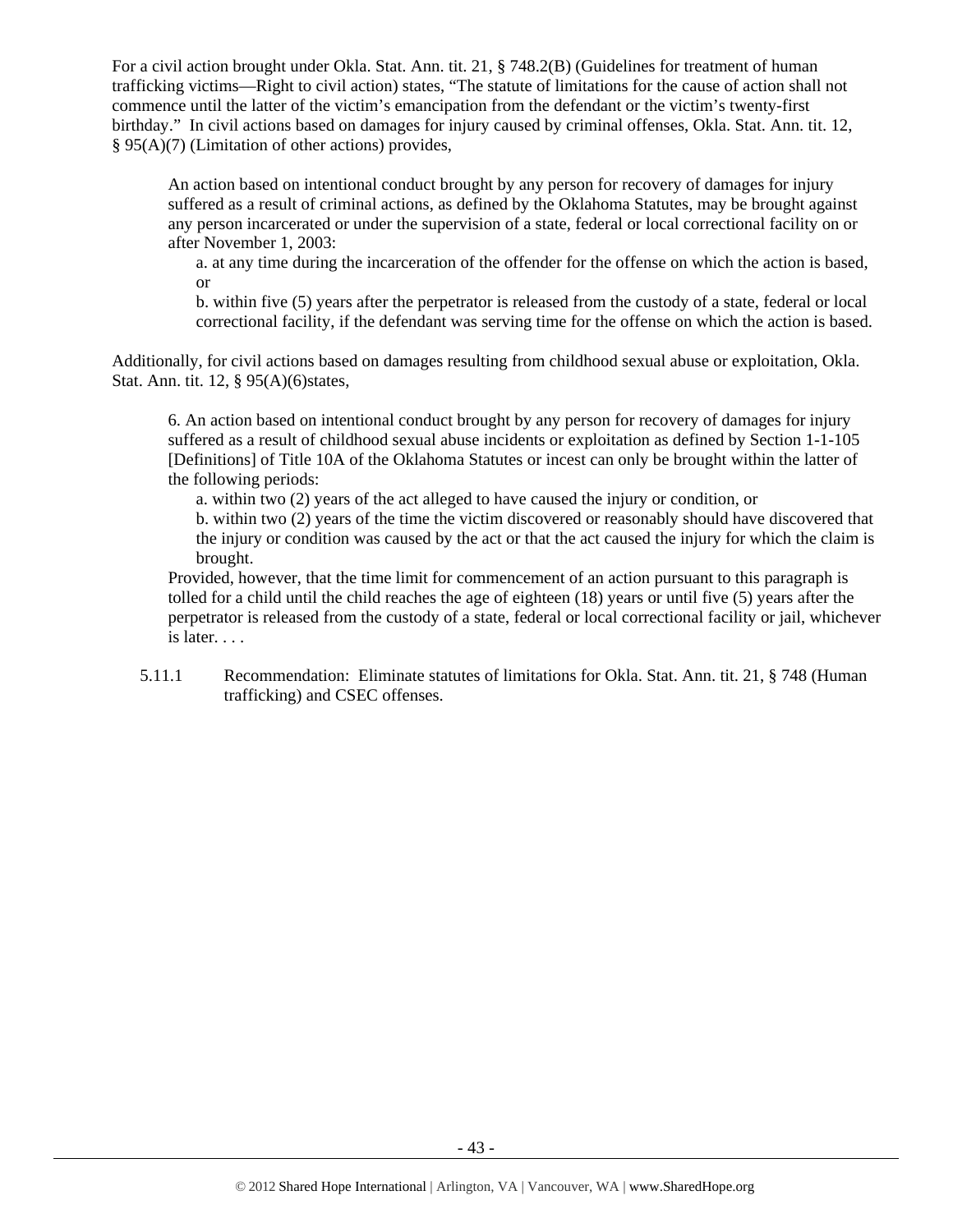#### **FRAMEWORK ISSUE 6: CRIMINAL JUSTICE TOOLS FOR INVESTIGATION AND PROSECUTIONS**

#### *Legal Components:*

- *6.1 Training on human trafficking and domestic minor sex trafficking for law enforcement is statutorily mandated.*
- *6.2 Single party consent to audio-taping is permitted in law enforcement investigations.*
- *6.3 Wiretapping is an available tool to investigate domestic minor sex trafficking.*
- *6.4 Using a law enforcement posing as a minor to investigate buying or selling of commercial sex acts is not a defense to soliciting, purchasing, or selling sex with a minor.*
- *6.5 Using the Internet to investigate buyers and traffickers is a permissible investigative technique.*
- *6.6 Law enforcement and child welfare agencies are mandated to promptly report missing and recovered children. \_\_\_\_\_\_\_\_\_\_\_\_\_\_\_\_\_\_\_\_\_\_\_\_\_\_\_\_\_\_\_\_\_\_\_\_\_\_\_\_\_\_\_\_\_\_\_\_\_\_\_\_\_\_\_\_\_\_\_\_\_\_\_\_\_\_\_\_\_\_\_\_\_\_\_\_\_\_\_\_\_\_\_\_\_\_\_\_\_\_\_\_\_\_*

## *Legal Analysis:*

*6.1 Training on human trafficking and domestic minor sex trafficking for law enforcement is statutorily mandated.* 

Oklahoma does not mandate that law enforcement receive training on human trafficking or domestic minor sex trafficking. However, Okla. Stat. Ann. tit. 70, § 3311(A) (Council on law enforcement education and training)<sup>96</sup> establishes the Council on Law Enforcement Education and Training ("Council") and grants it "the authority to exercise the rights, privileges and functions necessary to ensure the professional training and continuing education of law enforcement officers in the State of Oklahoma." Okla. Stat. Ann. tit. 70, §3311(B)(2) specifically authorizes the Council to "[p]romulgate rules with respect to such matters as certification, revocation, . . . minimum courses of study, . . . minimum standards for basic and advanced in-service courses, and seminars for Oklahoma police and peace officers."

- 6.1.1 Recommendation: Mandate training on domestic minor sex trafficking for law enforcement.
- *6.2 Single party consent to audio-taping is permitted in law enforcement investigations.*

Oklahoma permits single-party consent to audio-taping. Okla. Stat. Ann. tit. 13, § 176.4(4),(5) (Acts not prohibited) states,

It is not unlawful pursuant to the Security of Communications Act for:

. . .

4. a person acting under color of law to intercept a wire, oral or electronic communication when such person is a party to the communication or one of the parties to the communication has given prior consent to such interception; or

5. a person not acting under color of law to intercept a wire, oral or electronic communication when such person is a party to the communication or when one of the parties to the communication has given prior consent to such interception unless the communication is intercepted for the purpose of committing any criminal act.

  $96$  Two different versions of Okla. Stat. Ann. tit. 70, § 3311 are currently in effect. The first version was amended by 2011 Okla. Sess. Laws 10, § 1, and the second version was amended by 2011 Okla. Sess. Laws 233, § 1. Although the differences between these two current versions are not substantive, the second version does include additional requirements for police departments to receive state approval, and, therefore, is the only version referenced throughout this report.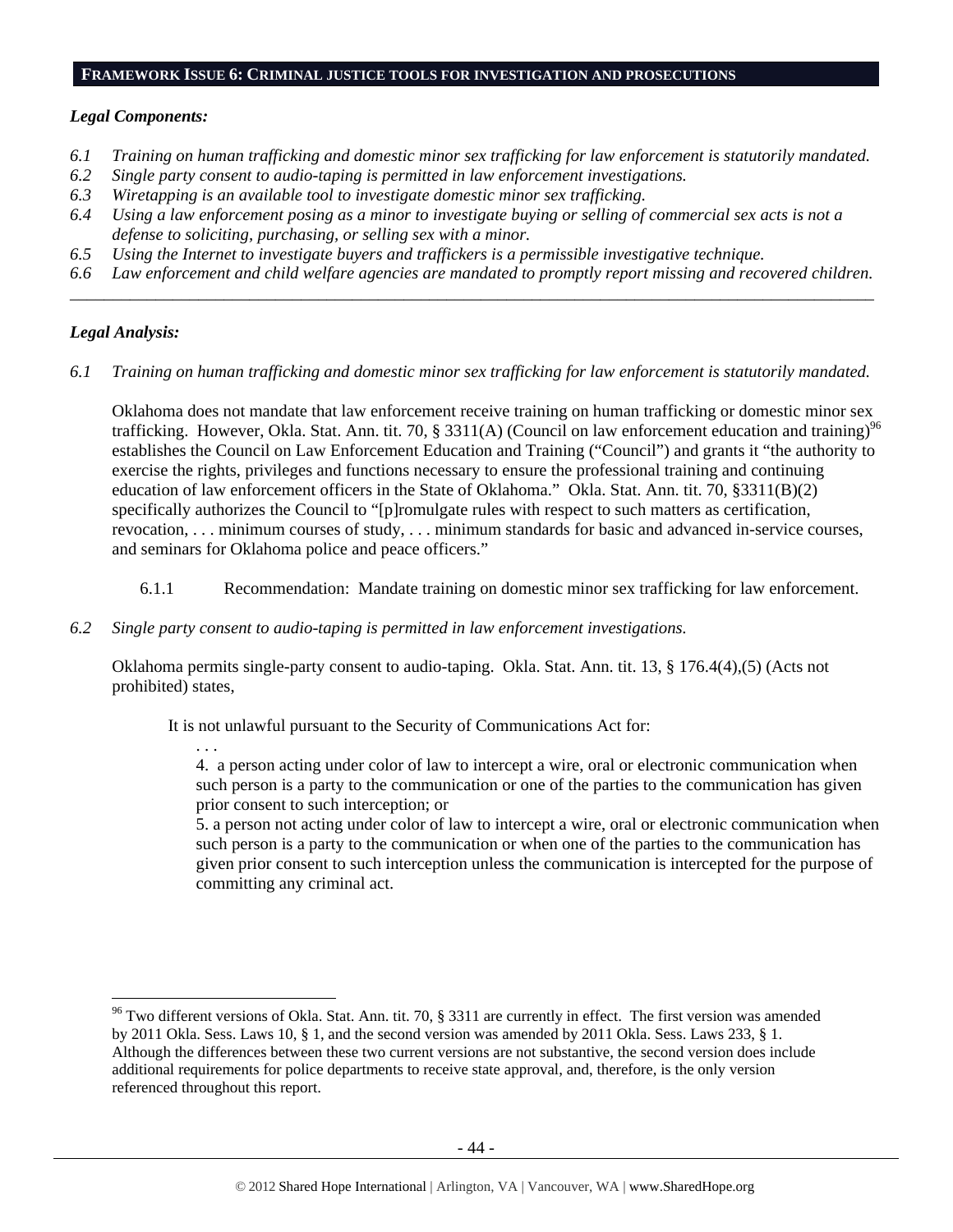## *6.3 Wiretapping is an available tool to investigate domestic minor sex trafficking.*

Oklahoma permits law enforcement to use wiretapping and resulting evidence when authorized by a court order, but does not provide for the issuance of a court order in the investigation of crimes related to domestic minor sex trafficking. Okla. Stat. Ann. tit. 13, § 176.7 (Court order authorizing interception of communications) states,

The Attorney General, upon application by a district attorney, may make application to a judge of competent jurisdiction for, and such judge may grant in conformity with the Security of Communications Act, an order authorizing the interception of wire, oral or electronic communications by any law enforcement agency of this state or any political subdivision thereof having responsibility for the investigation of the offense as to which the application is made, when such interception may provide evidence of acts of biochemical terrorism, terrorism, terrorism hoax, and biochemical assault as defined in Section 1268.1[Definitions] of Title 21 of the Oklahoma Statutes, the commission of the offense of murder, the cultivation or manufacture or distribution of narcotic drugs or other controlled dangerous substances as defined in the Uniform Controlled Dangerous Substances Act, or trafficking in illegal drugs, as defined in the Trafficking in Illegal Drugs Act, and any conspiracy to commit the crimes specifically enumerated in this section.

Okla. Stat. Ann. tit. 13, § 176.8(E) (Disclosure of information) further provides,

When a law enforcement officer, while engaged in intercepting wire, oral or electronic communications in an authorized manner, intercepts wire, oral or electronic communications relating to offenses for which an order or authorization could have been secured or any offense listed in [Okla. Stat. Ann. tit. 57,  $\S 571$ ,  $\frac{97}{100}$  which is other than those specified in the order of authorization, the contents thereof and evidence derived therefrom may be disclosed or used as provided in this section. Such contents and any evidence derived therefrom may be used when authorized by a judge of competent jurisdiction when such judge finds on subsequent application that the contents were otherwise intercepted in accordance with the provisions of the Security of Communications Act. . . .

- 6.3.1 Recommendation: Amend Okla. Stat. Ann. tit. 13, § 176.7 (Court order authorizing interception of communications) to permit the issuance of an order authorizing wiretapping when the interception may provide evidence related to Okla. Stat. Ann. tit. 21, § 748 (Human trafficking) or Oklahoma's CSEC laws.
- *6.4 Using a law enforcement posing as a minor to investigate buying or selling of commercial sex acts is not a defense to soliciting, purchasing, or selling sex with a minor.*

Okla. Stat. Ann. tit. 21, § 1123(E) (Lewd or indecent proposals or acts as to child under 16 or person believed to be under 16—Sexual battery) (Second version)<sup>98</sup> states that "[t]he fact that an undercover operative or law enforcement officer was involved in the detection and investigation of an offense pursuant to this section shall not constitute a defense to a prosecution under this section."

Additionally, pursuant to Okla. Stat. Ann. tit. 21, § 1040.13a(C) (Facilitating, encouraging, offering or soliciting sexual conduct or engaging in sexual communication with a minor or person believed to be a minor), "[t]he fact that an undercover operative or law enforcement officer was involved in the detection and investigation of an offense pursuant to this section shall not constitute a defense to a prosecution under this section."

<sup>&</sup>lt;sup>97</sup> Okla. Stat. Ann. tit. 57, § 571 (Definitions) lists, in relevant part, child abuse, rape, or lewd or indecent proposition or lewd or indecent act with a child.

<sup>98</sup> *See supra* note 12.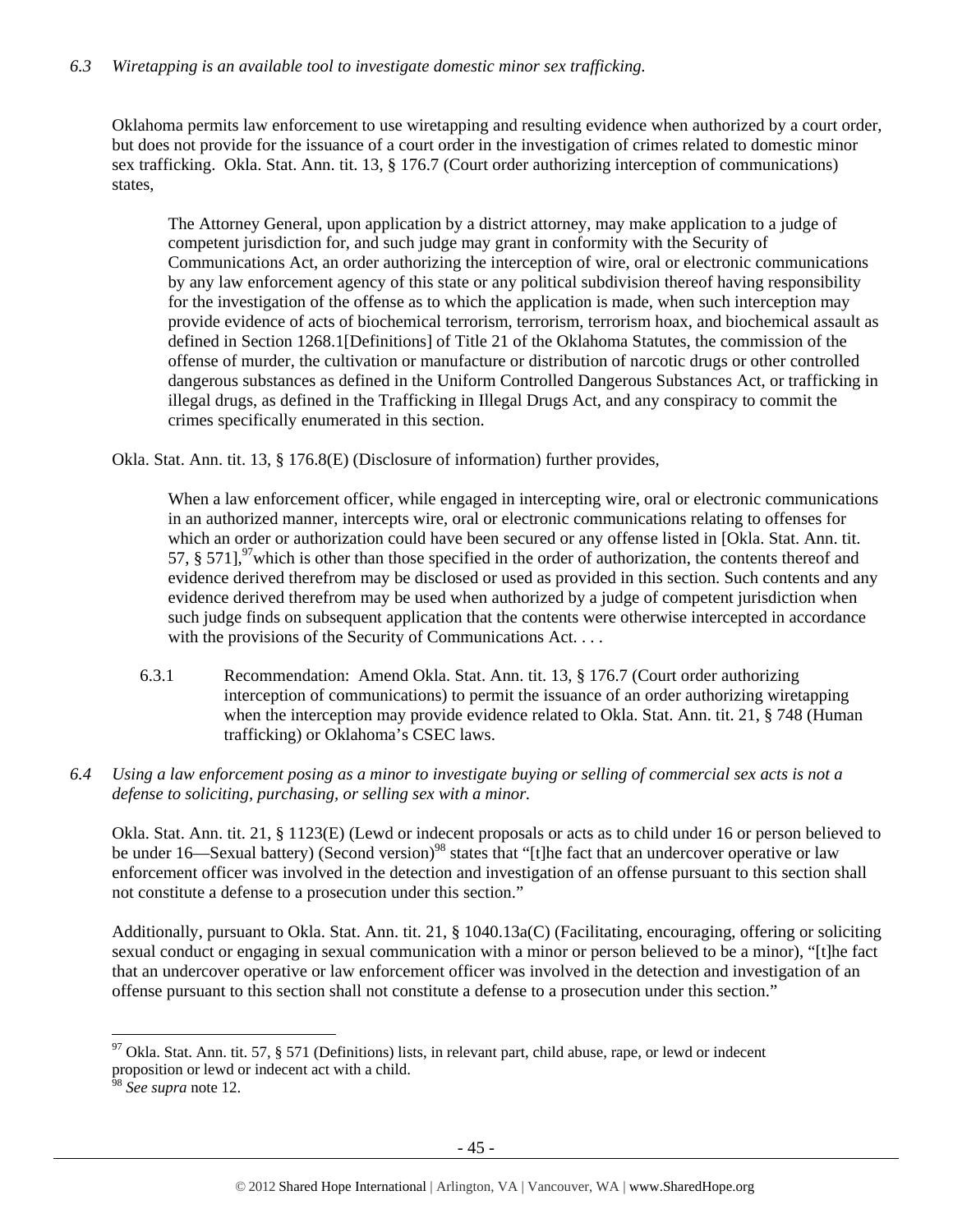6.4.1 Recommendation: Explicitly permit the use of a decoy to investigate violations of Okla. Stat. Ann. tit. 21, § 748 (Human trafficking) and Oklahoma's CSEC laws.

## *6.5 Using the Internet to investigate buyers and traffickers is a permissible investigative technique.*

Law enforcement may use the Internet to investigate buyers and traffickers under Okla. Stat. Ann. tit. 21, § 1040.13a(C) (Facilitating, encouraging, offering or soliciting sexual conduct or engaging in sexual communication with a minor or person believed to be a minor), which expressly provides that "[t]he fact that an undercover operative or law enforcement officer was involved in the detection and investigation of an offense pursuant to this section shall not constitute a defense to a prosecution under this section."

Additionally, Okla. Stat. Ann. tit. 74, § 151.1<sup>99</sup> (Internet crimes against children unit) states,

(A) The Oklahoma State Bureau of Investigation shall establish an Internet Crimes Against Children (ICAC) unit for the primary purpose of investigating Internet crimes committed against children, including, but not limited to, offenses related to child pornography and solicitation of minors for pornography, prostitution or sex-related offenses. The unit shall additionally promote safe Internet use among children and their parents by various media or printed-material campaigns or by offering educational programs to schools or communities throughout this state. The Bureau shall employ sufficient employees to investigate and implement the ICAC unit.

(B) The Director of the Oklahoma State Bureau of Investigation is hereby authorized to enter into local cooperative agreements with local law enforcement agencies for the purpose of appointing ICAC Affiliate Task Force Agents to assist the ICAC unit of the Bureau. . . ICAC Affiliate Task Force Agents shall have general peace officer powers and the authority to arrest persons throughout the state for the purpose of investigating Internet crimes committed against children including, but not limited to, offenses related to child pornography, solicitation of minors for pornography, prostitution or sex-related offenses. . . .

## *6.6 Law enforcement and child welfare agencies are mandated to promptly report missing and recovered children.*

Although Oklahoma has enacted some laws regarding the reporting of missing children, the reporting of rescued domestic minor sex trafficking victims is not mandated. Okla. Stat. Ann. tit. 63, § 1-323.1(A) (Notification system for identifying missing children) states,

A. The State Commissioner of Health shall establish a system for receiving notification from the Oklahoma State Bureau of Investigation that a person born in the State of Oklahoma and under eighteen (18) years of age has been reported missing, for identifying the birth certificate of such person, and for immediately notifying the Oklahoma State Bureau of Investigation whenever a request for a copy of the birth certificate of such person is made. . . .

Okla. Stat. Ann. tit. 10, § 1628 (Missing children 16 and under—Investigation of disappearance) states,

It is hereby made the duty of any sheriff, chief of police, city marshal, constable, or any other law enforcement officer, upon notification of a report of a missing child sixteen (16) years and under, to immediately initiate an investigation into the disappearance of said child.

Additionally, Okla. Stat. Ann. tit. 10A, § 1-8-106 (Applicability of the Oklahoma Minor Identification Act) provides,

<sup>&</sup>lt;sup>99</sup> The text of Okla. Stat. Ann. tit. 74, § 151.1(A) included here and elsewhere in this report includes amendments made by the passage of Senate Bill 1016, 53rd Leg. 2nd Reg. Sess. (Okla. 2012) (effective November 1, 2012).